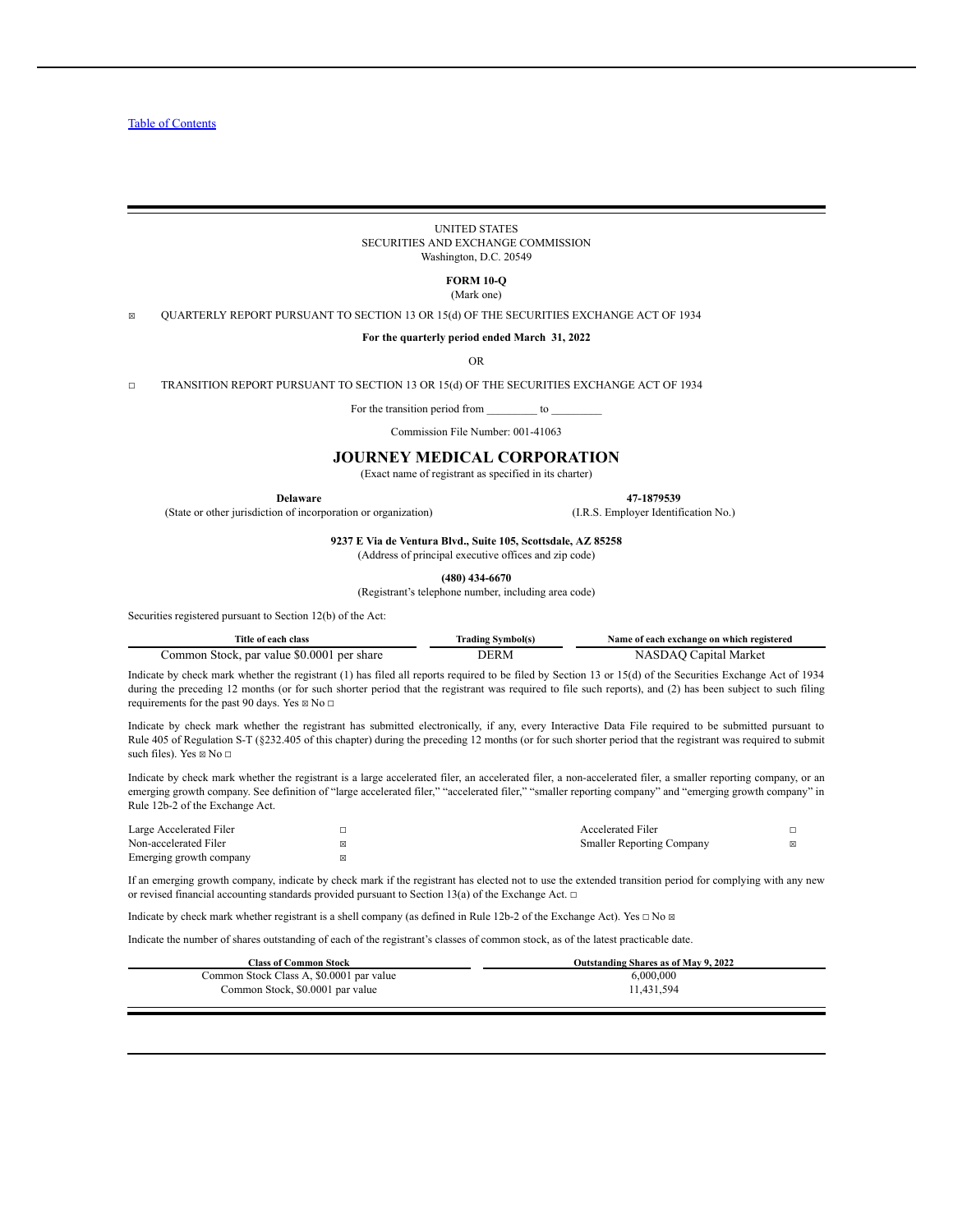# **JOURNEY MEDICAL CORPORATION Quarterly Report on Form 10-Q**

# **TABLE OF CONTENTS**

<span id="page-1-0"></span>

| PART I.    | <b>FINANCIAL INFORMATION</b>                                                                 |    |
|------------|----------------------------------------------------------------------------------------------|----|
| Item 1.    | Condensed Consolidated Financial Statements (unaudited)                                      |    |
| Item 2.    | <u>Management's Discussion and Analysis of Financial Condition and Results of Operations</u> | 20 |
| Item 3.    | <b>Quantitative and Qualitative Disclosures About Market Risk</b>                            | 28 |
| Item 4.    | <b>Controls and Procedures</b>                                                               | 28 |
| PART II.   | <b>OTHER INFORMATION</b>                                                                     |    |
| Item 1.    | <b>Legal Proceedings</b>                                                                     | 28 |
| Item 1A.   | <b>Risk Factors</b>                                                                          | 29 |
| Item 2.    | Unregistered Sales of Equity Securities and Use of Proceeds                                  | 29 |
| Item 3.    | <b>Defaults Upon Senior Securities</b>                                                       | 29 |
| Item 4.    | <b>Mine Safety Disclosures</b>                                                               | 29 |
| Item 5.    | Other Information                                                                            | 29 |
| Item $6.$  | <b>Exhibits</b>                                                                              | 30 |
|            |                                                                                              |    |
| SIGNATURES |                                                                                              | 31 |

i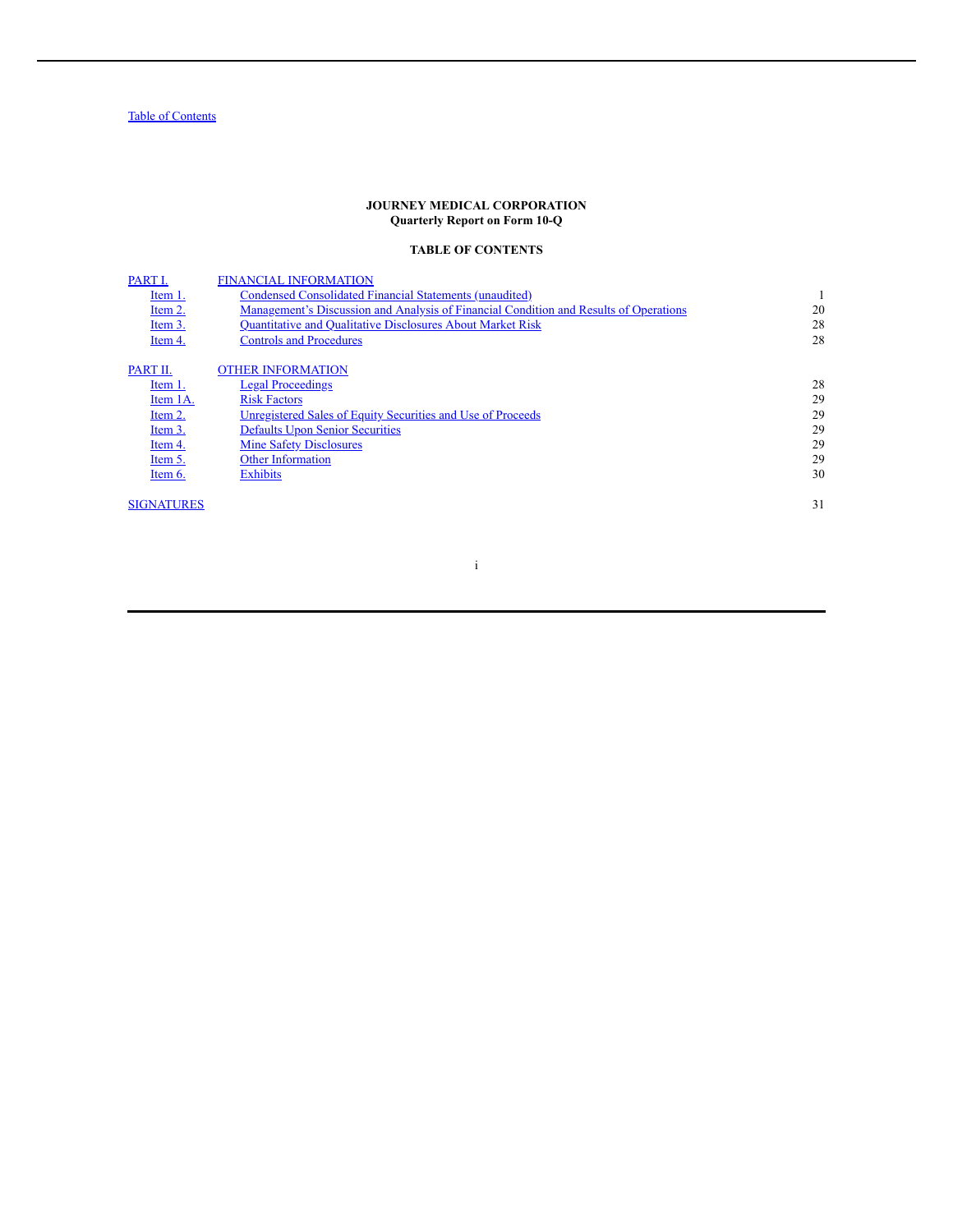# **PART I. FINANCIAL INFORMATION**

# <span id="page-2-1"></span><span id="page-2-0"></span>**Item 1. Unaudited Condensed Consolidated Financial Statements**

# **JOURNEY MEDICAL CORPORATION**

**Unaudited Condensed Consolidated Balance Sheets**

(Dollars in thousands except for share and per share amounts)

|                                                                                                               | March 31.<br>2022 |              | December 31,<br>2021 |
|---------------------------------------------------------------------------------------------------------------|-------------------|--------------|----------------------|
| <b>ASSETS</b>                                                                                                 |                   |              |                      |
| Current assets                                                                                                |                   |              |                      |
| Cash and cash equivalents                                                                                     | $\mathbf S$       | 41,331       | \$<br>49,081         |
| Accounts receivable, net of reserves                                                                          |                   | 31.183       | 23.112               |
| Inventory                                                                                                     |                   | 16,137       | 9,862                |
| Prepaid expenses and other current assets                                                                     |                   | 1,608        | 2,438                |
| Total current assets                                                                                          |                   | 90,259       | 84,493               |
| Intangible assets, net                                                                                        |                   | 30,457       | 12,552               |
| Operating lease right-of-use asset, net                                                                       |                   | 67           | 89                   |
| Other assets                                                                                                  |                   | 118          | 150                  |
| <b>Total assets</b>                                                                                           | S                 | 120,901      | \$<br>97,284         |
|                                                                                                               |                   |              |                      |
| <b>LIABILITIES AND STOCKHOLDERS' EQUITY</b>                                                                   |                   |              |                      |
| Current liabilities                                                                                           |                   |              |                      |
| Accounts payable                                                                                              | \$                | 26,959       | \$<br>22,812         |
| Due to related party                                                                                          |                   | 511          | 641                  |
| Accrued expenses                                                                                              |                   | 25,885       | 22,733               |
| Accrued interest                                                                                              |                   | 66           |                      |
| Income taxes payable                                                                                          |                   | 112          | 8                    |
| Line of credit                                                                                                |                   |              | 812                  |
| Deferred payment (net of discount of \$206)                                                                   |                   | 4,794        |                      |
| Installment payments – licenses, short-term (net of debt discount of \$431 and \$490 as of March 31, 2022 and |                   |              |                      |
| December 31, 2021, respectively)                                                                              |                   | 2,569        | 4,510                |
| Operating lease liabilities, short-term                                                                       |                   | 74           | 98                   |
| Total current liabilities                                                                                     |                   | 60.970       | 51,614               |
| Term loan (net of debt discount of \$223)                                                                     |                   | 14,777       |                      |
| Installment payments – licenses, long-term (net of debt discount of \$284 and \$373 as of March 31, 2022 and  |                   |              |                      |
| December 31, 2021, respectively)                                                                              |                   | 3,716        | 3,627                |
| <b>Total liabilities</b>                                                                                      |                   | 79,463       | 55,241               |
|                                                                                                               |                   |              |                      |
| <b>Commitments and contingencies (Note 15)</b>                                                                |                   |              |                      |
| <b>Stockholders' equity</b>                                                                                   |                   |              |                      |
| Common stock, \$.0001 par value, 50,000,000 shares authorized, 11,318,344 and 11,316,344 shares issued and    |                   |              |                      |
| outstanding as of March 31, 2022 and December 31, 2021, respectively                                          |                   | 1            | 1                    |
| Common stock - Class A, \$.0001 par value, 50,000,000 shares authorized, 6,000,000 shares issued and          |                   |              |                      |
| outstanding as of March 31, 2022 and December 31, 2021                                                        |                   | $\mathbf{1}$ | $\mathbf{1}$         |
| Additional paid-in capital                                                                                    |                   | 81.688       | 80,915               |
| Accumulated deficit                                                                                           |                   | (40, 252)    | (38, 874)            |
| Total stockholders' equity                                                                                    |                   | 41,438       | 42,043               |
|                                                                                                               | \$                | 120,901      | \$<br>97,284         |
| Total liabilities and stockholders' equity                                                                    |                   |              |                      |

The accompanying notes are an integral part of these unaudited condensed consolidated financial statements.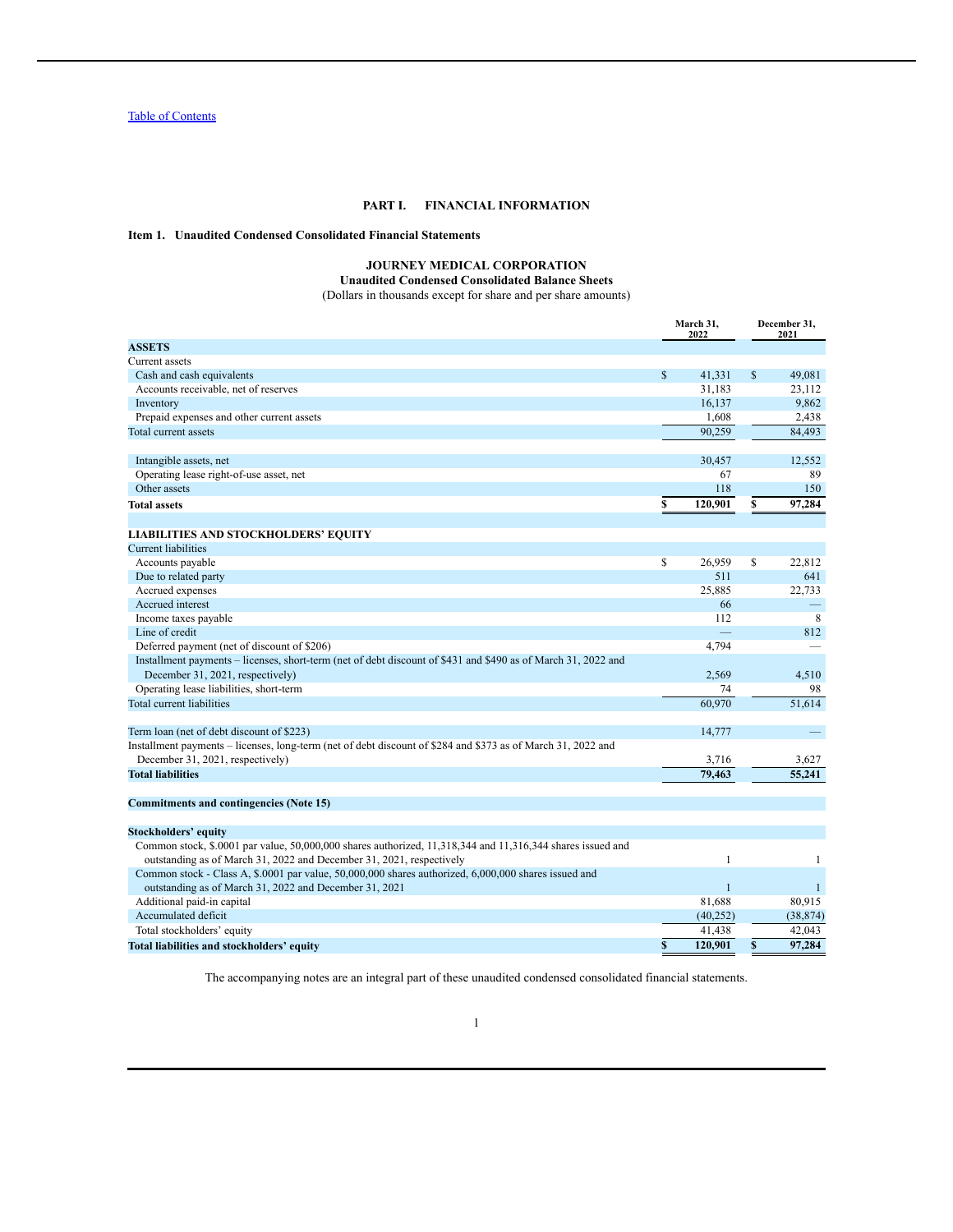# **JOURNEY MEDICAL CORPORATION Unaudited Condensed Consolidated Statements of Operations** (Dollars in thousands except for share and per share amounts)

**Three-Month Periods Ended March 31, 2022 2021 Revenue** Product revenue, net \$ 20,796 \$ 10,719 Other revenue  $2,500$  and  $-$ Total Revenue 23,296 10,719 **Operating expenses** Cost of goods sold – product revenue 8,203 3,908 Research and development 1,266 — Selling, general and administrative 11,266 — Selling, general and administrative 14,715 6,226 Selling, general and administrative Total operating expenses 24,184 10,134 (Loss) income from operations 6885 585 Other expense Interest income (3) — (3) — (3) — (3) — (3) — (3) — (3) — (3) — (3) — (3) — (3) — (3) — (3) — (3) — (3) — (3) — (3) — (3) — (3) — (3) — (3) — (3) — (3) — (3) — (3) — (3) — (3) — (3) — (3) — (3) — (3) — (3) — (3) — (3) — (3 Interest expense 389<br>
State of the expense 389<br>
Total other expense 386 Total other expense 221 **Net (loss) income before income taxes (1,274) 364** Income tax expense 104 96 **Net (loss) income** \$ **(1,378)** \$ **268** Net (loss) income per common share – basic  $$ (0.08) $ 0.03$ Net (loss) income per common share – diluted  $$ (0.08) $ $ 0.02$ Weighted average shares outstanding – basic 17,318,344 9,158,333<br>Weighted average shares outstanding – diluted 17,318,344 10,897,096 Weighted average shares outstanding – diluted 17,318,344 10,897,096

The accompanying notes are an integral part of these unaudited condensed consolidated financial statements.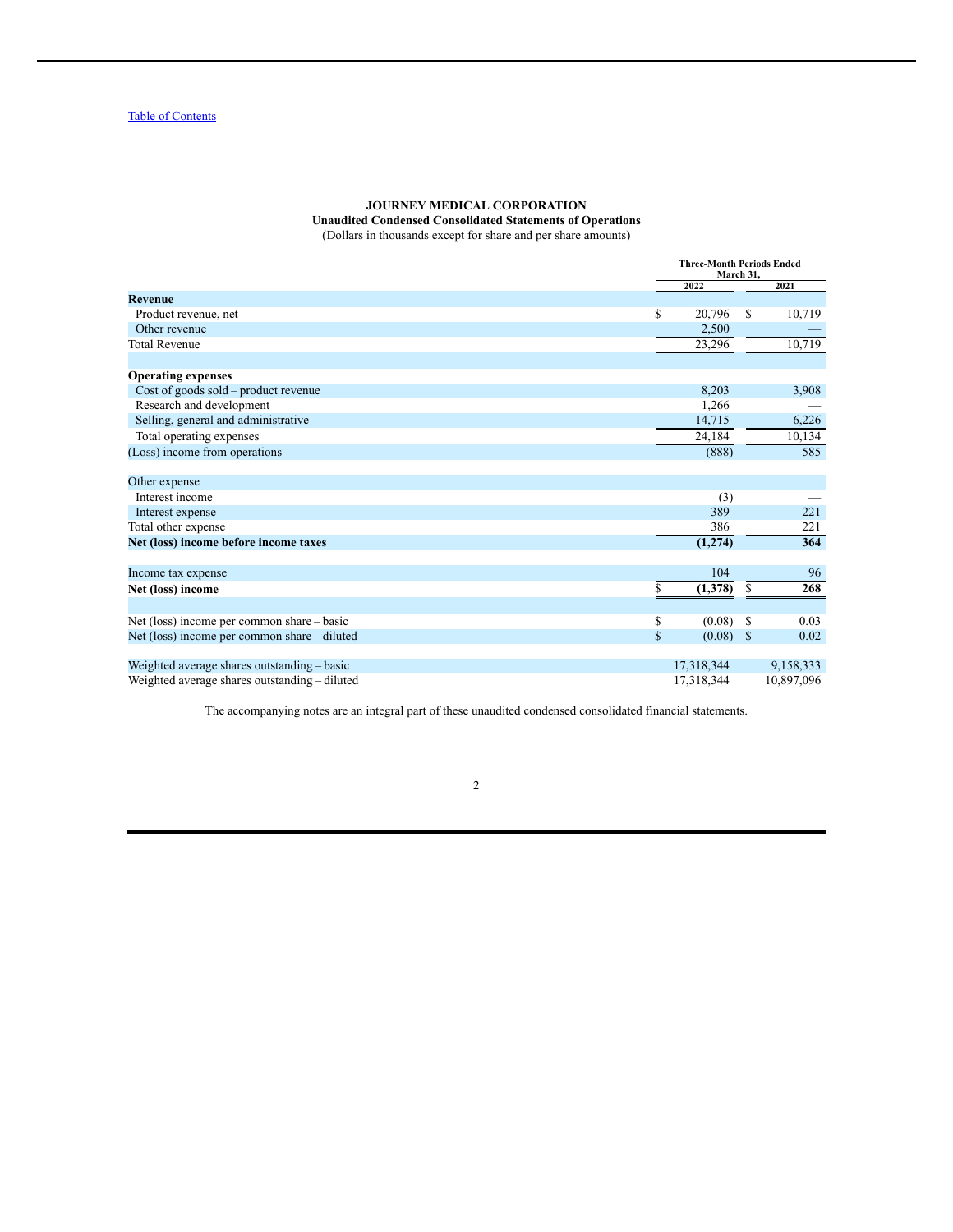#### **JOURNEY MEDICAL CORPORATION Unaudited Condensed Consolidated Statement of Changes in Stockholders' Equity** (Dollars in thousands except for share amounts)

|                                                                      | <b>Common Stock</b><br><b>Shares</b> | Amount                        | <b>Shares</b> | <b>Common Stock A</b>                  | Amount |        | <b>Additional</b><br>Paid-in Capital |       | (Accumulated<br>Deficit)    |   | <b>Total</b><br>Stockholders'<br><b>Equity</b> |
|----------------------------------------------------------------------|--------------------------------------|-------------------------------|---------------|----------------------------------------|--------|--------|--------------------------------------|-------|-----------------------------|---|------------------------------------------------|
| <b>Balance as of December 31, 2021</b>                               | 11,316,344                           |                               | 6,000,000     |                                        |        |        | 80,915                               | \$.   | (38, 874)                   | S | 42,043                                         |
| Share-based compensation                                             |                                      |                               |               |                                        |        |        | 773                                  |       |                             |   | 773                                            |
| Issuance of common stock related                                     |                                      |                               |               |                                        |        |        |                                      |       |                             |   |                                                |
| to equity plan                                                       | 2,000                                |                               |               |                                        |        |        |                                      |       |                             |   |                                                |
| Net loss                                                             |                                      |                               |               |                                        |        |        |                                      |       | (1,378)                     |   | (1,378)                                        |
| Balance as of March 31, 2022                                         | 11,318,344                           |                               | 6.000.000     |                                        |        | S      | 81,688                               |       | (40, 252)                   |   | 41,438                                         |
|                                                                      | <b>Shares</b>                        | <b>Common Stock</b><br>Amount |               | <b>Common Stock A</b><br><b>Shares</b> |        | Amount | <b>Additional</b><br>Paid-in Capital |       | <b>Retained</b><br>Earnings |   | <b>Total</b><br>Stockholders'<br><b>Equity</b> |
| <b>Balance as of December 31, 2020</b>                               | 3,151,333                            | \$                            |               | 6,000,000                              |        |        |                                      | 5,171 | \$5,120                     | S | 10,292                                         |
| Share-based compensation                                             |                                      |                               |               |                                        |        |        |                                      | 22    |                             |   | 22                                             |
| Exercise of stock options for cash                                   | 10,000                               |                               |               |                                        |        |        |                                      |       |                             |   |                                                |
| Contribution of capital – extinguishment<br>of related party payable |                                      |                               |               |                                        |        |        |                                      | 178   |                             |   | 178                                            |
| Net income                                                           |                                      |                               |               |                                        |        |        |                                      |       | 268                         |   | 268                                            |
| Balance as of March 31, 2021                                         | 3.161.333                            |                               |               | 6.000.000                              |        |        |                                      | 5.378 | 5,388                       |   | 10,767                                         |

The accompanying notes are an integral part of these unaudited condensed consolidated financial statements.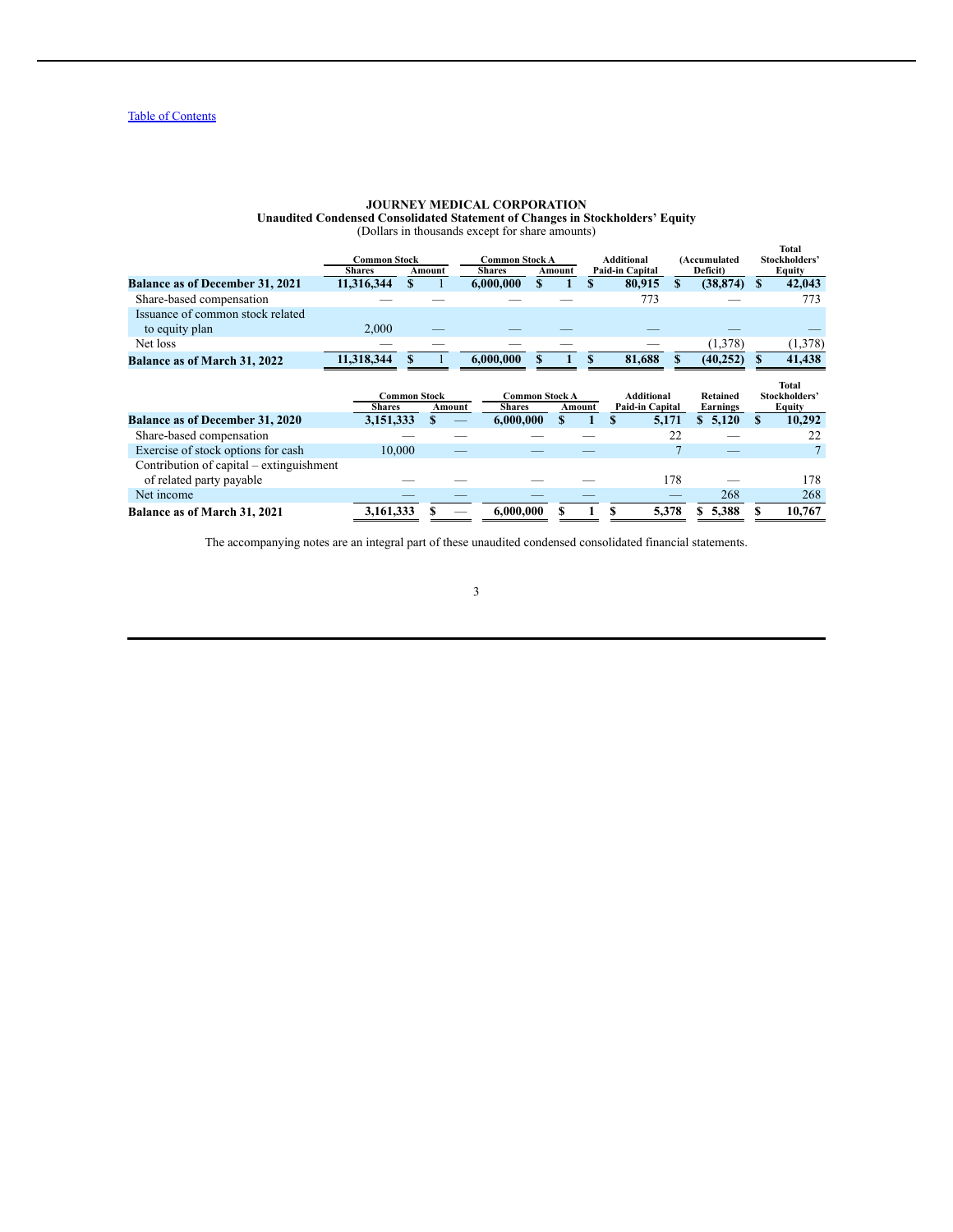# **JOURNEY MEDICAL CORPORATION Unaudited Condensed Consolidated Statements of Cash Flows** (Dollars in thousands)

|                                                                             |                         | <b>Three-Month Periods</b><br><b>Ended March 31.</b> |                                                      |  |  |
|-----------------------------------------------------------------------------|-------------------------|------------------------------------------------------|------------------------------------------------------|--|--|
|                                                                             | 2022                    |                                                      | 2021                                                 |  |  |
| <b>Cash flows from operating activities</b>                                 |                         |                                                      |                                                      |  |  |
| Net (loss) income                                                           | S<br>(1,378)            | s                                                    | 268                                                  |  |  |
| Adjustments to reconcile net loss to net cash used in operating activities: |                         |                                                      |                                                      |  |  |
| Bad debt (recovery) expense                                                 |                         | (76)                                                 | 70                                                   |  |  |
| Non-cash interest expense                                                   |                         | 203                                                  | 221                                                  |  |  |
| Amortization of debt discount                                               |                         | 14                                                   | $\overline{\phantom{a}}$                             |  |  |
| Amortization of acquired intangible assets                                  |                         | 1.017                                                | 584                                                  |  |  |
| Amortization of operating lease right-of-use assets                         |                         | 22                                                   | 21                                                   |  |  |
| Share-based compensation                                                    |                         | 773                                                  | 22                                                   |  |  |
| Deferred taxes provision                                                    |                         |                                                      | 69                                                   |  |  |
| Changes in operating assets and liabilities:                                |                         |                                                      |                                                      |  |  |
| Accounts receivable                                                         | (7,995)                 |                                                      | 390                                                  |  |  |
| Inventory                                                                   |                         | (234)                                                | (887)                                                |  |  |
| Prepaid expenses and other current assets                                   |                         | 830                                                  | 472                                                  |  |  |
| Other assets                                                                |                         | 32                                                   | (121)                                                |  |  |
| Accounts payable                                                            | 4,732                   |                                                      | 566                                                  |  |  |
| Due to related party                                                        |                         | (130)                                                | 70                                                   |  |  |
| Accrued expenses                                                            | 2,928                   |                                                      | (395)                                                |  |  |
| Accrued interest                                                            |                         | 66                                                   |                                                      |  |  |
| Income tax payable                                                          |                         | 104                                                  | 26                                                   |  |  |
| Lease liabilities                                                           |                         | (24)                                                 | (15)                                                 |  |  |
| Net cash provided by operating activities                                   |                         | 884                                                  | 1.361                                                |  |  |
|                                                                             |                         |                                                      |                                                      |  |  |
|                                                                             |                         |                                                      |                                                      |  |  |
| Cash flows from investing activities                                        |                         |                                                      |                                                      |  |  |
| Acquired intangible assets                                                  | (20,000)                |                                                      |                                                      |  |  |
| Net cash used in investing activities                                       | (20.000)                |                                                      |                                                      |  |  |
| Cash flows from financing activities                                        |                         |                                                      |                                                      |  |  |
| Proceeds from the exercise of options                                       |                         |                                                      | $7\phantom{.0}$                                      |  |  |
| Payment of license installment note payable                                 | (2,000)                 |                                                      | (1,800)                                              |  |  |
| Proceeds from convertible preferred shares                                  |                         |                                                      | 12,537                                               |  |  |
| Payment of debt issuance costs associated with convertible preferred shares |                         | (214)                                                | (1, 353)                                             |  |  |
| Proceeds from EWB term-loan, net of discount                                | 14.763                  |                                                      |                                                      |  |  |
| Repayment of line of credit                                                 |                         | (812)                                                | $\overline{\phantom{0}}$<br>$\overline{\phantom{a}}$ |  |  |
|                                                                             |                         |                                                      |                                                      |  |  |
| Offering costs for the issuance of common stock - initial public offering   |                         | (371)                                                |                                                      |  |  |
| Net cash provided by financing activities                                   | 11,366                  |                                                      | 9,391                                                |  |  |
| Net change in cash                                                          | (7,750)                 |                                                      | 10,752                                               |  |  |
| Cash at the beginning of the period                                         | 49,081                  |                                                      | 8,246                                                |  |  |
| Cash at the end of the period                                               | S<br>41,331             | s                                                    | 18.998                                               |  |  |
|                                                                             |                         |                                                      |                                                      |  |  |
| Supplemental disclosure of cash flow information:                           |                         |                                                      |                                                      |  |  |
| Cash paid for income taxes                                                  | \$                      | \$<br>$\qquad \qquad$                                | $\qquad \qquad -$                                    |  |  |
| Cash paid for interest                                                      | $\overline{\mathbf{s}}$ | $\overline{\mathbf{s}}$<br>95                        | $\overline{\phantom{0}}$                             |  |  |
|                                                                             |                         |                                                      |                                                      |  |  |
| Supplemental disclosure of non-cash financing and investing activities:     |                         |                                                      |                                                      |  |  |
| Deferred payment for asset acquisition                                      | \$<br>4.794             | $\mathsf{s}$                                         | -                                                    |  |  |
| Unpaid debt offering cost                                                   | S                       | $\mathbf S$                                          | 135                                                  |  |  |
| Unpaid initial public offering cost                                         | \$                      | $\mathsf{s}$<br>$\equiv$                             | 362                                                  |  |  |
| Extinguishment of related party payable relates to deferred tax assets      | S                       | s<br>-                                               | 109                                                  |  |  |
|                                                                             |                         |                                                      |                                                      |  |  |

The accompanying notes are an integral part of these unaudited condensed consolidated financial statements.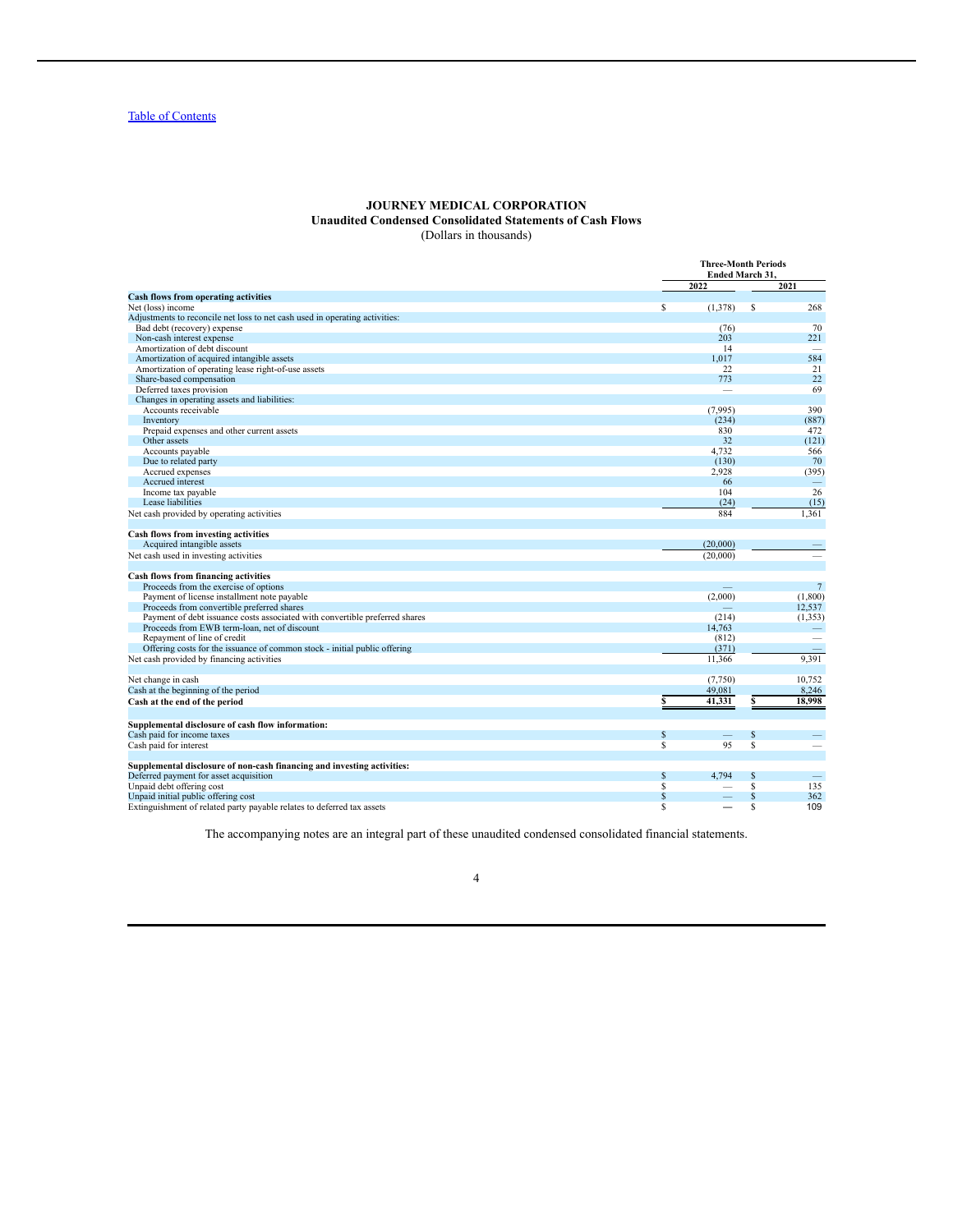# **JOURNEY MEDICAL CORPORATION Notes to Unaudited Condensed Consolidated Financial Statements**

## **NOTE 1. ORGANIZATION AND PLAN OF BUSINESS OPERATIONS**

Journey Medical Corporation (collectively "Journey" or the "Company") was formed on July 18, 2014. The Company is a commercialstage pharmaceutical company that focuses on the development and commercialization of pharmaceutical products for the treatment of dermatological conditions. The Company's current product portfolio includes nine branded and three authorized generic prescription drugs for dermatological conditions that are marketed in the U.S. The Company acquires rights to future products by licensing or otherwise acquiring an ownership interest in, funding the research and development of, and eventually commercializing, the products through their exclusive field sales organization.

As of March 31, 2022 and December 31, 2021, the Company was a majority-owned subsidiary of Fortress Biotech, Inc. ("Fortress" or "Parent").

All dollar amounts discussed in these Notes to Unaudited Condensed Consolidated Financial Statements are in thousands of U.S. dollars, except for per share amounts, and unless otherwise indicated.

#### *Liquidity and Capital Resources*

At March 31, 2022, the Company had \$41.3 million in cash and cash equivalents as compared to \$49.1 million at December 31, 2021.

On November 16, 2021, the Company completed an initial public offering (collectively the "Journey IPO" or "IPO") of its Common Stock, par value \$0.0001 ("Common Stock"), which resulted in net proceeds of approximately \$30.6 million, after deducting underwriting discounts and other offering costs.

Prior the Company's IPO, the Company's operations were primarily financed through a working capital note from Fortress, referred to herein as the "Fortress Note," cash generated by operations and cash raised in the Company's private offering of 8% Cumulative Convertible Class A Preferred Stock ("Class A Preferred Stock"). In connection with the closing of the Company's IPO on November 16, 2021, the Company issued 2,231,346 shares of Common Stock resulting from the conversion of all of the Class A Preferred Stock. In addition, the Fortress Note was converted into 1,610,467 shares of Journey Common Stock at the Journey IPO price of \$10.00 per share.

The Company also has access to a \$30.0 million East West Bank ("EWB") borrowing facility, which includes a \$10.0 revolving line of credit (with zero outstanding at March 31, 2022), and a \$20.0 million term loan with both maturing on January 12, 2026. In January 2022, the Company borrowed \$15.0 million against the term loan. Through June 12, 2023, the Company has the option to borrow an additional \$5 million under another term loan facility. For the next twelve months from the issuance of these financial statements, the Company will be able to fund its operations through a combination of existing cash and cash equivalents generated from operations and the EWB borrowing facility.

The Company regularly evaluates market conditions, its liquidity profile, and various financing alternatives for opportunities to enhance its capital structure. The Company may seek to raise capital through debt or equity financings to expand its product portfolio. If such funding is not available or not available on terms acceptable to the Company, the Company's current plans for expansion of its product portfolio will be curtailed.

# **NOTE 2. BASIS OF PRESENTATION**

#### *Basis of Presentation and Principles of Consolidation*

The accompanying unaudited interim condensed consolidated financial statements have been prepared in conformity with accounting principles generally accepted in the United States of America ("GAAP"). Accordingly, they do not include all of the information and footnotes required by GAAP for complete financial statements. In the opinion of management, the unaudited interim condensed consolidated financial statements reflect all adjustments, which include only normal recurring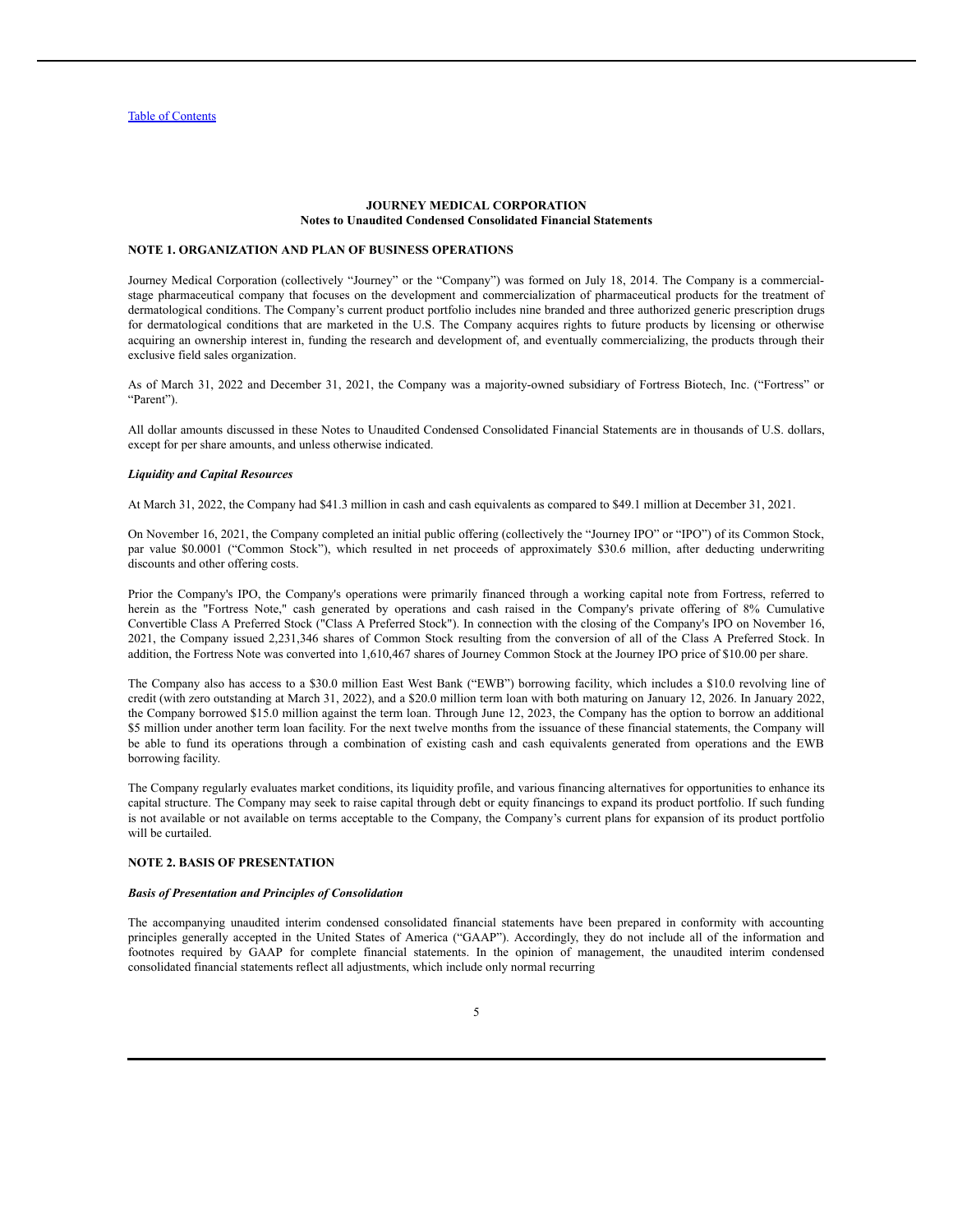adjustments necessary for the fair statement of the balances and results for the periods presented. Certain information and footnote disclosures normally included in the Company's annual consolidated financial statements prepared in accordance with GAAP have been condensed or omitted. These unaudited interim condensed consolidated financial statement results are not necessarily indicative of results to be expected for the full fiscal year or any future period. The Company's unaudited interim condensed consolidated financial statements include the accounts of the Company and the accounts of the Company's wholly-owned subsidiary, JG Pharma, Inc. All intercompany balances and transactions have been eliminated.

### *Emerging Growth Company*

From time to time, new accounting pronouncements are issued by the Financial Accounting Standards Board ("FASB"), or other standard setting bodies and adopted by the Company as of the specified effective date. Unless otherwise discussed, the impact of recently issued standards that are not yet effective will not have a material impact on the Company's unaudited interim condensed consolidated financial statements upon adoption. Under the Jumpstart Our Business Startups Act of 2012, as amended, the Company meets the definition of an emerging growth company and elected the extended transition period for complying with new or revised accounting standards, which delays the adoption of these accounting standards until they would apply to private companies.

#### *Use of Estimates*

The preparation of unaudited condensed consolidated financial statements in conformity with GAAP requires management to make estimates and assumptions that affect the reported amounts of assets and liabilities and disclosure of contingent assets and liabilities at the date of the financial statements and the reported amounts of expenses during the reporting period. Significant estimates made by management include provisions for product returns, coupons, rebates, chargebacks, discounts, allowances and distribution fees paid to certain wholesalers, inventory realization and useful lives of amortizable intangible assets. Actual results may differ materially and adversely from these estimates. To the extent there are material differences between the estimates and actual results, the Company's future results of operations will be affected.

#### *Segment Information*

Operating segments are defined as components of an enterprise about which separate discrete information is available for evaluation by the chief operating decision maker, or decision-making group, in deciding how to allocate resources and in assessing performance. The Company views its operations and manages its business in one segment, which reflects products for the treatment of dermatological conditions.

## **NOTE 3. SUMMARY OF SIGNIFICANT ACCOUNTING POLICIES**

The Company's significant accounting policies are described in Note 2 of the Notes to the Consolidated Financial Statements included in the Company's Annual Report on Form 10-K for the year ended December 31, 2021. (the "2021 Form 10-K").

#### *Recently Issued Accounting Pronouncements*

During the three-month period ended March 31, 2022, there were no new accounting pronouncements or updates to recently issued accounting pronouncements disclosed in the 2021 Form 10-K that affect the Company's present or future results of operations, overall financial condition, liquidity or disclosures.

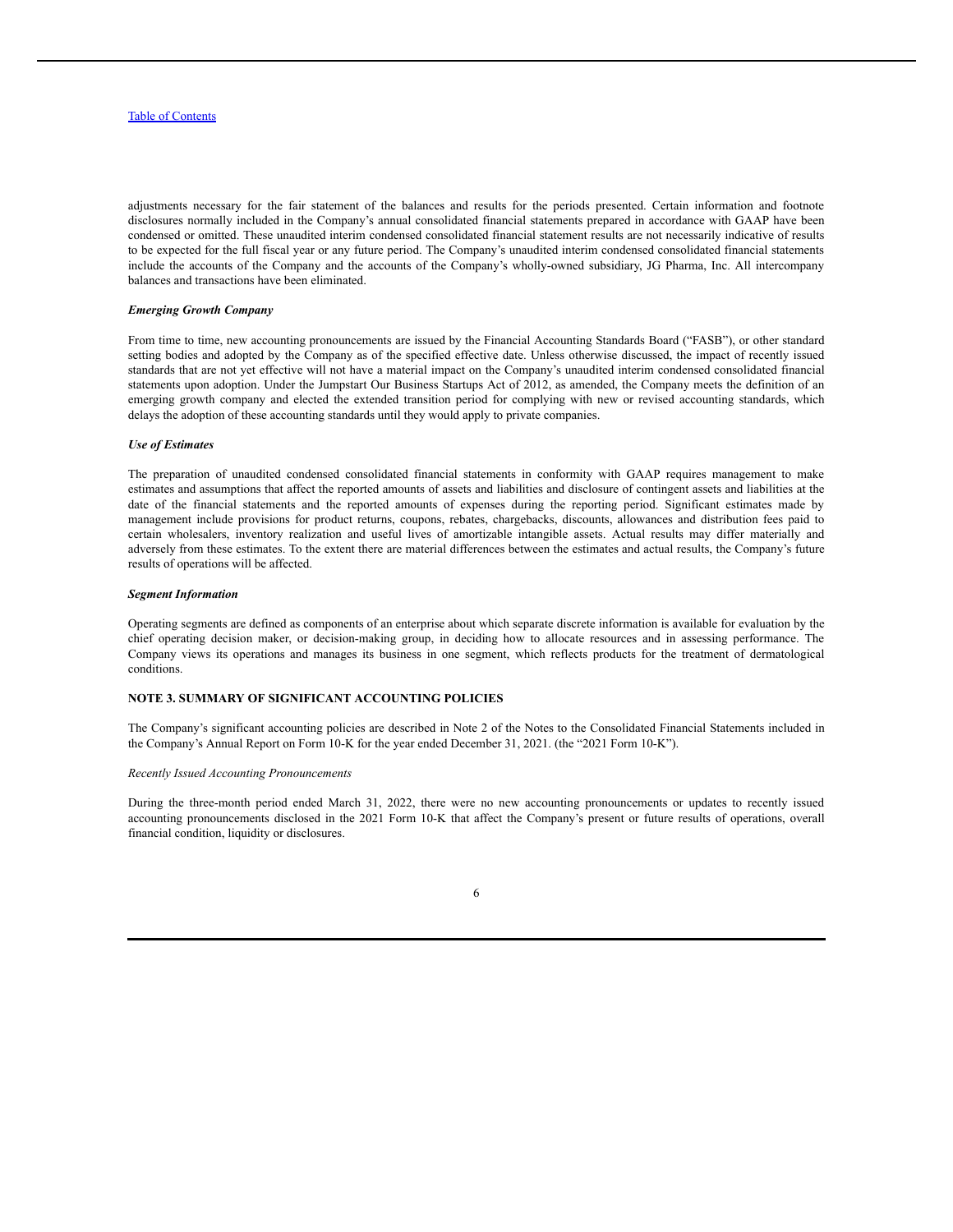## **NOTE 4. INVENTORY**

The Company's inventory consists of the following:

| (S's in thousands)       |    | March 31,<br>2022 | December 31,<br>2021 |       |  |
|--------------------------|----|-------------------|----------------------|-------|--|
| Raw materials            | \$ | 8,357             |                      | 5,572 |  |
| Work-in-process          |    | 533               |                      |       |  |
| Finished goods           |    | 7.297             |                      | 4,290 |  |
| Inventory at cost        |    | 16,187            |                      |       |  |
| Inventory reserves       |    | (50)              |                      |       |  |
| <b>Total Inventories</b> |    | 16,137            |                      | 9,862 |  |

# **NOTE 5. ASSET ACQUISITION**

In January 2022, the Company acquired two United States Food and Drug Administration ("FDA") Approved Topical Minocycline Products, AMZEEQ (minocycline) topical foam, 4%, and ZILXI (minocycline) topical foam, 1.5%, and a Molecule Stabilizing Technology™ proprietary platform from VYNE Therapeutics, Inc. ("VYNE") for an upfront payment of \$20.0 million and an additional \$5.0 million payment on the one (1)-year anniversary of the closing (The "VYNE Product Acquisition"). This expands the Company's product portfolio to nine marketed branded dermatology products. The Company also acquired certain associated inventory.

The VYNE Product Acquisition also provides for contingent net sales milestone payments. In the first calendar year in which annual sales reach each of \$100 million, \$200 million, \$300 million, \$400 million and \$500 million, a one-time payment of \$10 million, \$20 million, \$30 million, \$40 million and \$50 million, respectively, will be paid in that year only, per product, totaling up to \$450 million. In addition, the Company will pay VYNE 10% of any upfront payment received by the Company from a licensee or sublicensee of the products in any territory outside of the United States, subject to exceptions for certain jurisdictions as detailed in the VYNE Product Acquisition.

The following table summarizes the aggregate consideration transferred for the assets acquired by the Company in connection with the VYNE Product Acquisition:

| (S's in thousands)                                   | Aggregate<br>Consideration<br><b>Transferred</b> |
|------------------------------------------------------|--------------------------------------------------|
| Consideration transferred to VYNE at closing         | 20,000                                           |
| Fair Value of deferred cash payment due January 2023 | 4.740                                            |
| <b>Transaction costs</b>                             | 223                                              |
| Total consideration transferred at closing           | 24,963                                           |

The fair value of the deferred cash payment is being accreted to the \$5.0 million January 2023 cash payment over a one-year period through interest expense.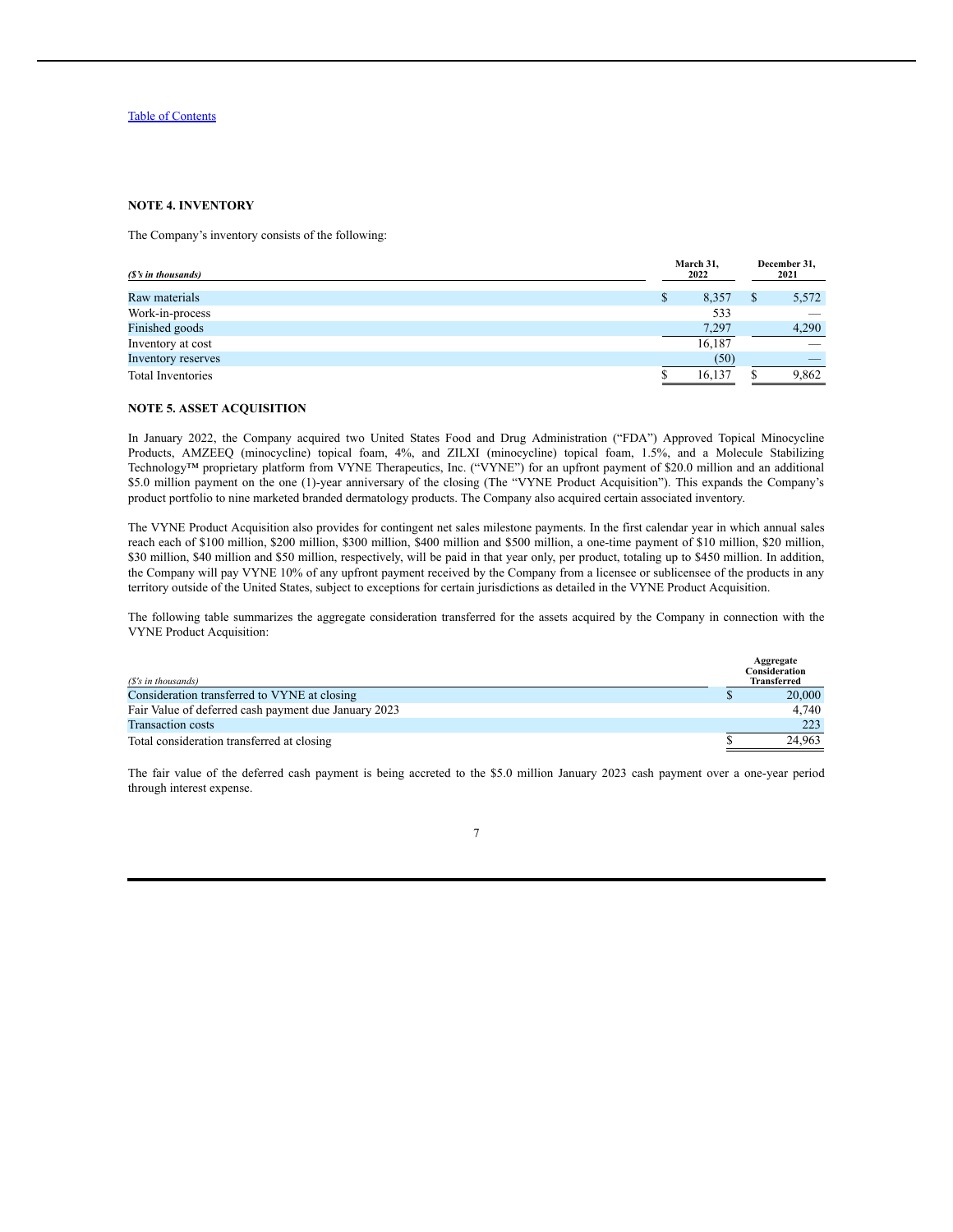The following table summarizes the assets acquired in the VYNE Product Acquisition:

| (S's in thousands)                             | <b>Assets</b><br>Recognized |
|------------------------------------------------|-----------------------------|
| Inventory                                      | 6,041                       |
| Identifiable Intangibles:                      |                             |
| AMZEEQ Intangible                              | 15,162                      |
| ZILXI Intangible                               | 3,760                       |
| Fair value of net identifiable assets acquired | 24,963                      |

The intangible assets were valued using an income approach, while the inventory was valued using a final sales value less cost to dispose approach.

## **NOTE 6. INTANGIBLES**

The Company's finite-lived intangible assets consist of acquired intangible assets.

The Company acquired AMZEEQ (minocycline) topical foam, 4%, and ZILXI (minocycline) topical foam, 1.5%, two FDA-Approved Topical Minocycline Products and Molecule Stabilizing Technology (MST)(TM) from VYNE, which expands the Company's product portfolio to nine marketed branded dermatology products.

On March 31, 2021, the Company executed an Asset Purchase Agreement (the "Agreement") with Dermira, Inc., a subsidiary of Eli Lilly and Company ("Dermira"). Pursuant to the terms of the Agreement, the Company acquired the rights to Qbrexza® (glycoprronium), a prescription cloth towelette to treat primary axillary hyperhidrosis in patients nine years of age or older. Upon receipt of clearance under federal antitrust laws, which was received on May 13, 2021, the Company paid the upfront fee of \$12.5 million to Dermira. In addition, Dermira is eligible to receive up to \$144 million in the aggregate upon the achievement of certain sales milestones. The royalty structure for the Agreement is tiered with royalties for the first two years ranging from approximately 40% to 30%. Thereafter, for a period of eight years, royalties are approximately 12% to 19%. Royalty amounts are subject to 50% diminution in the event of loss of exclusivity due to the introduction of an authorized generic.

Upon closing of the Qbrexza® purchase, the Company became substituted for Dermira as the plaintiff in U.S. patent litigation commenced by Dermira on October 21, 2020 in the U.S. District Court of Delaware (the "Patent Litigation") against Perrigo Pharma International DAC ("Perrigo") alleging infringement of certain patents covering Qbrexza® (the "Qbrexza® Patents"), which are included among the proprietary rights to Qbrexza®. The Patent Litigation was initiated following the submission by Perrigo, in accordance with the procedures set out in the Drug Price Competition and Patent Term Restoration Act of 1984 (the "Hatch-Waxman Act"), of an Abbreviated New Drug Application ("ANDA"). The ANDA seeks approval to market a generic version of Qbrexza® prior to the expiration of the Qbrexza® Patents and alleges that the Qbrexza® Patents are invalid. Perrigo is subject to a 30-month stay preventing it from selling a generic version. The stay is set to expire on March 9, 2023. Trial in the Patent Litigation is scheduled for September 19, 2022. The Company cannot make any predictions about the final outcome of this matter or the timing thereof.

The purchase price of \$12.5 million included the asset, Qbrexza®, as well as finished goods and raw material inventory. The Company also has the obligation to accept any product returns related to sales made by Dermira. The Company allocated the upfront payment to inventory since the fair value of the inventory and Qbrexza rights exceeded the purchase price. The future contingent milestone payments, if achieved, will be recorded to intangible asset and amortized over the seven-year life of the asset commencing on the closing date.

In December 18, 2020, the Company entered an Asset Purchase Agreement with a third party (the "Anti-itch Product Agreement") for a topical product that is indicated to treat scabies and skin itch conditions ("Anti-itch Product"). Pursuant to the terms and conditions of the Anti-itch Product Agreement, the Company agreed to pay \$4.0 million, comprised of a \$0.2 million upon the execution of the term sheet, payments of \$2.8 million in 2021, and a final payment of \$1.0 million on January 1, 2022. There are no subsequent milestone payments or royalties beyond the aforementioned payments.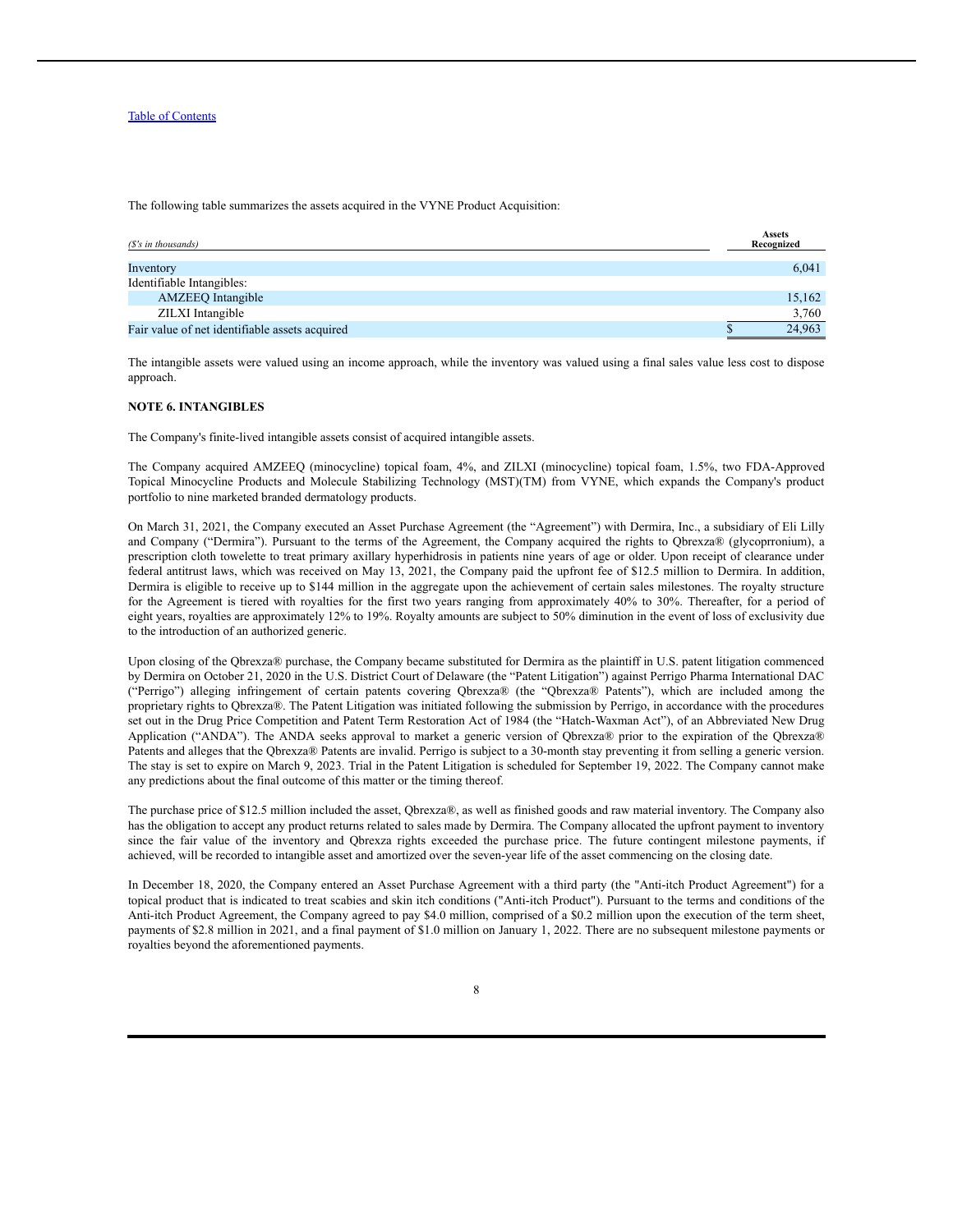On July 29, 2020, the Company entered into a license and supply agreement for Accutane® ("Accutane Agreement") with DRL. Pursuant to the Accutane Agreement, the Company agreed to pay \$5.0 million, comprised of an upfront payment of \$1.0 million paid upon execution, with additional milestone payments totaling \$2.0 million. Three additional milestone payments totaling \$17.0 million are contingent upon the achievement of certain net sales milestones. Royalties in the low-double digits based on net sales, subject to specified reductions are also due. The term of the Accutane Agreement is ten years and renewable upon mutual agreement. Each party may terminate the Accutane Agreement for material breach by the other party or for certain bankruptcy or insolvency related events. The Company may also terminate upon 180 days written notice to the other party.

The gross carrying amount and accumulated amortization of intangible assets as of March 31, 2022 and December 31, 2021 are summarized as follows:

|                                    | March 31, 2022                          |                                                           |        |    |                          |    |        |
|------------------------------------|-----------------------------------------|-----------------------------------------------------------|--------|----|--------------------------|----|--------|
| (\$'s in thousands)                | Estimated<br>Useful<br>Lives<br>(Years) | Gross<br>Carrying<br>Accumulated<br>Amortizaiton<br>Value |        |    | Intangble<br>Assets, Net |    |        |
| Amortizable intangible assets:     |                                         |                                                           |        |    |                          |    |        |
| Ceracade®                          | 3                                       | \$                                                        | 300    | S  | $(300)$ \$               |    |        |
| Luxamend <sup>®</sup>              | 3                                       |                                                           | 50     |    | (50)                     |    |        |
| Targadox®                          | 3                                       |                                                           | 1,250  |    | (1,250)                  |    |        |
| $Ximino^{\circledR}$               | $\mathcal{I}$                           |                                                           | 7,134  |    | (2,718)                  |    | 4,416  |
| $Exelderm^{\circledR}$             | 3                                       |                                                           | 1,600  |    | (1,600)                  |    |        |
| Accutane <sup>®</sup>              | 5                                       |                                                           | 4,727  |    | (1,024)                  |    | 3,703  |
| Amzeeq $\mathbb{R}$                | 9                                       |                                                           | 15,162 |    | (422)                    |    | 14,740 |
| $Zilxi^{\circledR}$                | 9                                       |                                                           | 3,760  |    | (104)                    |    | 3,656  |
|                                    |                                         |                                                           | 33,983 |    | (7, 468)                 |    | 26,515 |
| Non-amortizable intangible assets: |                                         |                                                           |        |    |                          |    |        |
| Anti-itch product (1)              | 3                                       |                                                           | 3,942  |    |                          |    | 3,942  |
| Total intangible assets            |                                         | \$                                                        | 37,925 | \$ | (7, 468)                 | \$ | 30,457 |

|                                    |                              | December 31, 2021 |                                                           |             |    |                          |  |  |
|------------------------------------|------------------------------|-------------------|-----------------------------------------------------------|-------------|----|--------------------------|--|--|
| (\$'s in thousands)                | Estimated<br>Useful<br>Lives | (Years)           | Gross<br>Accumulated<br>Carrying<br>Amortizaiton<br>Value |             |    | Intangble<br>Assets, Net |  |  |
| Amortizable intangible assets:     |                              |                   |                                                           |             |    |                          |  |  |
| Ceracade <sup>®</sup>              |                              | 3<br>\$           | 300                                                       | (300)<br>\$ | -S |                          |  |  |
| Luxamend <sup>®</sup>              |                              | 3                 | 50                                                        | (50)        |    |                          |  |  |
| Targadox®                          |                              | 3                 | 1,250                                                     | (1,250)     |    |                          |  |  |
| $Ximino^{\circledR}$               |                              | 7                 | 7,134                                                     | (2, 463)    |    | 4,671                    |  |  |
| $Exelderm^{\circledR}$             |                              | 3                 | 1,600                                                     | (1,600)     |    |                          |  |  |
| Accutane <sup>(</sup>              |                              | 5                 | 4,727                                                     | (788)       |    | 3,939                    |  |  |
|                                    |                              |                   | 15,061                                                    | (6, 451)    |    | 8,610                    |  |  |
| Non-amortizable intangible assets: |                              |                   |                                                           |             |    |                          |  |  |
| Anti-itch product (1)              |                              | 3                 | 3,942                                                     |             |    | 3,942                    |  |  |
| Total intangible assets            |                              |                   | 19,003                                                    | (6, 451)    | \$ | 12,552                   |  |  |

(1) The Company is transferring manufacturing to an existing contract manufacturer and upon validation will launch such product and commence amortizing.

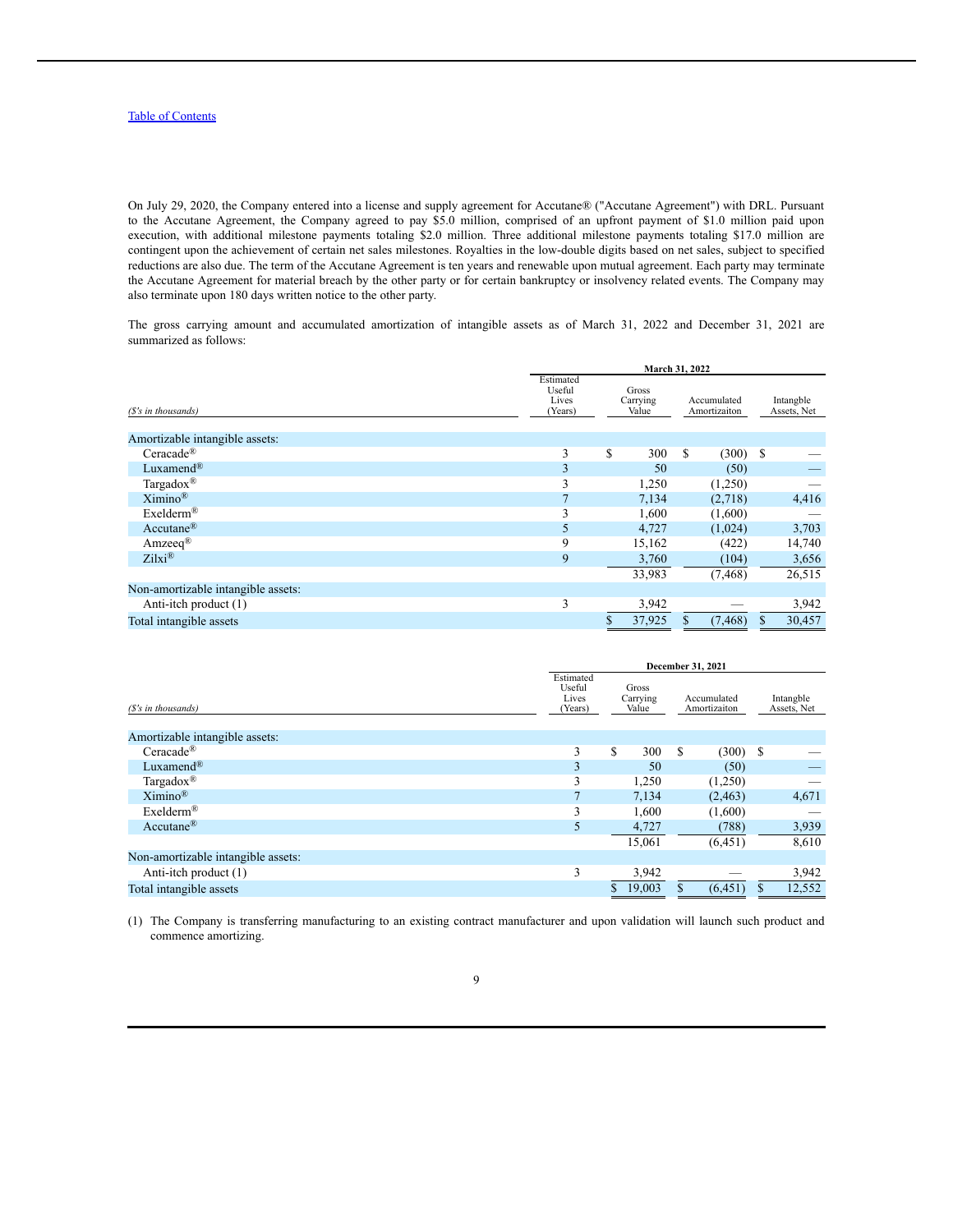The Company's amortization expense for the three-month periods ended March 31, 2022 and 2021 was \$1.0 million and \$584,000, respectively. Amortization expense is recorded as a component of cost of goods sold in the Company's unaudited condensed consolidated statements of operations.

Future amortization of the Company's intangible assets is as follows:

|                                 |    |                     |   |           |    |                      |   |                   |   | <b>Total</b>        |
|---------------------------------|----|---------------------|---|-----------|----|----------------------|---|-------------------|---|---------------------|
| $(S \succeq in$ thousands)      |    | Ximino <sup>®</sup> |   | Accutane® |    | $Amzeeq^{\circledR}$ |   | $Zilxi^{\otimes}$ |   | <b>Amortization</b> |
| Remainder of 2022               | S  | 764                 | Ф | 710       |    | 1,263                |   | 313               |   | 3,050               |
| December 31, 2023               |    | 1,019               |   | 945       |    | 1,685                |   | 418               |   | 4,067               |
| December 31, 2024               |    | 1,019               |   | 946       |    | 1,685                |   | 418               |   | 4,068               |
| December 31, 2025               |    | 1.019               |   | 945       |    | 1.685                |   | 418               |   | 4,067               |
| December 31, 2026               |    | 595                 |   | 157       |    | 1.685                |   | 418               |   | 2,855               |
| Thereafter                      |    |                     |   |           |    | 6,737                |   | 1,671             |   | 8,408               |
| Subtotal                        | S. | 4,416               |   | 3.703     | S  | 14,740               | S | 3,656             | S | 26,515              |
| Asset not yet placed in service |    |                     |   |           |    |                      |   |                   |   | 3,942               |
| <b>Total</b>                    | \$ | 4.416               |   | 3,703     | S. | 14,740               |   | 3.656             |   | 30,457              |
|                                 |    |                     |   |           |    |                      |   |                   |   |                     |

## **NOTE 7. LICENSES ACQUIRED**

On June 29, 2021, the Company entered a license, collaboration, and assignment agreement (the "DFD-29 Agreement") to obtain the global rights for the development and commercialization of a late-stage development modified release oral minocycline for the treatment of rosacea ("DFD-29") with Dr. Reddy's Laboratories, Ltd ("DRL"). Pursuant to the terms and conditions of the DFD-29 Agreement, the Company paid \$10.0 million. Additional contingent regulatory and commercial milestone payments totaling up to \$163.0 million are also payable. Royalties ranging from approximately ten percent to twenty percent are payable on net sales of the product.

The technology licensed has not reached technological feasibility and has no alternative future use. The licenses purchased by the Company require substantial completion of research and development, and regulatory and marketing approval efforts in order to reach technological feasibility. Accordingly, costs incurred in obtaining the license were charged to research and development expense.

Additionally, the Company is required to fund and oversee the Phase 3 clinical trials approximating \$24.0 million, based upon the current development plan and budget. Either party may terminate the DFD-29 Agreement prior to NDA approval in the event of bankruptcy or a material breach that remains uncured beyond the applicable cure period. Additionally, DRL may terminate the DFD-29 Agreement if the Company: i.) ceases development of the DFD-29 product for six consecutive months (except if such cessation is caused by DRL, applicable laws, or action/inaction of any third party beyond the Company's control); ii.) files a patent challenge on any claim for the DFD-29 product patent or DRL background patent; or iii.) fails to initiate development of the DFD-29 product in the European Union ("EU") (such termination solely relates to the rights granted in EU) within 24 months after product regulatory approval or cause first commercial sale in at least one country in the EU within 72 months after product regulatory approval.

In connection with the DFD-29 Agreement, the Company agreed to pay DRL additional consideration of approximately \$5 million in cash or shares based on a 15 day volume weighted average price following the IPO date, upon either an IPO of the Company's Common Stock or an acquisition of the Company. The DFD-29 Agreement further specifies that only one payment can be made. As a result of the Company's IPO on November 16, 2021, the Company issued 545,131 unregistered shares of Journey Common Stock to DRL. The restrictions on the unregistered shares of Common Stock are governed by the terms set forth in the DFD-29 Agreement and applicable securities laws.

#### **NOTE 8. FAIR VALUE MEASUREMENTS**

Fair value is defined as an exit price, representing the amount that would be received to sell an asset or paid to transfer a liability in an orderly transaction between market participants at the measurement date. As such, fair value is a market-

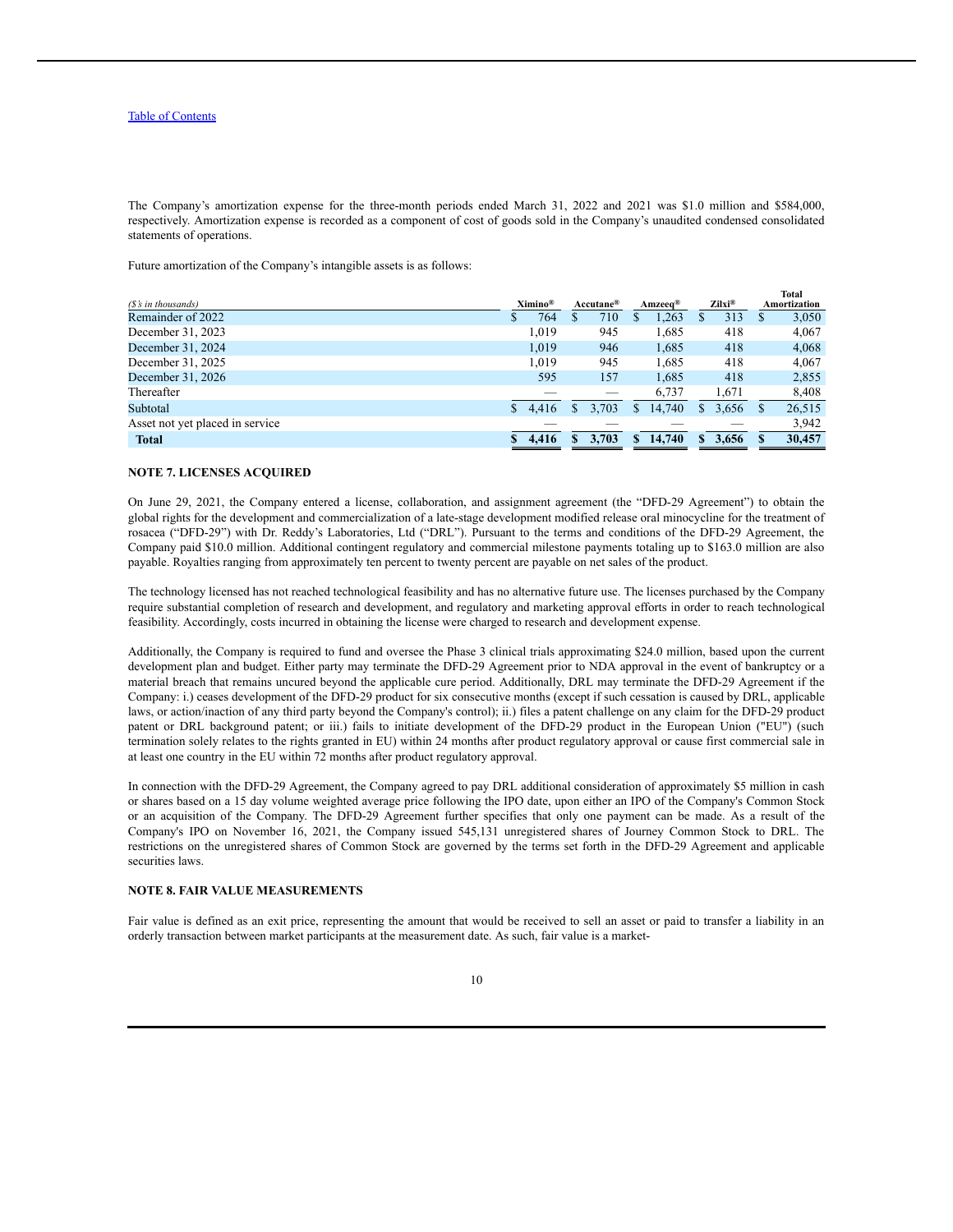based measurement that should be determined based on assumptions that market participants would use in pricing an asset or a liability.

The accounting guidance requires fair value measurements be classified and disclosed in one of the following three categories:

- Level 1: Quoted prices in active markets for identical assets or liabilities.
- Level 2: Observable inputs other than Level 1 prices for similar assets or liabilities that are directly or indirectly observable in the marketplace.
- Level 3: Unobservable inputs which are supported by little or no market activity and that are financial instruments whose values are determined using pricing models, discounted cash flow methodologies, or similar techniques.

The fair value hierarchy also requires an entity to maximize the use of observable inputs and minimize the use of unobservable inputs when measuring fair value.

Certain of the Company's financial instruments are not measured at fair value on a recurring basis but are recorded at amounts that approximate their fair value due to their liquid or short-term nature, such as accounts payable, accrued expenses and other current liabilities.

Financial assets and liabilities measured at fair value on a recurring basis are summarized below:

| March 31, 2022 |                    |         |     |         |   |                              |              |  |
|----------------|--------------------|---------|-----|---------|---|------------------------------|--------------|--|
|                | Level 1<br>Level 2 |         |     |         |   |                              | <b>Total</b> |  |
|                |                    |         |     |         |   |                              |              |  |
| ъ              | 41,331             |         | __  |         |   | J.                           | 41,331       |  |
|                | 41,331             |         | —   |         |   |                              | 41,331       |  |
|                |                    |         |     |         |   |                              |              |  |
|                |                    |         |     | Level 3 |   |                              | Total        |  |
|                |                    |         |     |         |   |                              |              |  |
| S              | 49,081             | S       | $-$ |         | – | S                            | 49,081       |  |
|                | 49,081             |         |     |         | _ |                              | 49,081       |  |
|                |                    | Level 1 |     | Level 2 |   | Level 3<br>December 31, 2021 |              |  |

The Company did not carry any level 2 or level 3 assets or liabilities at March 31, 2022, December 31, 2021. No transfers occurred between level 1, level 2, and level 3 instruments for the three-month periods ended March 31, 2022 and 2021.

## **NOTE 9. RELATED PARTY AGREEMENTS**

#### *Shared Services Agreement with Fortress*

On November 12, 2021, the Company and Fortress entered into an arrangement to share the cost of certain legal, finance, regulatory, and research and development employees (the "Shared Services Agreement"). Fortress' Executive Chairman and Chief Executive Officer is the Executive Chairman of the Company. Under the terms of the Shared Services Agreement, the Company will reimburse Fortress for the salary and benefit costs associated with these employees based upon actual hours worked on Journey related projects following the completion of the IPO. In addition, the Company reimburses Fortress for various payroll related costs and selling, general and administrative costs. For the three-month periods ended March 31, 2022 and 2021, Fortress employees have provided services to the Company, and the Company recorded related expense of approximately \$0.1 million and zero, respectively. At March 31, 2022 and December 31, 2021, the Company's outstanding balance under the Shared Services Agreement was \$0.5 million and \$0.6 million, respectively, recorded as accounts payable and accrued expenses - related party on the condensed consolidated balance sheets.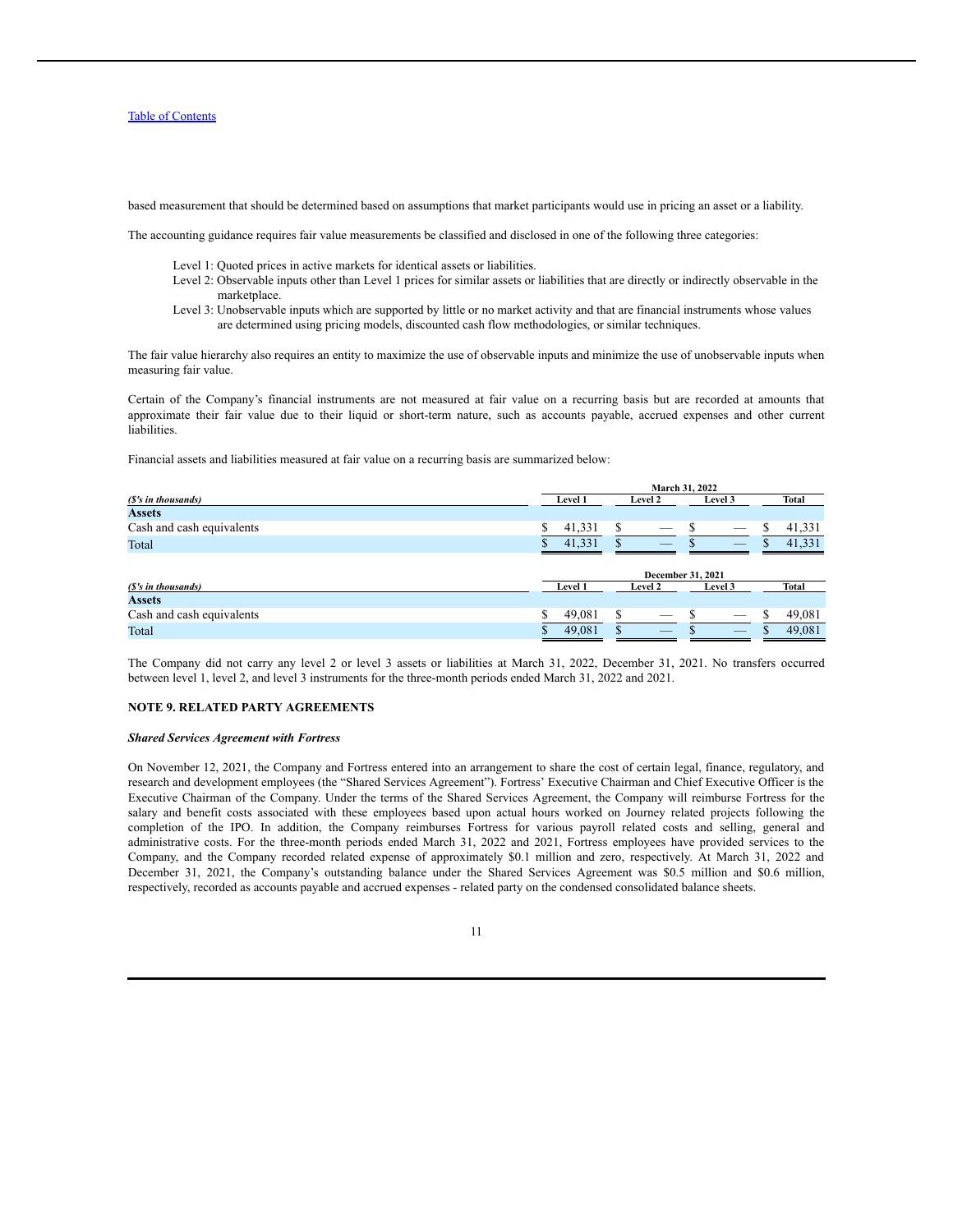## *Fortress Income Tax*

At March 31, 2022, 58% of the Company's outstanding Common Stock was owned by Fortress. Prior to the IPO, the Company had been filing consolidated federal tax returns and consolidated or combined state tax returns in multiple jurisdictions with Fortress. The Company may still be required to file combined tax returns in certain "combined filing states". These jurisdictions generally require corporations engaged in unitary business and meet the capital stock requirement of fifty percent to file a combined state tax return.

Additionally, see Note 19 below for a discussion of income taxes.

# **NOTE 10. ACCRUED EXPENSES**

Accrued expenses consisted of the following:

| (\$'s in thousands)           | March 31,<br>2022 |     | December 31.<br>2021 |
|-------------------------------|-------------------|-----|----------------------|
| Accrued expenses:             |                   |     |                      |
| Accrued compensation          | 4,421             | S   | 2,702                |
| Research and development      | 160               |     | 870                  |
| Accrued royalties payable     | 3.779             |     | 3,833                |
| Accrued coupons and rebates   | 11.627            |     | 10,603               |
| Return reserve                | 3,151             |     | 3,240                |
| Other                         | 2,747             |     | 1,485                |
| <b>Total accrued expenses</b> | 25,885            | \$. | 22,733               |

# **NOTE 11. INSTALLMENT PAYMENTS — LICENSES**

The following tables show the details of the Company's installment payments – licenses for the periods presented:

|                                                       |   |           | March 31, 2022 |       |  |
|-------------------------------------------------------|---|-----------|----------------|-------|--|
| (S's in thousands)                                    |   | Ximino(1) | Accutane (2)   | Total |  |
| Installment payments - licenses, short-term           | D | 2,000     | 1,000          | 3,000 |  |
| Less: imputed interest                                |   | (379)     | (52)           | (431) |  |
| Sub-total installment payments - licenses, short-term |   | 1.621     | 948            | 2.569 |  |
| Installment payments - licenses, long-term            |   | 3.000     | 1.000          | 4.000 |  |
| Less: imputed interest                                |   | (271)     | (13)           | (284) |  |
| Sub-total installment payments - licenses, long-term  |   | 2.729     | 987            | 3,716 |  |
| Total installment payments - licenses                 |   | 4.350     | 1.935          | 6,285 |  |

|                                                       | December 31, 2021 |           |  |                                          |  |       |  |       |  |
|-------------------------------------------------------|-------------------|-----------|--|------------------------------------------|--|-------|--|-------|--|
| (S's in thousands)                                    |                   | Ximino(1) |  | Anti-Itch<br>Product (3)<br>Accutane (2) |  |       |  | Total |  |
| Installment payments - licenses, short-term           | . D               | 2,000     |  | 2,000                                    |  | 1,000 |  | 5,000 |  |
| Less: imputed interest                                |                   | (425)     |  | (65)                                     |  |       |  | (490) |  |
| Sub-total installment payments - licenses, short-term |                   | 1.575     |  | 1.935                                    |  | 1.000 |  | 4,510 |  |
|                                                       |                   |           |  |                                          |  |       |  |       |  |
| Installment payments - licenses, long-term            |                   | 3.000     |  | 1.000                                    |  |       |  | 4,000 |  |
| Less: imputed interest                                |                   | (350)     |  | (23)                                     |  |       |  | (373) |  |
| Sub-total installment payments - licenses, long-term  |                   | 2.650     |  | 977                                      |  |       |  | 3,627 |  |
| Total installment payments - licenses                 |                   | 4.225     |  | 2.912                                    |  | .000  |  | 8.137 |  |

Note 1: Imputed interest rate of 11.96% and maturity date of July 22, 2024.

Note 2: Imputed interest rate of 4.03% and maturity date of July 29, 2023.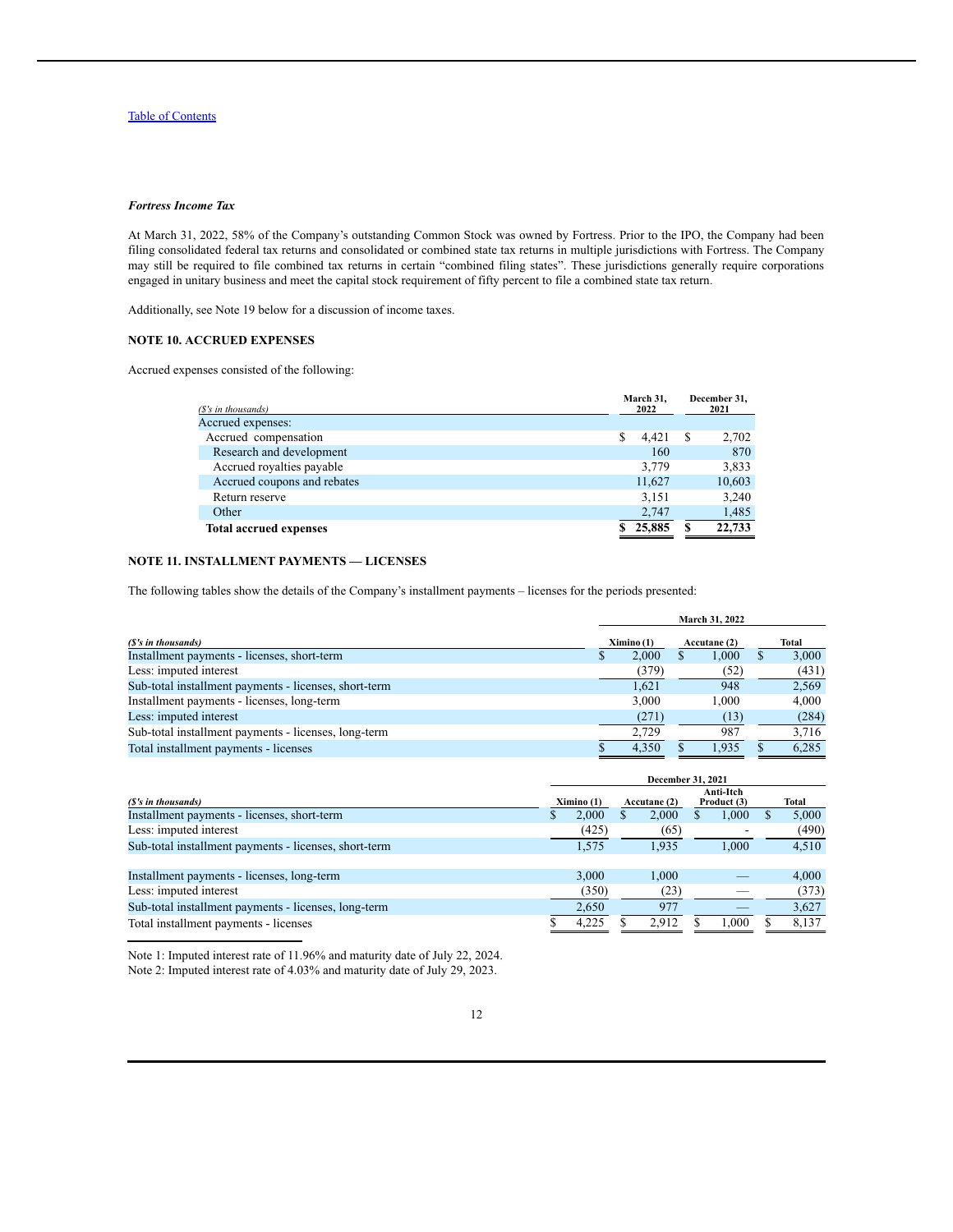Note 3: Imputed interest rate of 4.25% and maturity date of January 1, 2022.

# **NOTE 12. OPERATING LEASE OBLIGATIONS**

The Company leases 3,681 square feet of office space in Scottsdale, Arizona. In August 2020, the Company amended its office lease and extended the lease term for an additional 25 months at an annual rate of approximately \$0.1 million. The term of the amended lease commenced on December 1, 2020 and will expire on December 31, 2022.

The Company recorded rent expense as follows:

|                      | <b>Three-Month Periods Ended March 31.</b> |      |  |  |  |  |  |
|----------------------|--------------------------------------------|------|--|--|--|--|--|
| (S's in thousands)   | 2022                                       | 2021 |  |  |  |  |  |
| <b>Lease cost</b>    |                                            |      |  |  |  |  |  |
| Operating lease cost | 26                                         |      |  |  |  |  |  |
| Variable lease cost  |                                            |      |  |  |  |  |  |
| Total lease cost     |                                            |      |  |  |  |  |  |

The following table summarizes quantitative information about the Company's operating leases:

|                                                          | Three-Month Periods Ended March 31. |       |
|----------------------------------------------------------|-------------------------------------|-------|
| (S's in thousands)                                       | 2022                                | 2021  |
| Operating cash flows from operating leases               |                                     |       |
| Weighted-average remaining lease term - operating leases |                                     |       |
| Weighted-average discount rate - operating leases        | 40%                                 | 4.0 % |

As of March 31, 2022, future minimum lease payments under lease agreements associated with the Company's operations were as follows:

| (S's in thousands)                      | <b>Future Lease</b><br>Liabilitv |
|-----------------------------------------|----------------------------------|
| Three-Month Period Ended March 31, 2022 |                                  |
| Total                                   |                                  |
| Less: present value discount            |                                  |
| Operating lease liabilities             | 74                               |

### **NOTE 13. DEBT**

#### *Line of Credit*

The Company had no outstanding short-term borrowings as of March 31, 2022. The Company, through a loan facility agreement entered into with EWB has a \$10.0 million working capital line of credit that matures on January 12, 2026. The line of credit is secured by the Company's receivables and cash. Interest on the line of credit accrues at a floating rate equal 0.70% above the prime rate.

## *Long-Term Debt*

The Company's long-term debt at March 31, 2022 reflects approximately \$14.8 million outstanding under the Company's term loan with EWB. The Company did not carry any long-term debt borrowing at December 31, 2021.

On January 12, 2022, the Company entered into a third amendment of the loan and security agreement with EWB (the "Amendment"), which increased the borrowing capacity of the Company's revolving line of credit to \$10.0 million and added a term loan not to exceed \$20.0 million. Both the revolving line of credit and the term loan mature on January 12, 2026. On January 12, 2022, the Company borrowed \$15.0 million against the first tranche of the term loan to facilitate the VYNE Product Acquisition. The Company can elect to borrow the additional \$5.0 million under the second tranche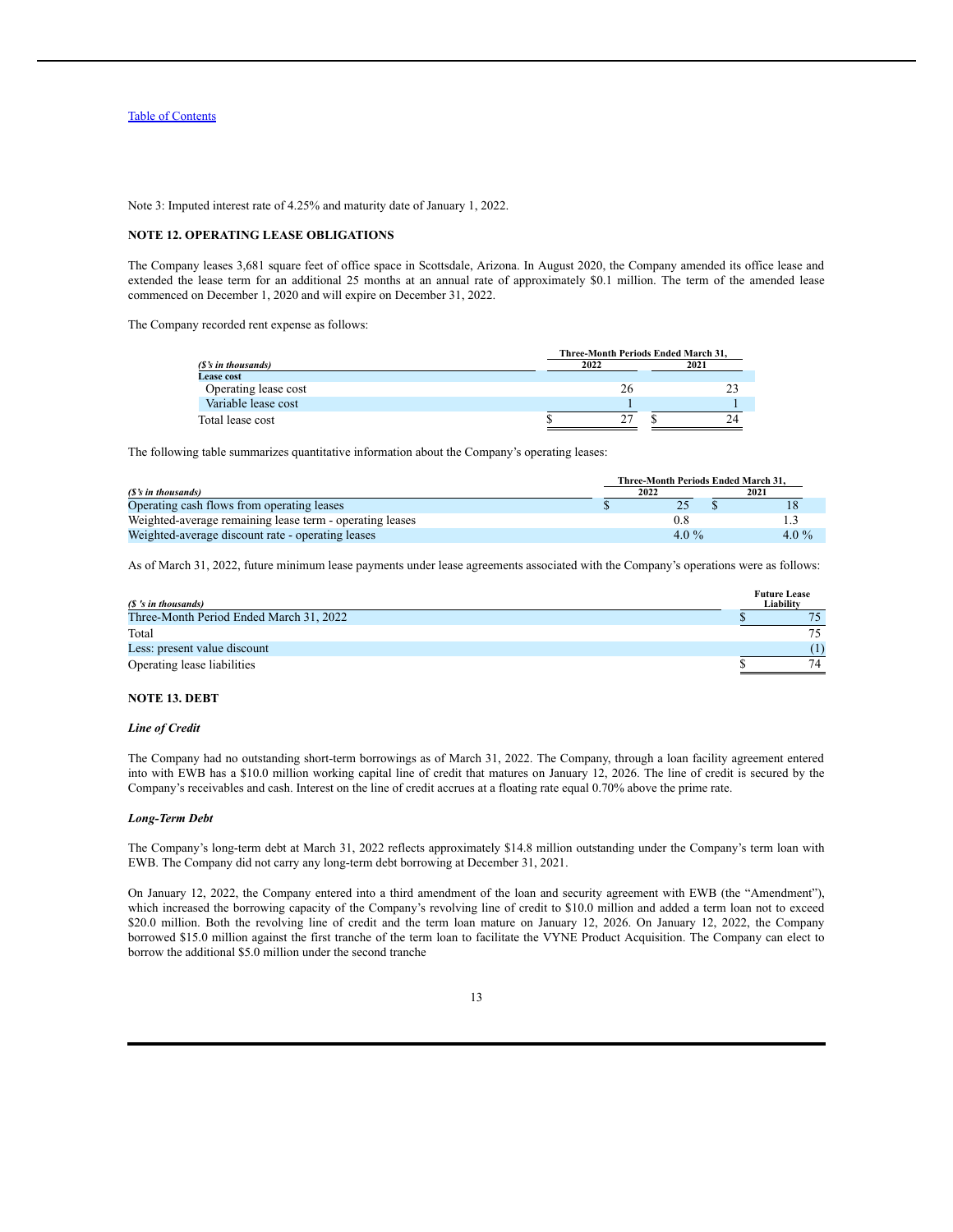through June 12, 2023. The term loans bear interest at a floating rate equal to 1.73% above the prime rate and is payable monthly. The term loans contain an interest only payment period through January 12, 2024, with an extension through July 12, 2024 if certain covenants are met, after which the outstanding balance of each term loan is payable in equal monthly installments of principal, plus all accrued interest, through the term loan maturity date. The Company may prepay all or any part of the term loan without penalty or premium, but may not reborrow any amount, once repaid. Any outstanding borrowing against the revolving line of credit bears interest at a floating rate equal to 0.70% above the prime rate. The Amendment includes customary financial covenants such as collateral ratios and minimum liquidity provisions.

The Company accounted for the Amendment as a debt modification. The remaining unamortized debt issuance costs related to the original revolving facility together with any lender fees and direct third-party costs incurred in connection with the entry into the Amendment are considered associated with the new arrangement. The fees allocated to the revolving line are amortized over the new four-year term of the amended revolving facility. The fees allocated to the term loan are recorded as a debt discount and amortized to interest expense over the four-year term of the term loan under the effective interest method.

## **NOTE 14. INTEREST EXPENSE AND FINANCING FEES**

Interest expense and financing fees for the periods consisted of the following:

|                                                 | Three-month periods ended March 31, |                 |  |              |  |       |  |                 |      |                   |  |       |
|-------------------------------------------------|-------------------------------------|-----------------|--|--------------|--|-------|--|-----------------|------|-------------------|--|-------|
|                                                 |                                     | 2022            |  |              |  |       |  |                 | 2021 |                   |  |       |
| (S's in thousands)                              |                                     | <i>Interest</i> |  | <i>Fees!</i> |  | Total |  | <i>Interest</i> |      | Fees <sup>1</sup> |  | Total |
| Interest payments for EWB term loan             |                                     | 161             |  |              |  | 161   |  |                 |      |                   |  |       |
| Amortiztion of term loan costs                  |                                     |                 |  | 14           |  | 14    |  |                 |      |                   |  |       |
| Amortiztion of line of credit costs             |                                     |                 |  |              |  |       |  |                 |      |                   |  |       |
| Installment payments - licenses <sup>2</sup>    |                                     | 148             |  |              |  | 148   |  | 221             |      |                   |  | 221   |
| Accretion of deferred payment                   |                                     | 55              |  |              |  | 55    |  |                 |      |                   |  |       |
| <b>Total Interest Expense and Financing Fee</b> |                                     | 364             |  | 25           |  | 389   |  |                 |      | __                |  |       |

Note 1: Amortization of fees in connection with the Amended EWB Agreement. Note 2: Imputed interest expense related to acquired intangible assets.

#### **NOTE 15. COMMITMENTS AND CONTINGENCIES**

#### *License Agreements*

The Company has undertaken to make contingent milestone payments to the licensors of its portfolio of drug products and candidates. In addition, the Company shall pay royalties to such licensors based on a percentage of net sales of each drug candidate following regulatory marketing approval. For additional information on future milestone payments and royalties, see Note 7.

## **NOTE 16. STOCKHOLDERS' EQUITY**

#### *Common Stock*

The Company's Second Amended and Restated Certificate of Incorporation authorizes the Company to issue 50,000,000 shares of \$0.0001 par value Common Stock, of which 6,000,000 shares are designated and authorized as Class A Common Stock.

#### *Voting Rights*

Each holder of Common Stock is entitled to one vote per share of Common Stock held on all matters submitted to a vote of the stockholders, including the election of directors. The Company's Second Amended and Restated Certificate of Incorporation and Amended and Restated Bylaws do not provide for cumulative voting rights.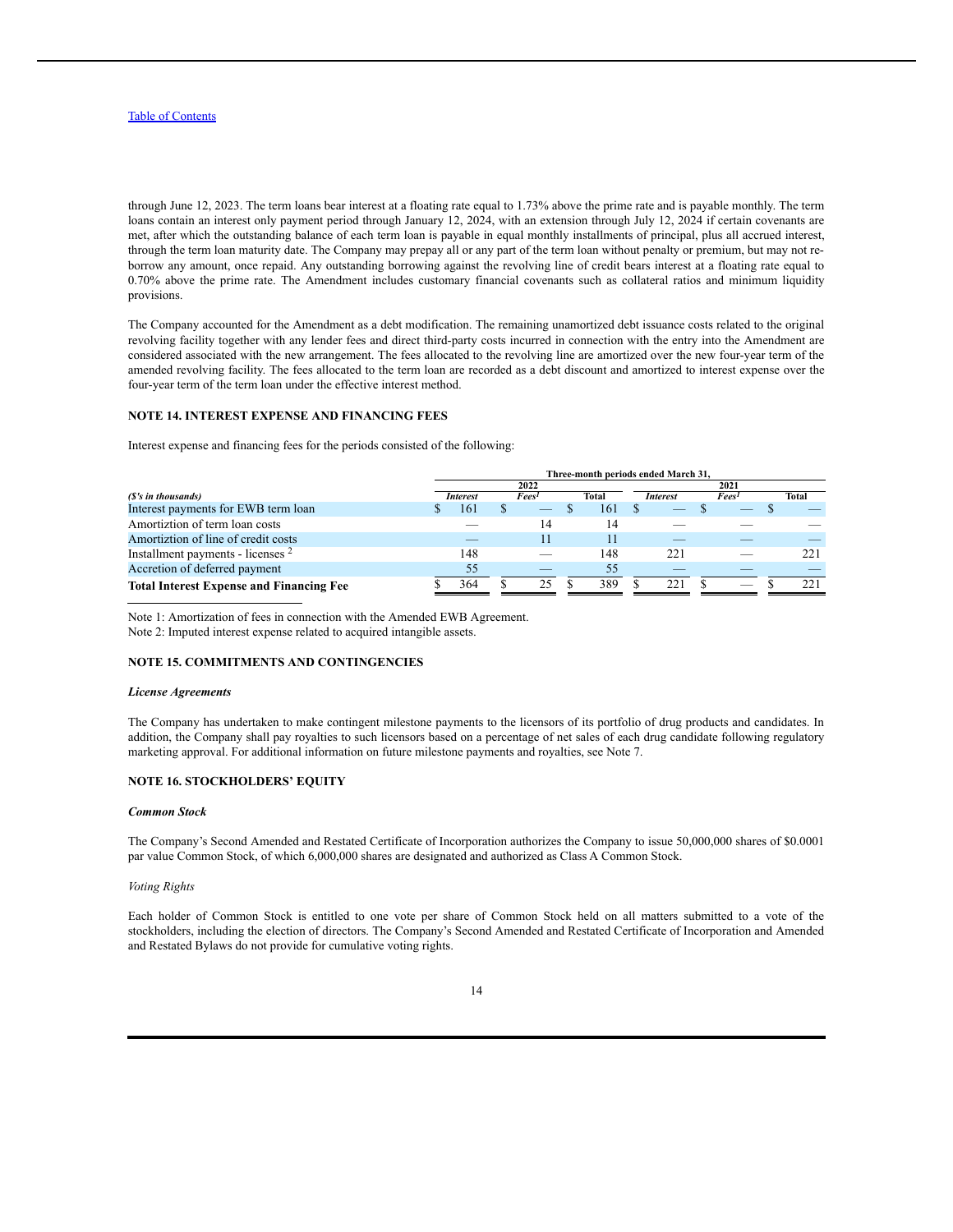Each holder of Class A Common Stock is entitled to a number of votes that is equal to 1.1 times a fraction, the numerator of which is the sum of the shares of outstanding Common Stock, including the Class A Common Stock, and the denominator of which is the number of outstanding shares of Class A Common Stock. Thus, the Class A Common Stock will at all times constitute a voting majority.

#### *Dividends*

The holders of the Company's outstanding shares of Common Stock and Class A Common Stock are entitled to receive dividends, if any, as may be declared from time to time by the Company's Board of Directors out of legally available funds.

### *Liquidation*

In the event of the Company's liquidation, dissolution or winding up, holders of Common Stock and Class A Common Stock will be entitled to share ratably in the net assets legally available for distribution to stockholders after the payment of all of the Company's debts and other liabilities, subject to the satisfaction of any liquidation preference granted to the holders of any outstanding shares of Preferred Stock.

#### *Rights and Preference*

Holders of the Company's Common Stock and Class A Common Stock have no preemptive, conversion or subscription rights, and there is no redemption or sinking fund provisions applicable to either the Common Stock or the Class A Common Stock. The rights, preferences and privileges of the holders of Common Stock and Class A Common Stock are subject to, and may be adversely affected by, the rights of the holders of shares of any series of the Company's Preferred Stock that are or may be issued.

#### *8% Cumulative Convertible Class A Preferred Of ering*

In March 2021, the Company commenced an offering of 8% Cumulative Convertible Class A Preferred Stock ("Class A Preferred Offering") in an aggregate minimum amount of \$12.5 million and an aggregate maximum amount of \$30.0 million. The Class A Preferred Offering terminated on July 18, 2021. The Class A Preferred Stock automatically converts into the Company's Common Stock upon a sale of the Company or a financing in an amount of at least \$25.0 million within a year of the closing date of the Class A Preferred Offering (extendable by another six months at the Company's option) at a discount of 15% to the per share qualified stock price. In the event that neither a sale of the Company nor a \$25.0 million financing is completed, the Class A Preferred Stock will be exchanged for shares of Fortress common stock, at a 7.5% discount to the average Fortress common stock trading price over the 10-day period preceding such exchange.

The Company has completed five closings in connection with the Class A Preferred Offering ("Closings"). In connection with the Closings, the Company issued an aggregate of 758,680 Class A Preferred shares at a price of \$25.00 per share, for gross proceeds of \$19.0 million. Following the payment of placement agent fees of \$1.9 million, and other expenses of \$0.1 million, the Company received \$17.0 million of net proceeds. In connection with the Company's IPO, the Company issued 2,231,346 shares of Common Stock in connection with the conversion of all of the Preferred Stock. There are currently no shares of 8% Cumulative Convertible Class A Preferred Stock outstanding as of March 31, 2022.

## **NOTE 17. SHARE BASED COMPENSATION**

In 2015, the Company's Board of Directors adopted, and stockholders approved, the Journey Medical 2015 Stock Plan (the "Plan") originally authorizing the Company to grant up to 3,000,000 shares of Common Stock, with subsequent authorizations totaling 1,642,857, to eligible employees, directors, and consultants in the form of restricted stock, restricted stock units ("RSUs"), stock options and other types of grants. The amount, terms, and exercisability provisions of grants are determined by the Board of Directors. As of March 31, 2022, 353,411 shares were available for issuance under the Plan.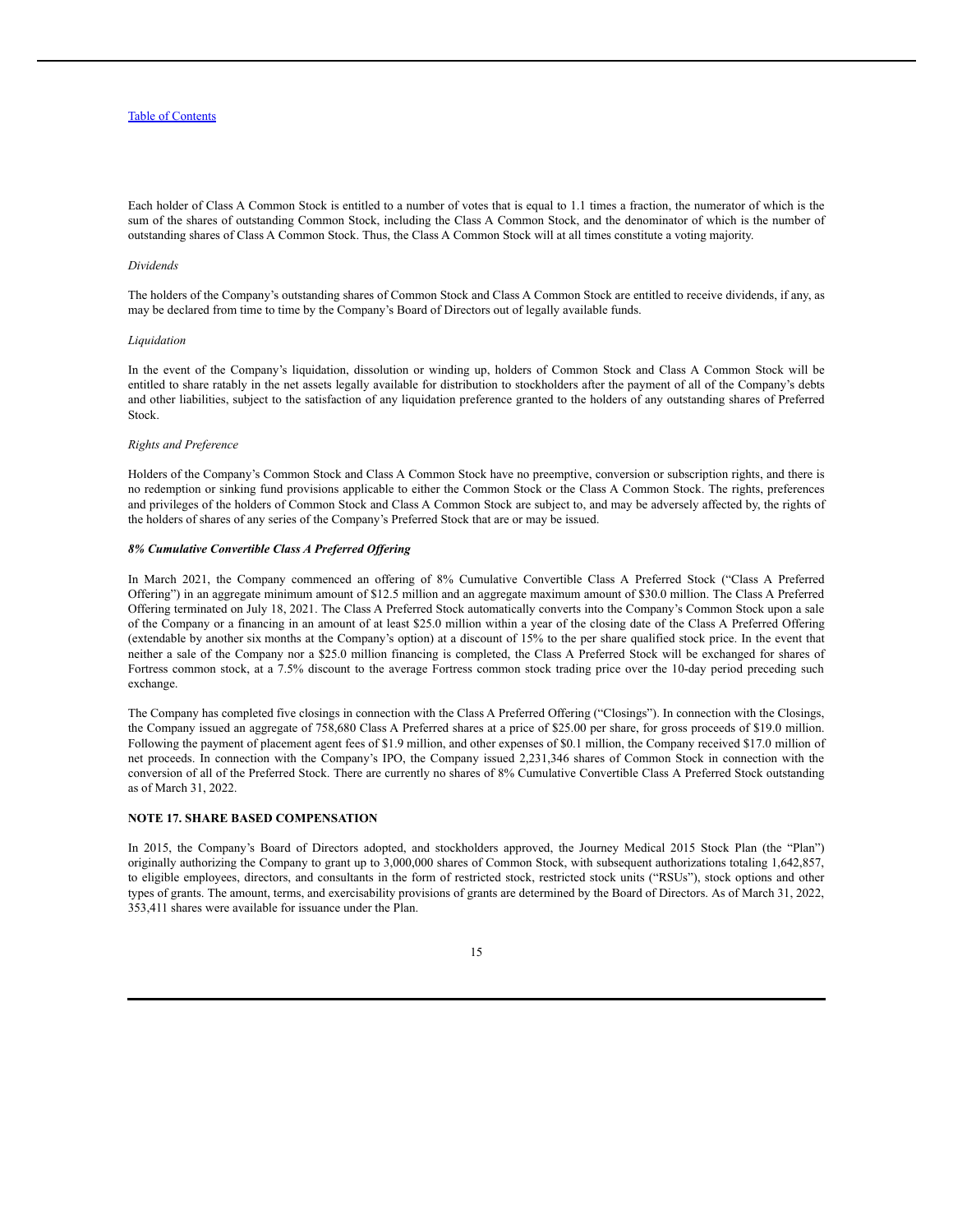Total compensation cost that has been charged against operations related to the above plan was \$0.8 million and \$21,486 for the threemonth periods ended March 31, 2022 and 2021, respectively. The Company's stock compensation expense is recorded as a component of selling, general and administrative expenses in the Company's consolidated statements of operations.

#### *Stock Options*

The following table summarizes the Company's stock option activities:

|                                                  | Number<br>of<br><b>Shares</b> | Weighted<br>average<br>exercise<br>price | <b>Total</b><br>weighted<br>average<br>intrinsic<br>value | Weighted<br>average<br>remaining<br>contractual<br>life (years) |
|--------------------------------------------------|-------------------------------|------------------------------------------|-----------------------------------------------------------|-----------------------------------------------------------------|
| Outstanding options at December 31, 2021         | 2,104,334                     | 0.79                                     | 9,661,393                                                 | 4.68                                                            |
| Granted                                          | 10.000                        | 1.39                                     |                                                           | 7.19                                                            |
| Forfeited                                        | 2.750                         | 1.39                                     | 9.460                                                     |                                                                 |
| Outstanding options at March 31, 2022            | 2.111.584                     | 0.79                                     | 8.528.949                                                 | 4.44                                                            |
| Options vested and exercisable at March 31, 2022 | 2,051,584                     | 0.77                                     | 8,321,611                                                 | 4.37                                                            |

The Company did not issue any shares of Common Stock upon the exercise of stock options for the three-month period ended March 31, 2022. For the three-month period ended March 31, 2021, the Company issued 10,000 shares of Common Stock upon the exercise of outstanding stock options and received proceeds of \$6,800. For the three-month periods ended March 31, 2022 and 2021, \$6,838 and \$21,486, respectively, of stock option compensation expense was charged against operations. As of March 31, 2022, the Company had unrecognized stock-based compensation expense related to all unvested options of \$13,284, which the Company expects to recognize over a weighted-average period of approximately 0.82 years.

The aggregate intrinsic value in the previous table reflects the total pre-tax intrinsic value (the difference between the Company's closing stock price on the last trading day of the period and the exercise price of the options, multiplied by the number of in-the-money stock options) that would have been received by the option holders had all option holders exercised their options on March 31, 2022. The intrinsic value of the Company's stock options changes based on the closing price of the Company's Common Stock.

#### *Restricted Stock Units*

During the three-month period ended March 31, 2022, the Company issued 2,000 shares of restricted stock units amounting to \$6,740 in total aggregate fair market value. During the three-month period ended March 31, 2021, the Company did not issue any shares of restricted stock. For the three-month periods ended March 31, 2022 and 2021, approximately \$0.8 million and zero, respectively, of restricted stock compensation cost was charged against operations. At March 31, 2022, approximately 1,378,030 shares remained unvested and there was approximately \$3.6 million of unrecognized compensation cost related to RSUs.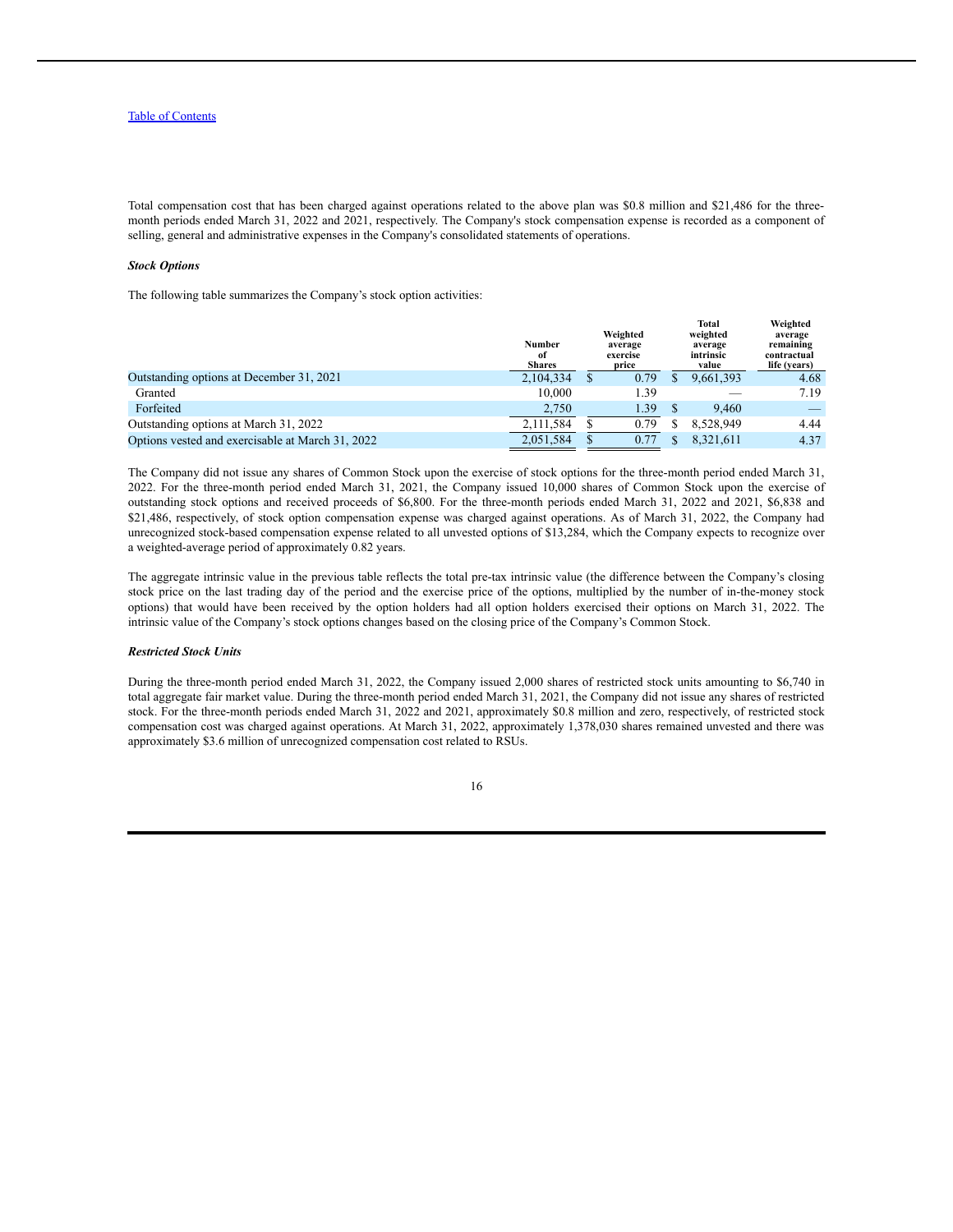The following table summarizes the activity related to the Company's RSUs for the three-month period ended March 31, 2022:

|                                       | Number of<br>shares |   | Weighted<br>average<br>grant<br>price |
|---------------------------------------|---------------------|---|---------------------------------------|
| Unvested balance at December 31, 2021 | 715,030             | D | 4.12                                  |
| Granted                               | 675,000             |   | 5.06                                  |
| Vested                                | (2,000)             |   | 3.37                                  |
| Forfeited                             | (10,000)            |   | 5.02                                  |
| Unvested balance at March 31, 2022    | 1,378,030           |   | 4.58                                  |

# **NOTE 18. REVENUES FROM CONTRACTS AND SIGNIFICANT CUSTOMERS**

## *Disaggregation of Net Revenues*

The Company's net product revenues are summarized as follows:

|                               | Three-Month Periods Ended March 31, |        |    |        |  |  |  |
|-------------------------------|-------------------------------------|--------|----|--------|--|--|--|
| (\$ in thousands)             |                                     | 2022   |    | 2021   |  |  |  |
| <b>Obrexa</b> <sup>®</sup>    |                                     | 7,376  | \$ |        |  |  |  |
| Accutane@                     |                                     | 4,907  |    | 196    |  |  |  |
| Amzeeq®                       |                                     | 3,466  |    |        |  |  |  |
| Targadox®                     |                                     | 2,634  |    | 7,199  |  |  |  |
| Ximino®                       |                                     | 967    |    | 2,100  |  |  |  |
| Zilxi@                        |                                     | 741    |    |        |  |  |  |
| Exelderm®                     |                                     | 704    |    | 1,217  |  |  |  |
| Other branded revenue         |                                     |        |    |        |  |  |  |
| <b>Total product revenues</b> |                                     | 20,796 | S  | 10.719 |  |  |  |

The above table includes the authorized generic product within the line items for Targadox®, Ximino® and Exelderm®.

#### *Significant Customers*

For the three-month periods ended March 31, 2022 and 2021, there were no customers that accounted for more than 10% of the Company's total gross product revenue.

At March 31, 2022, two of the Company's customers accounted for more than 10% of its total accounts receivable balance at 15% and 10%. At December 31, 2021, two of the Company's customers accounted for more than 10% of its total accounts receivable balance at 16% and 13%.

# *Other Revenue*

Other revenue for the three-month period ended March 31, 2022 reflects a net \$2.5 million milestone payment from the Company's exclusive out-licensing partner in Japan, Maruho Co., Ltd ("Maruho"). In January 2022, Maruho received manufacturing and marketing approval in Japan for Rapifort® Wipes 2.5% (Japanese equivalent to U.S. FDA approved QBREXZA®), for the treatment of primary axillary hyperhidrosis, triggering the net payment. The net payment reflects a milestone payment of \$10.0 million to the Company from Maruho, offset by a \$7.5 million payment to Dermira, Inc., pursuant to the terms of the Asset Purchase Agreement between the Company and Dermira.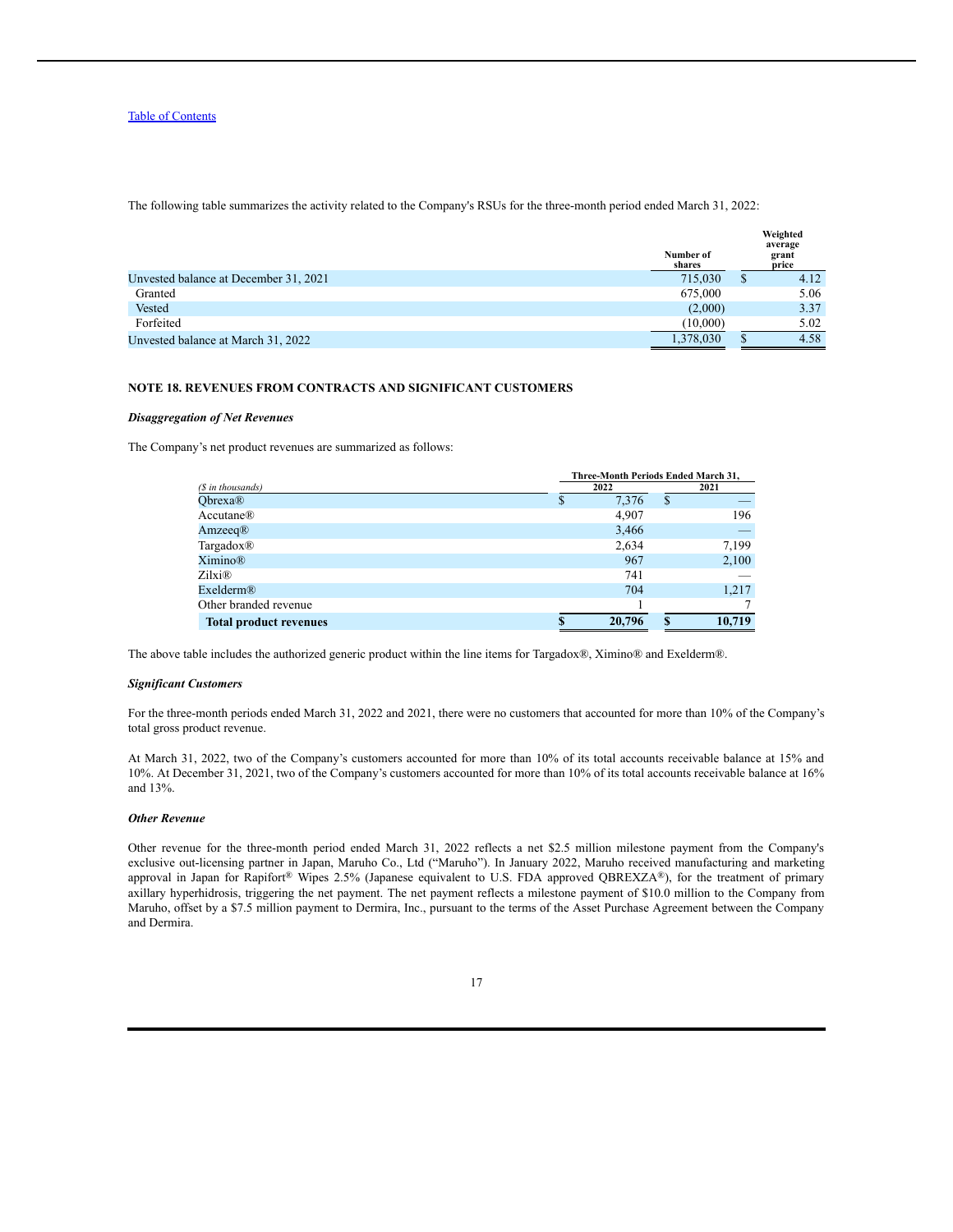

# **NOTE 19. INCOME TAXES**

The Company records income taxes using the asset and liability method. Deferred income tax assets and liabilities are recognized for the future tax effects attributable to temporary differences between the financial statement carrying amounts of existing assets and liabilities and their respective income tax bases, and operating loss and tax credit carryforwards. The Company establishes a valuation allowance if management believes it is more likely than not that the deferred tax assets will not be recovered based on an evaluation of objective verifiable evidence. Management has considered the Company's history of book and tax income and losses incurred since inception, and the other positive and negative evidence, and has concluded that it is more likely than not that the Company will not realize the benefits of the net deferred tax assets as of March 31, 2022.

For the three months ended March 31, 2022 and 2021, income tax expense was \$104,000 and \$96,000, resulting in an effective income tax rate of (8.20)% and 26.42%. The change in effective tax rate is due to changes in unfavorable permanent book-tax differences and valuation allowances.

As of March 31, 2022, the Company had no unrecognized tax benefits and does not anticipate any significant change to the unrecognized tax benefit balance.

## **NOTE 20. NET INCOME PER COMMON SHARE**

The following shares of potentially dilutive securities have been excluded from the computation of diluted weighted average shares outstanding, as the effect of including such securities would be anti-dilutive for the three-month period ended March 31, 2022:

|                                 | <b>Three-Month Period Ended</b> |
|---------------------------------|---------------------------------|
|                                 | <b>March 31, 2022</b>           |
| Unvested restricted stock units | 1.259.641                       |
| <b>Outstanding Options</b>      | 1.764.011                       |
| Total potential dilutive effect | 3.023.652                       |

The Company's Common Stock equivalents, including unvested restricted stock and options have been excluded from the computation of diluted loss per share for the three-month period ended March 31, 2022, as the effect would be to reduce the loss per share. Therefore, the weighted average Common Stock outstanding used to calculate both basic and diluted income loss per share is the same for the threemonth period ended March 31, 2022. The following is a reconciliation of the numerator and denominator of the diluted net income per share computations for the three-month period ended March 31, 2021 (in thousands except for share and per share amounts):

|                                               | <b>Three-Months Period Ended</b><br>March 31, 2021 |
|-----------------------------------------------|----------------------------------------------------|
| Net income                                    | 268                                                |
|                                               |                                                    |
| Weighted average shares outstanding - basic   | 9,158,333                                          |
| Stock options                                 | 1,738,763                                          |
| Weighted average shares outstanding - diluted | 10,897,096                                         |
|                                               |                                                    |
| Per share data:                               |                                                    |
| Basic                                         | 0.03                                               |
| Diluted                                       | 0.02                                               |
|                                               |                                                    |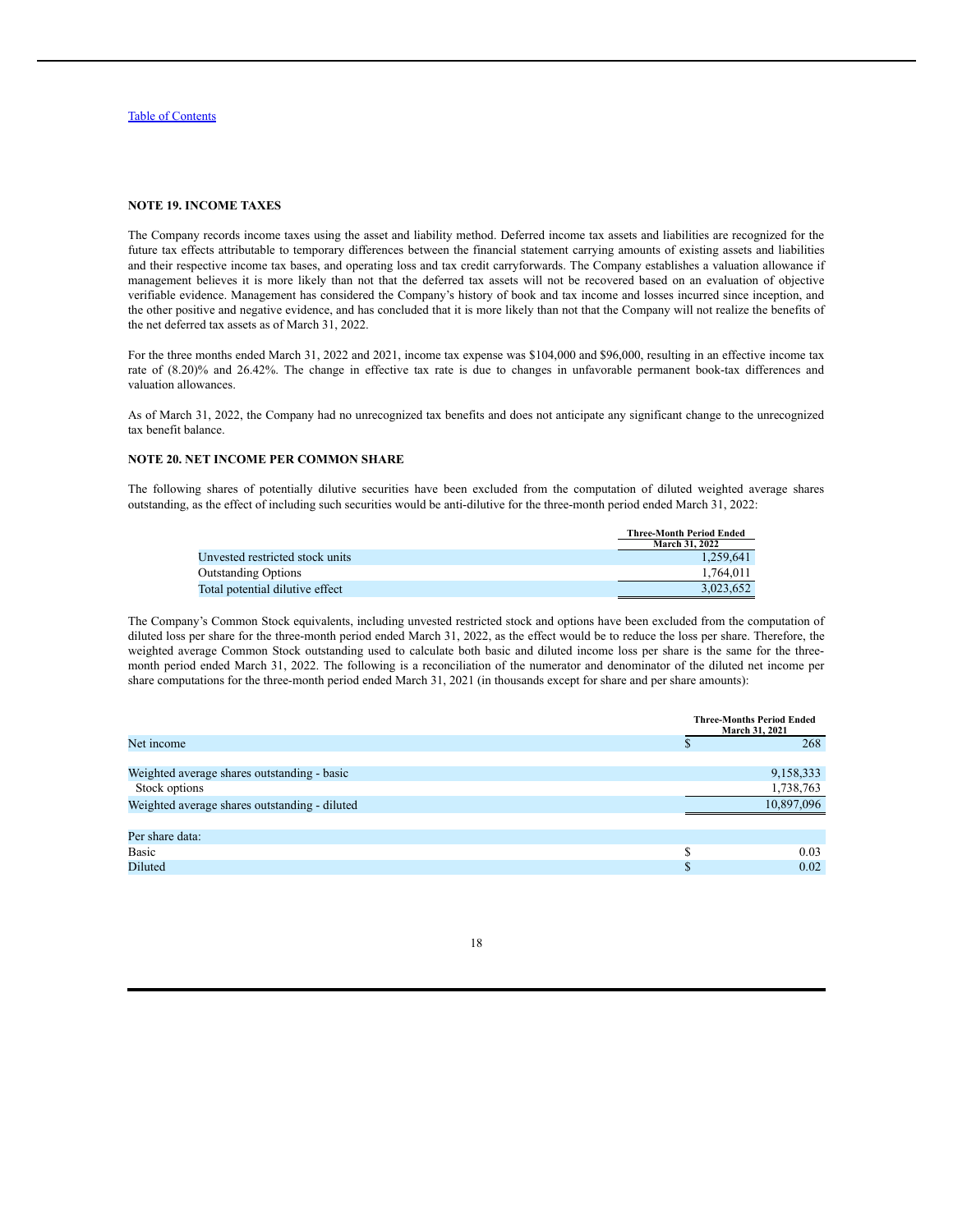# **NOTE 21. Subsequent Event**

On May 2, 2022, the Company filed a complaint against Padagis Israel Pharmaceuticals Ltd. (F/K/A Perrigo Israel Pharmaceuticals Ltd.) ("Padagis") alleging infringement of certain patents covering Zilxi® (the "Zilxi® Patents"), which are included among the proprietary rights to Zilxi® that were acquired pursuant to the VYNE Product Aquisition. This litigation was initiated following the submission by Padagis, in accordance with the procedures set out in the Hatch-Waxman Act, of an Abbreviated New Drug Application ("ANDA"). The ANDA seeks approval to market a generic version of Zilxi® prior to the expiration of the Zilxi® Patents and alleges that the Zilxi® Patents are invalid. Padagis is subject to a 30-month stay which prevents Padagis from selling a generic version. The stay is set to expire on October 6, 2024. Journey is seeking, among other relief, an order that the effective date of any FDA approval of Padagis' ANDA be no earlier than the expiration of the patents listed in the Orange Book, the latest of which expires on October 1, 2030, and such further and other relief as the court may deem appropriate. Journey cannot make any predictions about the final outcome of this matter or the timing thereof.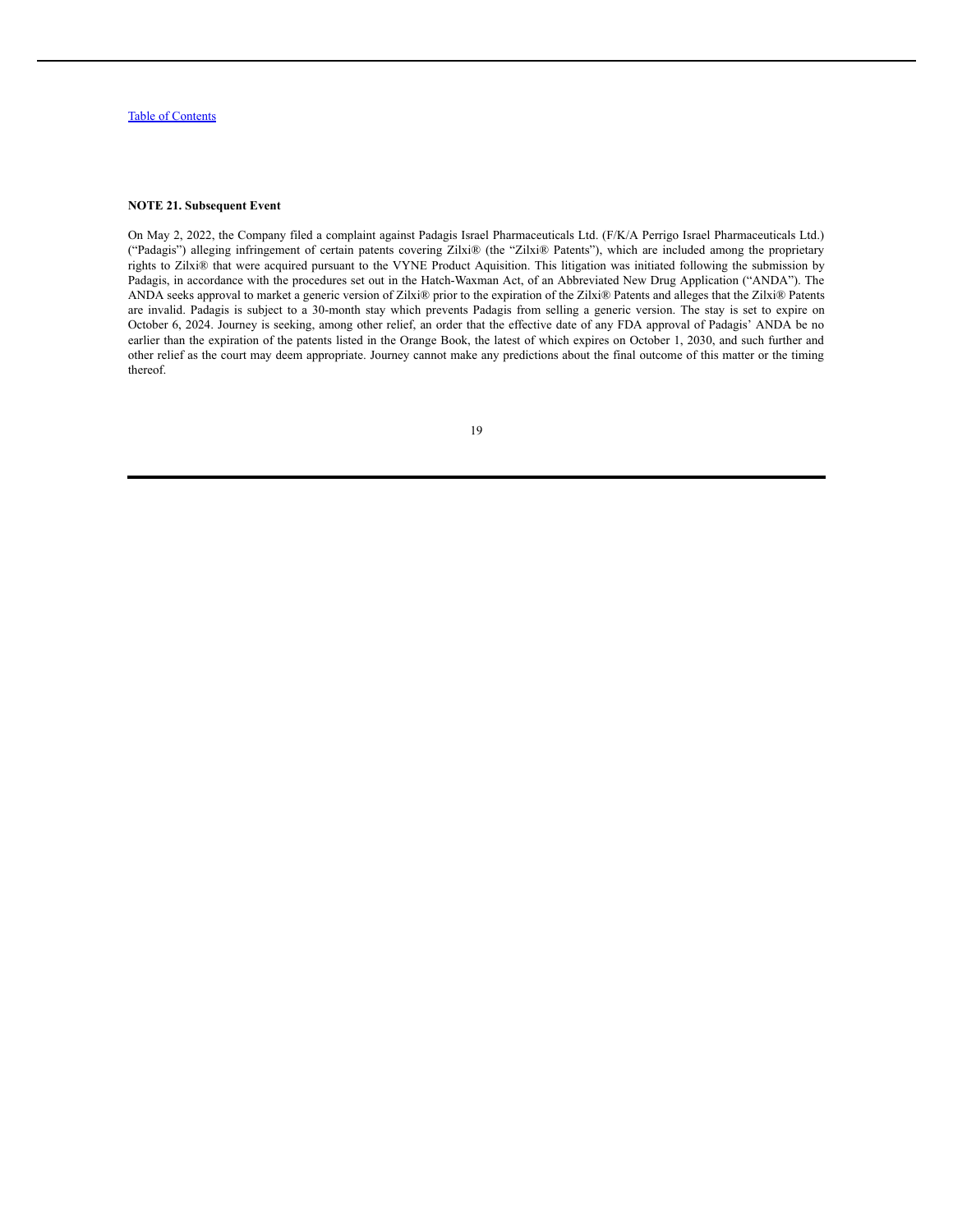#### <span id="page-21-0"></span>**Item 2. Management's Discussion and Analysis of Financial Condition and Results of Operations**

#### **Forward-Looking Statements**

You should read the following discussion and analysis of our financial condition and results of operations in conjunction with our unaudited condensed consolidated financial statements and the related notes included elsewhere in this Form 10-O. Our unaudited condensed consolidated financial statements have been prepared in accordance with U.S. GAAP. The following discussion and analysis contains forward-looking statements within the meaning of Section 27A of the Securities Act of 1933 and Section 21E of the Securities Exchange Act of 1934 (the "Exchange Act"), including, without limitation, statements regarding our expectations, beliefs, intentions or future strategies that are signified by the words "expect," "anticipate," "intend," "believe," "may," "plan," "seek" or similar language. All forward-looking statements included in this document are based on information available to us on the date hereof and we assume no obligation to update any such forward-looking statements. For such forward-looking statements, we claim the protection of the safe harbor for forward-looking statements contained in the Private Securities Litigation Reform Act of 1995. Our business and financial performance are subject to substantial risks and uncertainties. Actual results could differ materially from those projected in, or implied by, the forwardlooking statements. In evaluating our business, you should carefully consider the information set forth under the heading "Risk Factors" in our Annual Report on Form 10-K for the year ended December 31, 2021 (the "2021 Form 10-K"). As used below, the words "we," "us" *and "our" may refer to Journey Medical Corporation.*

#### **Overview**

We are a commercial-stage pharmaceutical company founded in October 2014 that focuses on the development and commercialization of pharmaceutical products for the treatment of dermatological conditions. Our current portfolio includes nine branded and three authorized generic prescription drugs for dermatological conditions that are actively marketed in the U.S. We are managed by experienced life science executives with a track record of creating value for their stakeholders and bringing novel medicines to the market, enabling patients to experience increased quality of life and physicians and other licensed medical professionals to provide better care for their patients. We aim to acquire rights to future products by licensing or otherwise acquiring an ownership interest in, funding the research and development of, and eventually commercializing, the products through our exclusive field sales organization.

On November 16, 2021, we completed an initial public offering ("IPO") of our Common Stock, which resulted in net proceeds of approximately \$30.6 million, after deducting underwriting discounts and other offering costs.

We expect our expenses will increase for the foreseeable future as we pursue business development opportunities, commercialize, and market new products and incur additional costs associated with operating as a public company. To date, our business has not been materially impacted by COVID-19; however, depending on the extent of the ongoing pandemic, it is possible that our business, financial condition and results of operations could be materially and adversely affected by COVID-19 in the future. Our cash and cash equivalents balance was \$41.3 million at March 31, 2022.

#### *Recent Highlights*

#### *VYNE Product Acquisition*

In January 2022, we acquired two FDA-Approved Topical Minocycline Products, AMZEEQ (minocycline) topical foam, 4%, and ZILXI (minocycline) topical foam, 1.5%, and a Molecule Stabilizing Technology™ proprietary platform from VYNE Therapeutics, Inc. (the "VYNE Product Acquisition"), which expands our product portfolio to nine marketed branded dermatology products.

These proprietary foam-based products are designed to optimize the topical delivery of minocycline, an active pharmaceutical ingredient that was previously available only in oral form. Approved by FDA nearly 50 years ago, minocycline is a well-established molecule that has been prescribed, in oral formulation, over 30 million times in the past decade.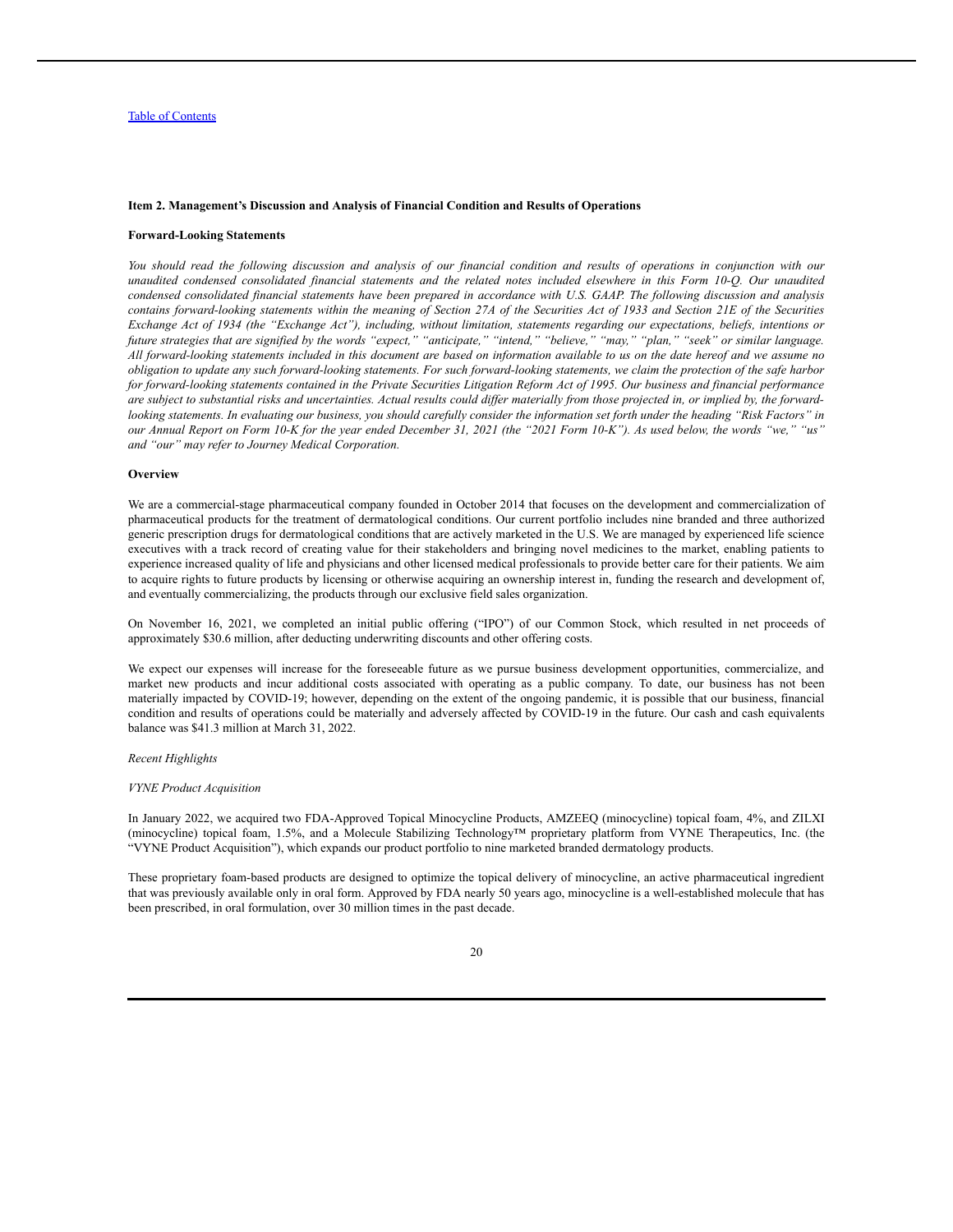AMZEEQ (minocycline) topical foam, 4%, is the first and only topical formulation of minocycline to be approved by the FDA for the treatment of inflammatory lesions of non-nodular moderate to severe acne vulgaris in adults and children nine years and older. According to the American Academy of Dermatology ("AAD"), acne is the most common skin condition in the United States, affecting up to 50 million Americans annually.

Approved by the FDA in May 2020, ZILXI (minocycline) topical foam, 1.5%, is the first and only topical minocycline treatment for inflammatory lesions due to rosacea in adults. Rosacea is a common skin disease that affects 16 million Americans, according to AAD. Market research shows that over 70% of patients with rosacea are seeking better alternatives to current treatments.

## *Amendment to East West Bank Credit Facility*

On January 12, 2022, we entered into a third amendment (the "Amendment") of our loan and security agreement with East West Bank ("EWB"), which increased the borrowing capacity of our revolving line of credit to \$10.0 million, from \$7.5 million, and added a term loan not to exceed \$20.0 million. Both the revolving line of credit and the term loan mature on January 12, 2026. The term loan includes two tranches, the first of which is a \$15.0 million term loan and the second of which is a \$5.0 million term loan. On January 12, 2022, we borrowed \$15.0 million against the first tranche of the term loan to facilitate the VYNE Product Acquisition. The Company can elect to borrow the additional \$5.0 million under the second tranche through June 12, 2023. The term loans bear interest at a floating rate equal to 1.73% above the prime rate and is payable monthly. The term loan contains an interest only payment period through January 12, 2024, with an extension through July 12, 2024 if certain covenants are met, after which the outstanding balance of each term loan is payable in equal monthly installments of principal, plus all accrued interest, through the term loan maturity date. We may prepay all or any part of the term loan without penalty or premium, but may not re-borrow any amount, once repaid. Any outstanding borrowing against the revolving line of credit bears interest at a floating rate equal to 0.70% above the prime rate. The Amendment includes customary financial covenants such as collateral ratios and minimum liquidity provisions.

#### *Japanese Marketing Approval for Rapifort® Wipes*

On February 11, 2022, we announced that our exclusive out-licensing partner in Japan received manufacturing and marketing approval in Japan for Rapifort® Wipes 2.5% (Japanese equivalent to U.S. FDA approved QBREXZA®) for the treatment of primary axillary hyperhidrosis, triggering a net \$2.5 million milestone payment to us. The net payment reflects a milestone payment of \$10.0 million to us from our exclusive licensing partner in Japan, Maruho Co., Ltd. ("Maruho"), offset by a \$7.5 million payment to Dermira, Inc. ("Dermira"), pursuant to the terms of the Asset Purchase Agreement between us and Dermira. We acquired global rights to QBREXZA® from Dermira in 2021. The product will generate a 10% sales-based royalty upon product launch in Japan, which is expected in May of 2022.

#### *Clinicial Developments*

On March 17, 2022, we dosed the first patient in our Phase 3 clinical trial evaluating DFD-29 (Minocycline Modified Release Capsules 40 mg) for the treatment of Rosacea. In addition, the published phase 2 clinical data showed that DFD-29 had approximately double the efficacy compared to Doxycycline capsules 40 mg, on reducing total inflammatory lesions and Investigator's Global Assessment treatment success. The Phase 3 trials encompass two multicenter, randomized, double-blind, parallel-group, active and placebo-controlled clinical trials and will each enroll up to 320 adult patients with moderate to severe papulopustular rosacea ("PPR"). One trial is enrolling patients in the United States and the other is enrolling in the United States and Europe. The patients are being randomized in a 3:3:2 ratio to DFD-29 (Minocycline Hydrochloride Modified Release Capsules, 40 mg), Oracea® (Doxycycline capsules 40 mg) or placebo once daily for 16 weeks. The primary objective of the studies is to evaluate the safety, efficacy and tolerability of DFD-29 compared to placebo for the treatment of PPR. The secondary objective is to evaluate the safety, efficacy and tolerability of DFD-29 compared to Oracea® (Doxycycline capsules 40 mg).

### **Critical Accounting Polices and Uses of Estimates**

Our discussion and analysis of our financial condition and results of operations are based on our consolidated financial statements, which we have prepared in accordance with accounting principles generally accepted in the United States.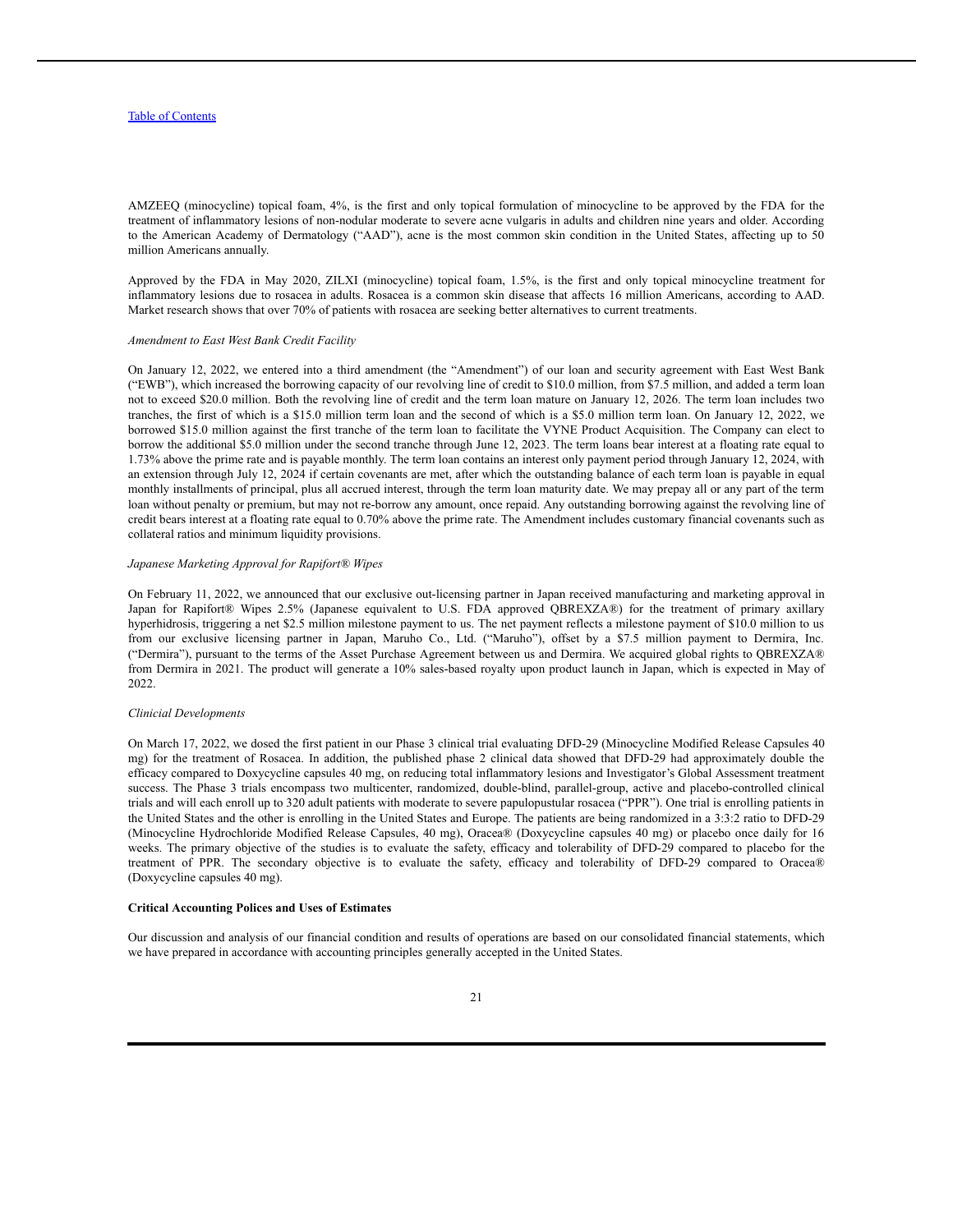Applying these principles requires our judgment in determining the appropriateness of acceptable accounting principles and methods of application in diverse and complex economic activities. The preparation of these financial statements requires us to make estimates and judgments that affect the reported amounts of revenues, expenses, assets and liabilities, and related disclosure of contingent assets and liabilities. We base our estimates on historical experience and other assumptions that we believe are reasonable under the circumstances. Actual results may differ from these estimates under different assumptions or conditions.

For a discussion of our critical accounting estimates, see the Management's Discussion and Analysis section in the 2021 Form 10-K. There were no material changes in our critical accounting estimates or accounting policies from December 31, 2021.

## **Accounting Pronouncements**

During the three-month period ended March 31, 2022, there were no new accounting pronouncements or updates to recently issued accounting pronouncements disclosed in the 2021 Form 10-K that are expected to materially affect the Company's present or future financial statements.

#### **Smaller Reporting Company Status**

We are a "smaller reporting company," meaning that the market value of our shares held by non-affiliates is less than \$700 million and our annual revenue was less than \$100 million during the most recently completed fiscal year. We may continue to be a smaller reporting company if either (i) the market value of our shares held by non-affiliates is less than \$250 million or (ii) our annual revenue was less than \$100 million during the most recently completed fiscal year and the market value of our shares held by non-affiliates is less than \$700 million. As a smaller reporting company, we may choose to present only the two most recent fiscal years of audited financial statements in the 2021 Form 10-K, have reduced disclosure obligations regarding executive compensation and certain other matters, and smaller reporting companies are permitted to delay adoption of certain recent accounting pronouncements discussed in Note 2 to our consolidated financial statements in this report on Form 10-Q.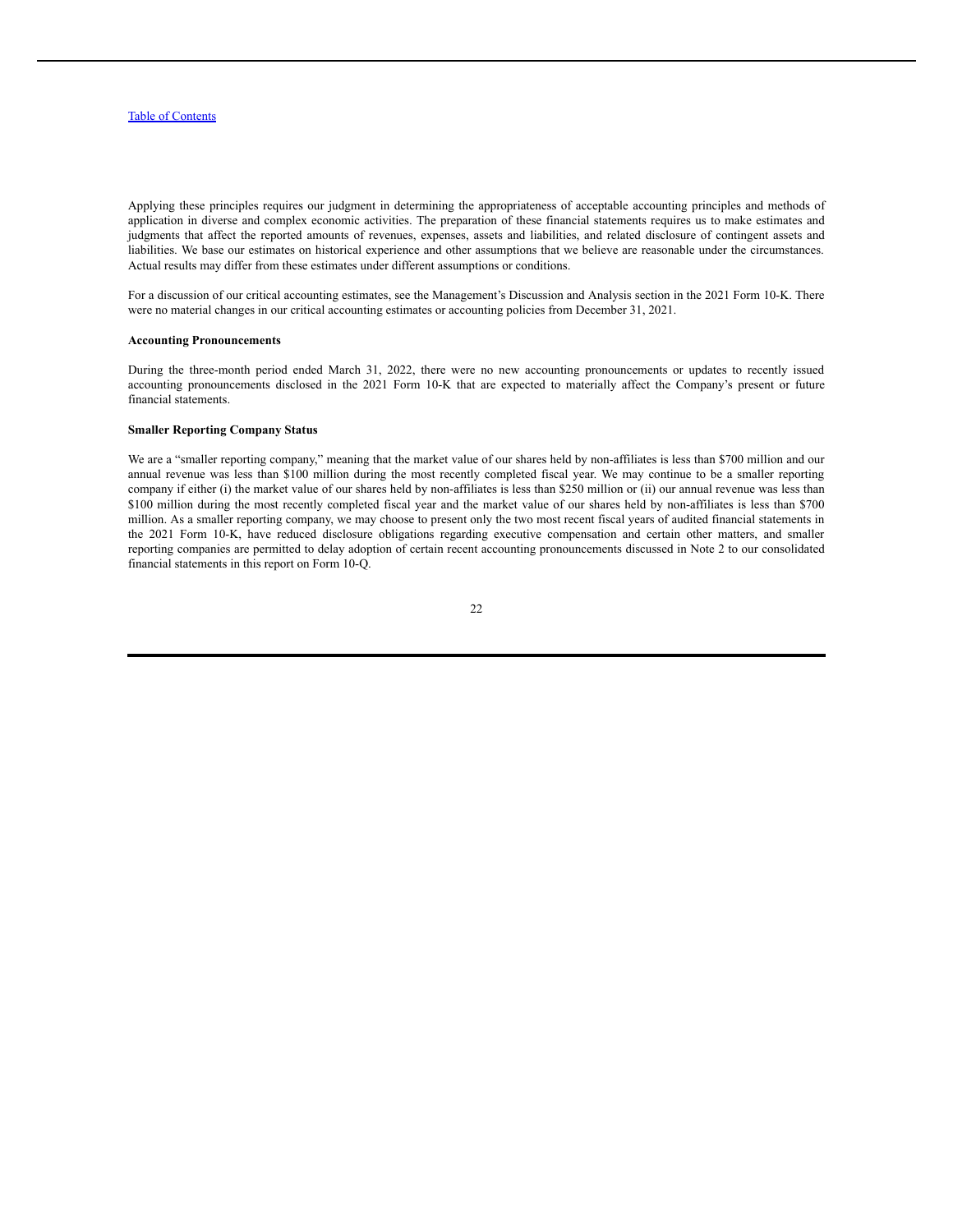# **Results of Operations**

The following table summarizes our results of operations for the three-month periods ended March 31, 2022 and 2021:

# *Comparison of the Three-Month Periods Ended March 31, 2022 and 2021*

|                                          | Three-Month Periods Ended March 31, |         |    |        |  | Change   |           |  |
|------------------------------------------|-------------------------------------|---------|----|--------|--|----------|-----------|--|
| (\$ in thousands, except per share data) |                                     | 2022    |    | 2021   |  | S        | $\%$      |  |
| <b>Revenue:</b>                          |                                     |         |    |        |  |          |           |  |
| Product revenue, net                     | \$                                  | 20,796  | \$ | 10,719 |  | 10,077   | 94 %      |  |
| Other revenue                            |                                     | 2,500   |    |        |  | 2,500    | $100 \%$  |  |
| <b>Total Revenue</b>                     |                                     | 23,296  |    | 10,719 |  | 12,577   | 117 %     |  |
|                                          |                                     |         |    |        |  |          |           |  |
| <b>Operating expenses</b>                |                                     |         |    |        |  |          |           |  |
| Cost of goods sold - product revenue     |                                     | 8,203   |    | 3,908  |  | 4,295    | $110\%$   |  |
| Research and development                 |                                     | 1,266   |    |        |  | 1,266    | 100 %     |  |
| Selling, general and administrative      |                                     | 14,715  |    | 6,226  |  | 8,489    | 136 %     |  |
| Total operating expenses                 |                                     | 24,184  |    | 10,134 |  | 14,050   | 139 %     |  |
| (Loss) income from operations            |                                     | (888)   |    | 585    |  | (1, 473) | $(252)\%$ |  |
| Other expense                            |                                     |         |    |        |  |          |           |  |
| Interest income                          |                                     | (3)     |    |        |  | (3)      | $100 \%$  |  |
| Interest expense                         |                                     | 389     |    | 221    |  | 168      | 76 %      |  |
| Total other expense                      |                                     | 386     |    | 221    |  | 165      | 75 %      |  |
| Net (Loss) income before income taxes    |                                     | (1,274) |    | 364    |  | (1,638)  | $(450)\%$ |  |
|                                          |                                     |         |    |        |  |          |           |  |
| Net (loss) income                        | \$                                  | (1,378) | \$ | 268    |  | (1,646)  | (614)%    |  |
| Income tax expense                       |                                     | 104     |    | 96     |  | 8        | $8\%$     |  |

# *Revenues*

#### *Net product revenue*

The following table reflects our net product revenue for the three-month periods ended March 31, 2022 and 2021:

|                                   | <b>Three-Month Periods Ended</b> |           |  |        |    | Change   |                                       |  |
|-----------------------------------|----------------------------------|-----------|--|--------|----|----------|---------------------------------------|--|
|                                   |                                  | March 31. |  |        |    |          |                                       |  |
| (\$ in thousands)                 |                                  | 2022      |  | 2021   |    |          | $\overline{\mathcal{O}_{\mathbf{O}}}$ |  |
| Qbrexa®                           |                                  | 7,376     |  |        | S  | 7,376    | $100\%$                               |  |
| Accutane®                         |                                  | 4,907     |  | 196    |    | 4,711    | 2404 %                                |  |
| Amzeeq $\mathbb{R}$               |                                  | 3,466     |  | _      |    | 3,466    | $100\%$                               |  |
| Targado $x^{\otimes}$             |                                  | 2,634     |  | 7,199  |    | (4,565)  | (63)%                                 |  |
| $Ximino^{\circledR}$              |                                  | 964       |  | 2,100  |    | (1, 133) | (54)%                                 |  |
| Zilxi®                            |                                  | 741       |  |        |    | 741      | $100\%$                               |  |
| Exelderm <sup>®</sup>             |                                  | 704       |  | 1,217  |    | (513)    | (42)%                                 |  |
| Other branded revenue             |                                  |           |  |        |    | (6)      | (86)%                                 |  |
| <b>Total net product revenues</b> |                                  | 20,796    |  | 10.719 | S. | 10.077   | $94\%$                                |  |

Total net product revenues increased \$10.1 million, or 94%, to \$20.8 million for the three-month period ended March 31, 2022, from \$10.7 million for the three-month period ended March 31, 2021. Our sales growth from period-to-period is primarily due to incremental revenues from Qbrexza®, launched during the second quarter of 2021, and Accutane®, launched late in the first quarter of 2021. In addition, the increase from period-to-period is driven by incremental net revenues as a result of our newly launched products due to the acquisition of Amzeeq® and Zilxi® from VYNE in January 2022. Offsetting the increase is a decrease in Targadox® and its authorized generic, Doxycycline, as a result of generic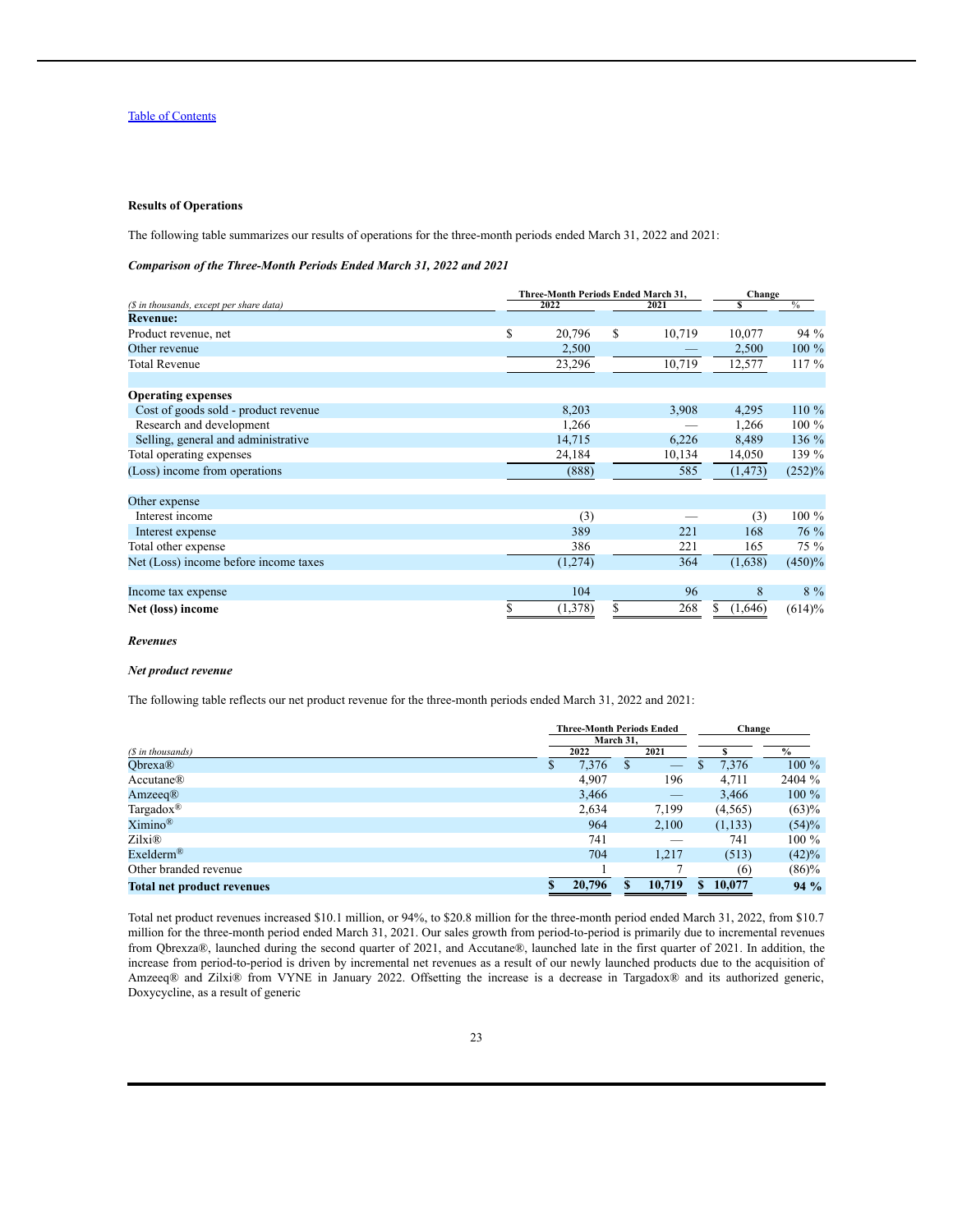competition, and a decrease in our legacy product, Ximino®, primarily driven by increased promotional emphasis from our salesforce to Accutane, and increased pressure from generic competition. The above table includes the authorized generic product within the line items for Targadox®, Ximino® and Exelderm®.

#### *Other revenue*

Other revenue for the three-month period ended March 31, 2022 reflects a net \$2.5 million milestone payment to us from our exclusive outlicensing partner in Japan. In January 2022, Maruho received manufacturing and marketing approval in Japan for Rapifort® Wipes 2.5% (Japanese equivalent to U.S. FDA approved QBREXZA®), for the treatment of primary axillary hyperhidrosis, triggering the net payment. The net payment reflects a milestone payment of \$10.0 million to us from Maruho, offset by a \$7.5 million payment to Dermira, Inc., pursuant to the terms of the Asset Purchase Agreement between us and Dermira. In conjunction with the terms list above, both transactions were completed in March of 2021. We acquired global rights to QBREXZA® from Dermira in 2021.

### *Gross-to-Net Sales Accruals*

We record gross-to-net sales accruals for chargebacks, distributor service fees, prompt pay discounts, sales returns, coupons, managed care rebates, government rebates, and other allowances customary to the pharmaceutical industry. For a discussion of our gross-to-net sales accruals, see Critical Accounting Estimates and Significant Accounting Policies in the 2021 Form 10-K.

Gross-to-net sales accruals and the balance in the related allowance accounts for the three-month periods ended March 31, 2022, and 2021 were as follows:

|                                                          |   | Chargebacks                                      |                |          |                                   |                         |           |
|----------------------------------------------------------|---|--------------------------------------------------|----------------|----------|-----------------------------------|-------------------------|-----------|
| (\$'s in thousands)                                      |   | and<br><b>Distributor</b><br><b>Service Fees</b> | <b>Returns</b> | Coupons  | Managed<br>Care<br><b>Rebates</b> | Gov't<br><b>Rebates</b> | Total     |
| <b>Balance as of December 31, 2021</b>                   | D | 1,610                                            | 3.240          | 4,992    | 3,492                             | 690                     | 14,024    |
| Current provision related to sales in the current period |   | 2.185                                            | 1,120          | 35,617   | 3,691                             | 1.004                   | 43,617    |
| Checks/credits issued to third parties                   |   | (2,409)                                          | (1,209)        | (33,949) | (4,548)                           | (668)                   | (42, 783) |
| Reclassifications between liability accounts             |   |                                                  |                |          |                                   |                         |           |
| <b>Balance as of March 31, 2022</b>                      |   | 1.386                                            | 3.151          | 6,660    | 2.635                             | 1,026                   | 14,858    |
|                                                          |   | Chargebacks<br>and                               |                |          | Managed                           |                         |           |

| (\$'s in thousands)                                      | <b>Distributor</b><br><b>Service Fees</b> | Returns | Coupons  | Care<br><b>Rebates</b> | Gov't<br><b>Rebates</b> | Total     |
|----------------------------------------------------------|-------------------------------------------|---------|----------|------------------------|-------------------------|-----------|
| <b>Balance as of December 31, 2020</b>                   |                                           | \$2.580 | 12.769   | 100                    |                         | 15.449    |
| Current provision related to sales in the current period |                                           | 14      | 33.081   | 878                    |                         | 33.973    |
| Checks/credits issued to third parties                   |                                           | (565)   | (33.727) | (194)                  |                         | (34, 486) |
| Reclassifications between liability accounts             |                                           |         |          |                        |                         |           |
| <b>Balance as of March 31, 2021</b>                      |                                           | 2.029   | 12.123   | 784                    |                         | 14.936    |

We have established provisions for chargebacks resulting from the launch of our new products noted above. Included in the reserve for chargebacks and distributor service fees are provisions for prompt pay discounts.

Our provision for returns was \$3.2 million at March 31, 2022, compared to \$2.0 million at March 31, 2021. The increase is mainly due to incremental provisions resulting from our newly launched products, Accutane®, launched late in the first quarter of 2021, and Qbrexza®, acquired during the second quarter of 2021 and the acquisition of Amzeeq® and Zilxi® from VYNE in January 2022.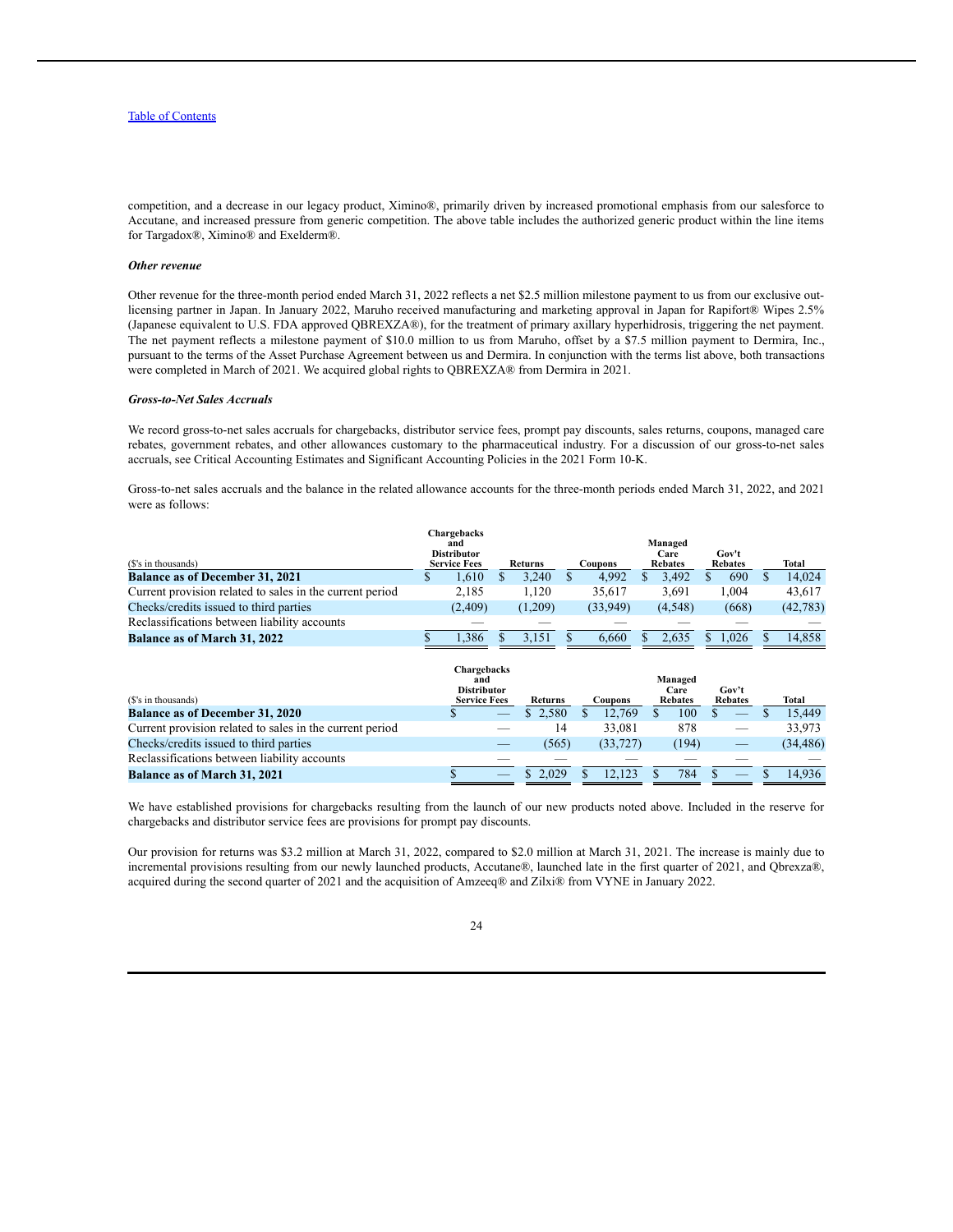The provision for coupons was \$6.7 million at March 31, 2022 compared to \$12.1 million at March 31, 2021. The decrease is mainly due to the timing of payments in 2020.

Managed care and government rebate provisions combined were \$3.6 million and \$1.0 million, respectively, at March 31, 2022 compared to \$0.8 million and zero, respectively at March 31, 2021. The increase is due to incremental provisions resulting from our newly launched products, Accutane, launched late in the first quarter of 2021, and Qbrexza, acquired during the second quarter of 2021 and the acquisition of Amzeeq® and Zilxi® from VYNE in January 2022 and to a lesser extent a greater portion of sales qualifying for managed care rebates.

### *Cost of Good Sold*

Cost of goods sold increased by \$4.3 million to \$8.2 million for the three-month period ended March 31, 2022, from \$3.9 million for the three-month period ended March 31, 2021. The increase is primarily due to a higher sales volume by \$10.1 million compared to first quarter sales in 2021, incremental royalties from Qbrexza®, which was launched during the second quarter of 2021 and an additional incremental increase in amortization of acquired intangible assets due to the acquisition of Amzeeq® and Zilxi® from VYNE in January 2022.

#### *Research and Development*

Research and Development expense increased to \$1.2 million for the three-month period ended March 31, 2022 from zero for the threemonth period ended March 31, 2021. The increase is related to clinical trial expenses to develop our DFD-29 product, for which dosing began in March 2022. We expect these expenses to increase as patients are fully enrolled in the trials.

#### *Selling, General and Administrative*

Selling, general and administrative expenses increased \$8.5 million, to \$14.7 million for the three-month period ended March 31, 2022, from \$6.2 million for the three-month period ended March 31, 2021. The increase is primarily attributable to the expansion of our salesforce, marketing expense related to our expanded product portfolio and legal expenses.

### *Interest Expense*

Interest expense increased \$0.2 million to \$0.4 million for the three-month period ended March 31, 2022, from \$0.2 million for the threemonth period ended March 31, 2021. The increase is primarily attributable to incremental interest and amortization of fees on our EWB term loan, and accretion of the discount on our deferred payment.

#### **Liquidity and Capital Resources**

At March 31, 2022, we had \$41.3 million in cash and cash equivalents as compared to \$49.1 million at December 31, 2021.

On November 16, 2021, we completed an IPO of our Common Stock, which resulted in net proceeds of approximately \$30.6 million, after deducting underwriting discounts and other offering costs.

Prior to our IPO, our operations were primarily financed through a working capital note from Fortress Biotech, Inc. ("Fortress"), referred to herein as the "Fortress Note," cash generated by operations and cash raised in our private offering of our 8% Cumulative Convertible Class A Preferred Stock ("Class A Preferred Stock"). In connection with the closing of our IPO on November 16, 2021, we issued 2,231,346 shares of Common Stock resulting from the conversion of all of the Class A Preferred Stock. In addition, the Fortress Note was converted into 1,610,467 shares of Journey Common Stock at our IPO price of \$10.00 per share.

On January 12, 2022, we entered into the Amendment of our loan and security agreement with EWB, which increased the borrowing capacity of our revolving line of credit to \$10.0 million, from \$7.5 million, and added a term loan not to exceed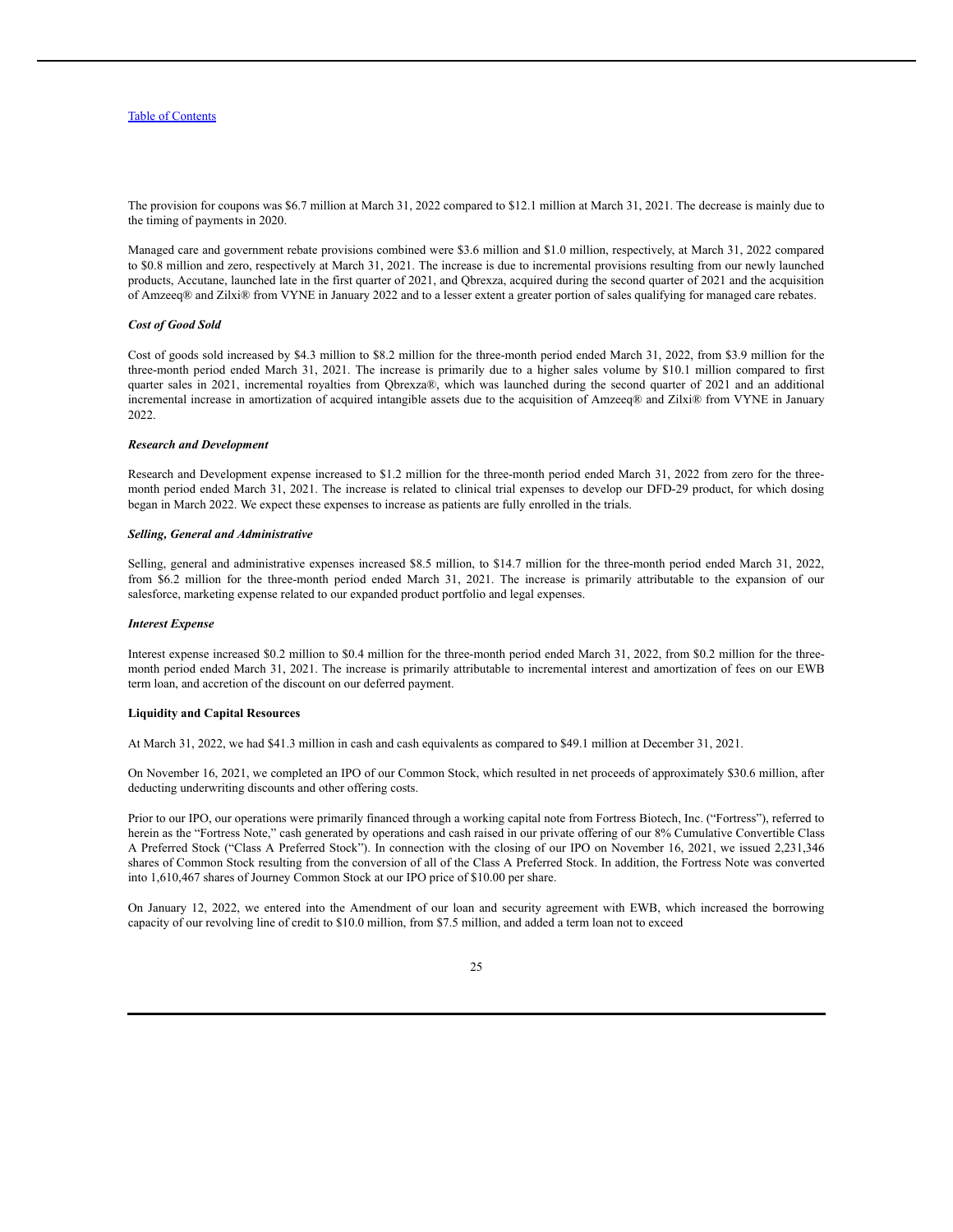\$20.0 million. On January 12, 2022, we borrowed \$15.0 million against the first tranche of the term loan to facilitate the VYNE Product Acquisition.

We expect our expenses will increase substantially for the foreseeable future as we pursue business development opportunities, commercialize, and market new products and incur additional costs associated with operating as a public company. To date, our business has not been materially impacted by COVID-19; however, depending on the extent of the ongoing pandemic, it is possible that our business, financial condition and results of operations could be materially and adversely affected by COVID-19 in the future.

We may require additional financing to pursue both development stage and commercial opportunities. In addition, we anticipate increased commercialization expenses related to the launch of new products, as well as increased costs related to development and regulatory approval of potential development stage product acquisitions, including DFD-29. As we continue to expand our product portfolio, we may need to fund possible future operating losses, and, if deemed appropriate, establish or secure through additional third-party manufacturing for our products, and expanded sales and marketing capabilities related to recent product acquisitions. For the next twelve months from the issuance of the financial statements included in this report, the Company will be able to fund its operations through a combination of existing cash and cash equivaents, cash generated from operations and the EWB borrowing facility. Our failure to raise capital as and when needed would have a material adverse impact on our financial condition and our ability to pursue our business strategies.

# *Cash Flows for the Three-Month Periods Ended March 31, 2022 and 2021*

|                                           | <b>Three-Month Periods Ended</b><br>March 31. |        |           |
|-------------------------------------------|-----------------------------------------------|--------|-----------|
| (S's in thousands)                        | 2022                                          | 2021   | Change    |
| Net cash provided by operating activities | 884                                           | 1.361  | (477)     |
| Net cash used in investing activities     | (20,000)                                      |        | (20,000)  |
| Net cash provided by financing activities | 11.366                                        | 9.391  | 1.975     |
| Net change in cash and cash equivalents   | (7.750)                                       | 10.752 | (18, 502) |

#### *Operating Activities*

Net cash provided by operating activities decreased to \$0.8 million for the three-month period ended March 31, 2022 from \$1.4 million for the three-month period ended March 31, 2021. The decrease is primarily attributable to the accounts receivable growth in accounts receivable of \$8.4 million, offset by increses in accounts payable and accrued expenses of \$4.2 million and 3.4 million, respectively.

#### *Investing Activities*

Net cash used in investing activities incrementally increased by \$20.0 million due to the cash payment made to VYNE for the VYNE Product Acquisition made during the three-month period ended March 31, 2022.

#### *Financing Activities*

Net cash provided by financing activities was \$11.4 million for the three-month period ended March 31, 2022, compared to \$9.4 million for the three-month period ended March 31, 2021. The increase is substantially related to \$15.0 million in proceeds from our EWB term loan, which was used to facilitate the VYNE Product Acquisition offset by approximately \$2.0 million in payments of the notes related to our previously acquired products and \$0.8 million for repayment of the December 31, 2021 outstanding balance of our EWB line of credit.

## *Material Cash Requirements*

In the normal course of business, we enter into contractual obligations that contain cash requirements of which the most significant to date include the following: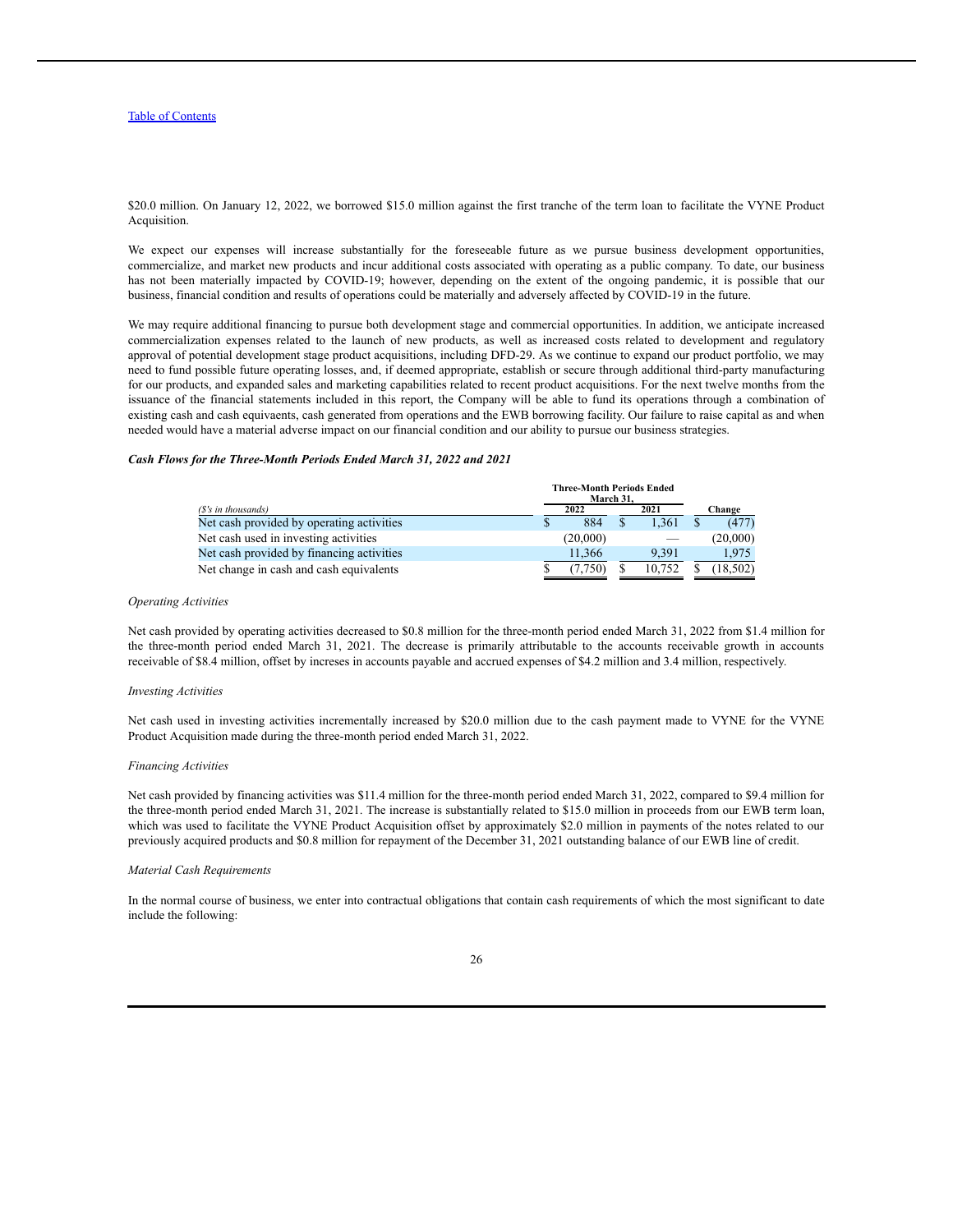Our loan and security agreement with EWB was recently amended to increase the borrowing capacity of our revolving line of credit to \$10.0 million and to add a term loan not to exceed \$20.0 million. Both the revolving line of credit and the term loan mature on January 12, 2026. On January 12, 2022, we borrowed \$15.0 million against the first tranche of the term loan to facilitate the VYNE Product Acquisition. The Company can elect to borrow the additional \$5.0 million under the second tranche through June 12, 2023. The term loans bear interest at a floating rate equal to 1.73% above the prime rate and is payable monthly. The term loan contains an interest only payment period through January 12, 2024, with an extension through July 12, 2024 if certain covenants are met, after which the outstanding balance of each term loan is payable in equal monthly installments of principal, plus all accrued interest, through the term loan maturity date. We may prepay all or any part of the term loan without penalty or premium, but may not re-borrow any amount, once repaid. Any outstanding borrowing against the revolving line of credit bears interest at a floating rate equal to 0.70% above the prime rate. Based on the amount currently outstanding under the EWB facility and current interest rates, we expect to make the following payments:

|           |              |                      |     | <b>Payments by Period</b> |                            |       |        |               |
|-----------|--------------|----------------------|-----|---------------------------|----------------------------|-------|--------|---------------|
|           | <b>Total</b> | Remainder<br>of 2022 |     |                           | 2023<br>(S's in thousands) | 2024  | 2025   | 2026          |
| Interest  | 2.487        |                      | 599 | 795<br>S.                 |                            | 761   | 330    | $\mathcal{D}$ |
| Principle | 15,000       |                      |     |                           |                            | 4.167 | 10.000 | 833           |
| Total     | 17.487       | \$                   | 599 | 795<br>$\mathbb{S}^-$     |                            | 4.928 | 10.330 | 835           |

Should we elect to make further borrowings under the EWB facility, we would expect to repay additional amounts in each year until maturity.

- Pursuant to the VYNE Product Acquisition, upon the one (1)-year anniversary of the closing, which is January 2023, we will pay to VYNE a \$5.0 million payment in completion of our contractual purchase price. Upon the achievement of net sales milestone payments with respect to the products purchased in the VYNE Product Acquisition, we are also required to pay contingent consideration consisting of a one-time payment, per product, of \$10 million, \$20 million, \$30 million, \$40 million and \$50 million upon each product reaching annual sales of \$100 million, \$200 million, \$300 million, \$400 million and \$500 million, respectively. Each required payment must only be paid one time following the first achievement of the applicable annual sales milestone amount.
- On June 29, 2021, we entered into a license, collaboration, and assignment agreement (the "DFD-29 Agreement") to obtain the global rights for the development and commercialization of a late-stage development modified release oral minocycline for the treatment of rosacea ("DFD-29") with Dr. Reddy's Laboratories, Ltd ("DRL"). Pursuant to the terms and conditions of the DFD-29 Agreement, the Company paid \$10.0 million. Additional contingent regulatory and commercial milestone payments totaling up to \$163.0 million are also payable. Royalties ranging from ten percent to twenty percent are payable on net sales of the product. Additionally, the Company is required to fund and oversee the Phase 3 clinical trials approximating \$24.0 million, based upon the current development plan and budget.
- We are contractually obligated to make installment milestone payments on our acquired licenses as follow:

| <b>Payments by Period</b> |  |              |             |                    |             |       |             |                          |
|---------------------------|--|--------------|-------------|--------------------|-------------|-------|-------------|--------------------------|
| Product                   |  | <b>Total</b> |             | 2022               |             | 2023  |             | 2024                     |
|                           |  |              |             | (S's in thousands) |             |       |             |                          |
| Ximino                    |  | 5.000        | $\triangle$ | 2.000              |             | 1,500 | $\triangle$ | 1,500                    |
| Accutane                  |  | 2.000        |             | .000               |             | .000  |             | $\overline{\phantom{a}}$ |
| Total                     |  | .000         |             | .000               | $\triangle$ | 2.500 | $\sqrt{2}$  | 1,500                    |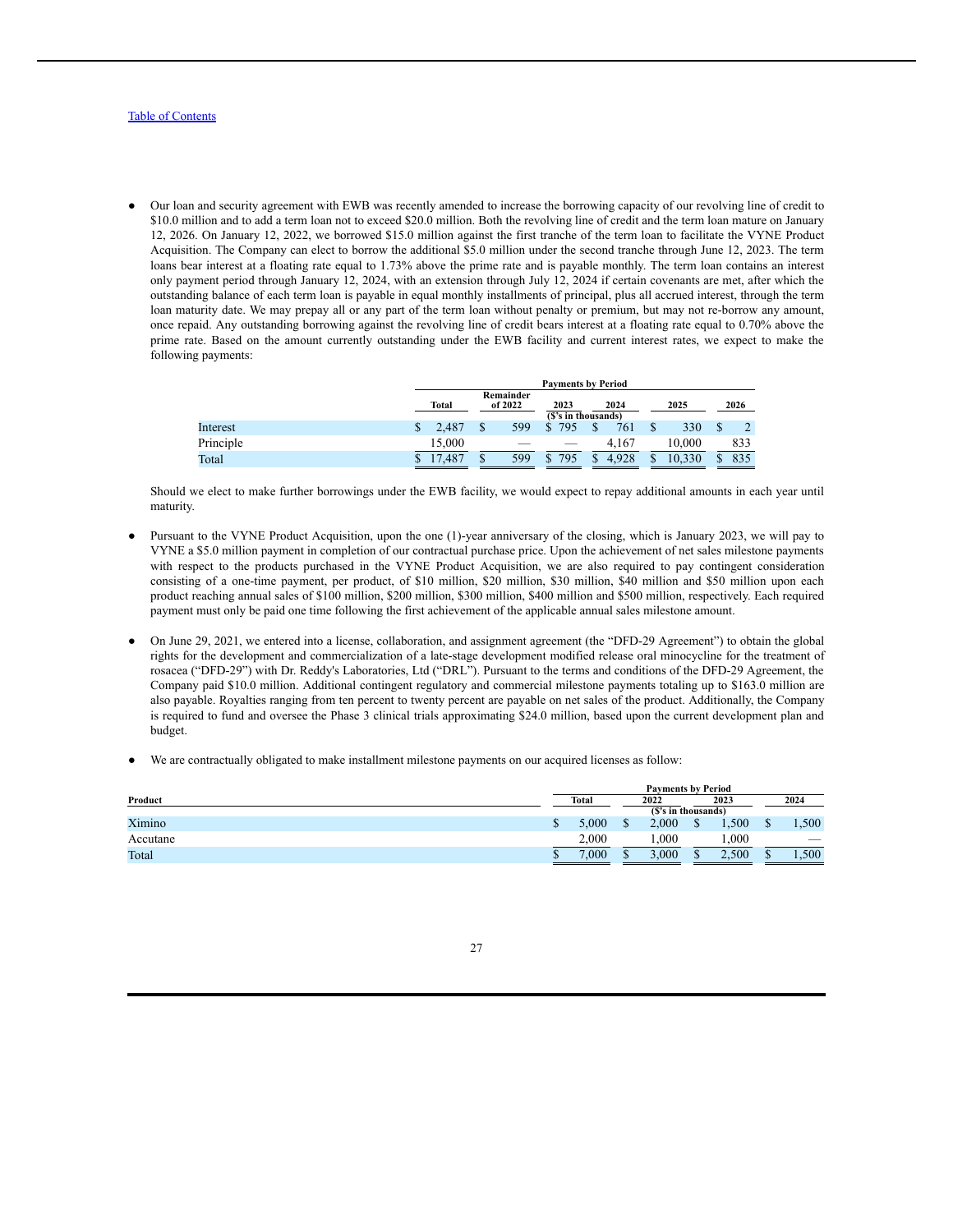#### <span id="page-29-0"></span>**Item 3. Quantitative and Qualitative Disclosures about Market Risk**

We are a smaller reporting company as defined by Rule 12b-2 of the Exchange Act and are not required to provide the information otherwise required under this item.

#### <span id="page-29-1"></span>**Item 4. Controls and Procedures**

#### *Evaluation of Disclosure Controls and Procedures*

Under the supervision and with the participation of our management, including our principal executive officer and principal financial officer, we conducted an evaluation of the effectiveness, as of March 31, 2022, of the design and operation of our disclosure controls and procedures, as such term is defined in Exchange Act Rules 13a-15(e) and 15d-15(e). Based on this evaluation, our principal executive officer and principal financial officer have concluded that, as of such date, our disclosure controls and procedures are effective to ensure that information required to be disclosed by us in our Exchange Act reports is recorded, processed, summarized, and reported within the time periods specified in the SEC's rules and forms, and that such information is accumulated and communicated to our management, including our principal executive officer and principal financial officer, as appropriate to allow timely decisions regarding required disclosure.

# *Changes in Internal Control over Financial Reporting*

No change in internal control over financial reporting occurred during the most recent quarter with respect to our operations, which materially affected, or is reasonable likely to materially affect, our internal controls over financial reporting.

#### <span id="page-29-2"></span>**Part II. Other Information**

## <span id="page-29-3"></span>**Item 1. Legal Proceedings.**

#### *Qbrexza Patent Litigation*

On March 31, 2021, we executed an Asset Purchase Agreement (the "Qbrexza APA") with Dermira, Inc., a subsidiary of Eli Lilly and Company ("Dermira"), and the transaction closed on May 14, 2021. Pursuant to the terms of the Qbrexza APA, we acquired the rights to Qbrexza® (glycoprronium), a prescription cloth towelette to treat primary axillary hyperhidrosis in patients nine years of age or older. Upon closing of the Qbrexza APA, we became substituted for Dermira as the plaintiff in, and are currently vigorously litigating, U.S. patent litigation commenced by Dermira on October 21, 2020 in the U.S. District Court of Delaware (the "Perrigo Patent Litigation") against Perrigo Pharma International DAC ("Perrigo") alleging infringement of certain patents covering Qbrexza (the "Qbrexza Patents"), which are included among the proprietary rights to Qbrexza that were acquired pursuant to the Qbrexza APA. The Perrigo Patent Litigation was initiated following the submission by Perrigo, in accordance with the procedures set out in the Drug Price Competition and Patent Term Restoration Act of 1984 (the "Hatch-Waxman Act"), of an Abbreviated New Drug Application ("ANDA"). The ANDA seeks approval to market a generic version of Qbrexza prior to the expiration of the Qbrexza Patents and alleges that the Qbrexza Patents are invalid. Journey is seeking, among other relief, an order that the effective date of any FDA approval of Perrigo's ANDA be no earlier than the expiration of the patents listed in the Orange Book, the latest of which expires on February 28, 2033 and such further and other relief as the court may deem appropriate. Perrigo is subject to a 30-month stay preventing it from selling a generic version, but that stay is set to expire on March 9, 2023. Trial in the Perrigo Patent Litigation is scheduled for September 19, 2022. Journey cannot make any predictions about the final outcome of this matter or the timing thereof.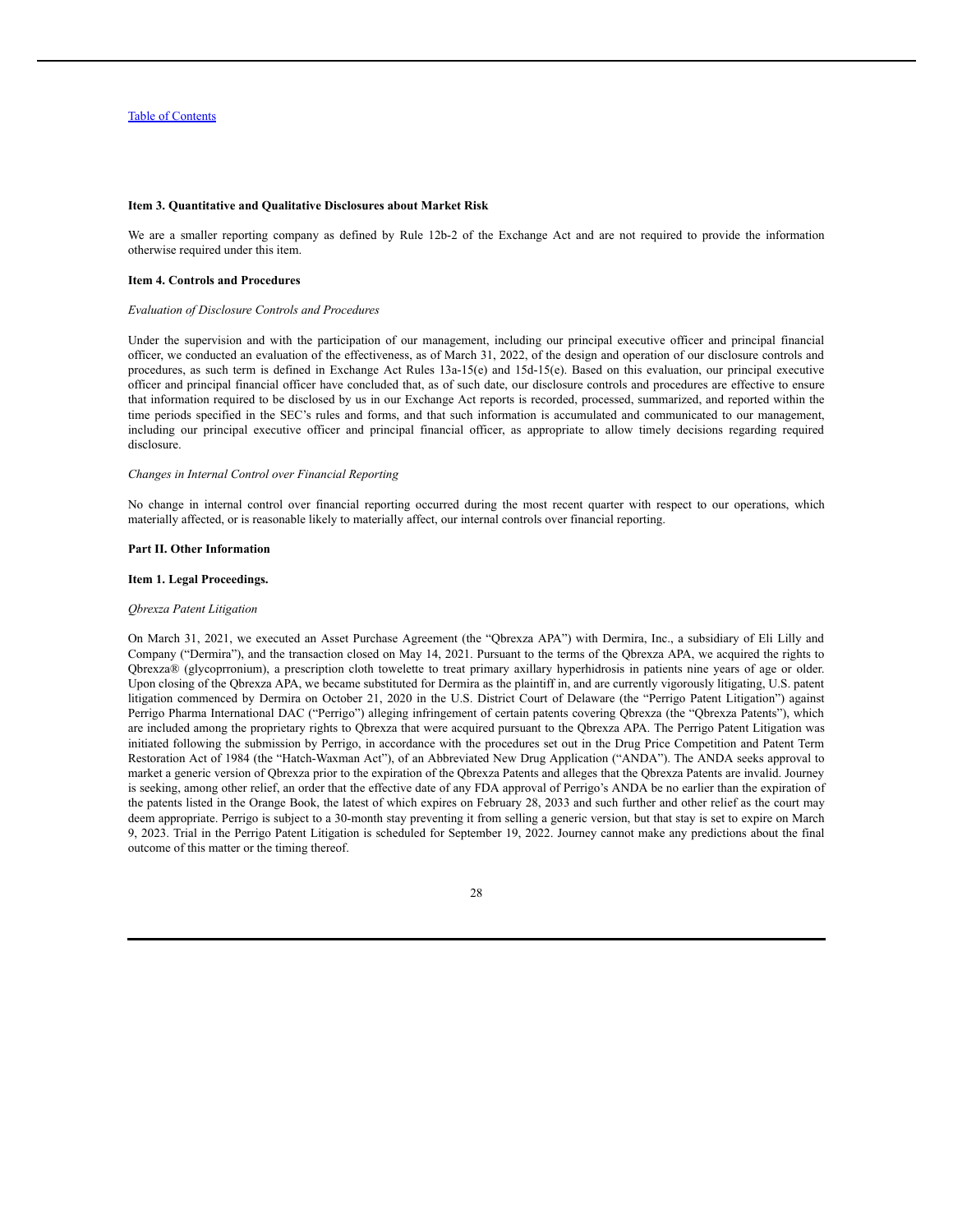On March 4, 2022, we filed a complaint against Teva Pharmaceuticals, Inc., Teva Pharmaceuticals USA, Inc., and Teva Pharmaceuticals Industries Ltd. (together, "Teva") in the U.S. District Court of Delaware (the "Teva Patent Litigation") alleging infringement of certain patents covering Qbrexza (the "Qbrexza Patents"), which are included among the proprietary rights to Qbrexza that were acquired pursuant to the Qbrexza APA. The Teva Patent Litigation was initiated following the submission by Teva, in accordance with the procedures set out in the Hatch-Waxman Act, of an ANDA. The ANDA seeks approval to market a generic version of Qbrexza prior to the expiration of the Qbrexza Patents and alleges that the Qbrexza Patents are invalid. Journey is seeking, among other relief, an order that the effective date of any FDA approval of the Teva's ANDA be no earlier than the expiration of the patents listed in the Orange Book, the latest of which expires on February 28, 2033 and such further and other relief as the court may deem appropriate. Teva is subject to a 30-month stay preventing it from selling a generic version. The stay should expire no earlier than August 8, 2024. Trial in the Teva Patent Litigation has not yet been scheduled. Journey cannot make any predictions about the final outcome of this matter or the timing thereof.

### *Amzeeq Patent Litigation*

Upon completion of the Acquisition, we became substituted for VYNE as the plaintiff in U.S. patent litigation commenced by VYNE on August 9, 2021 in the U.S. District Court of Delaware (the "Padagis Patent Litigation") against Padagis Israel Pharmaceuticals Ltd. (F/K/A Perrigo Israel Pharmaceuticals Ltd.) ("Padagis") alleging infringement of certain patents covering Amzeeq® (the "Amzeeq® Patents"), which are included among the proprietary rights to Amzeeq® that were acquired pursuant to the APA. The Padagis Patent Litigation was initiated following the submission by Padagis, in accordance with the procedures set out in the Hatch-Waxman Act, of an ANDA. The ANDA seeks approval to market a generic version of Amzeeq® prior to the expiration of the Amzeeq® Patents and alleges that the Amzeeq® Patents are invalid. Padagis is subject to a 30-month stay preventing it from selling a generic version, but that stay is set to expire on December 30, 2023. Journey is seeking, among other relief, an order that the effective date of any United States Food and Drug Administration approval of Padagis' ANDA be no earlier than the expiration of the patents listed in the Orange Book, the latest of which expires on September 8, 2037, and such further and other relief as the court may deem appropriate. Trial in the Padagis Patent Litigation is scheduled for July 10, 2023. Journey cannot make any predictions about the final outcome of this matter or the timing thereof.

## <span id="page-30-0"></span>**Item 1A. Risk Factors.**

Not Applicable.

## <span id="page-30-1"></span>**Item 2. Unregistered Sales of Equity Securities and Use of Proceeds.**

During the period covered by this report, we have not sold any equity securities in transactions that were not registered under the Securities Act, and we nor our affilates have purchased any equity securities issued by us. We have not furnished information under this item to the extent that such information previously has been included in our Annual Report on Form 10-K.

#### <span id="page-30-2"></span>**Item 3. Defaults Upon Senior Securities.**

None.

## <span id="page-30-3"></span>**Item 4. Mine Safety Disclosures.**

Not Applicable.

## <span id="page-30-4"></span>**Item 5. Other Information.**

None.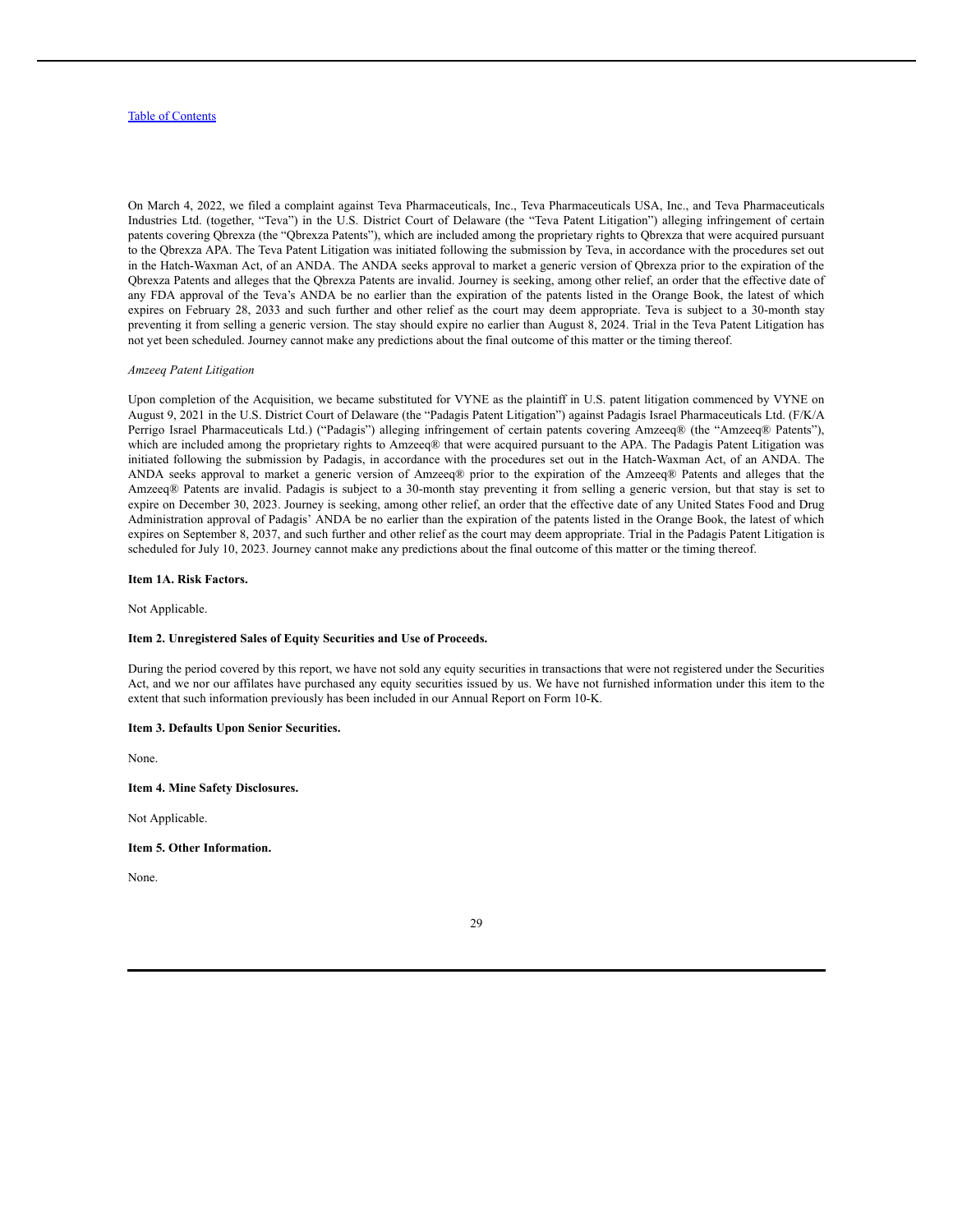# <span id="page-31-0"></span>**Item 6. Exhibits**

| Exhibit No. | <b>Description</b>                                                                                                   |
|-------------|----------------------------------------------------------------------------------------------------------------------|
| 3.1         | Third Amended and Restated Certificate of Incorporation of Journey Medical Corporation, filed as Exhibit 3.1 to      |
|             | Form 10-K, filed on March 28, 2022 and incorporated herein by reference.                                             |
| 3.2         | Amended and Restated Bylaws of Journey Medical Corporation, filed as Exhibit 3.2 to Form 10-K, filed on March 28,    |
|             | 2022 and incorporated herein by reference.                                                                           |
| 4.1         | Form of Common Stock Certificate, filed as Exhibit 4.1 to Form S-1, filed on October 22, 2021 and incorporated       |
|             | herein by reference.                                                                                                 |
| 4.2         | Description of Securities of Journey Medical Corporation, filed as Exhibit 4.2 to Form 10-K, filed on March 28, 2022 |
|             | and incorporated herein by reference.                                                                                |
| 10.1        | Asset Purchase Agreement between VYNE Therapeutics Inc. and Journey Medical Corporation, dated as of January         |
|             | 12, 2022, filed as Exhibit 10.1 to Form 8-K filed on January 13, 2022 and incorporated herein by reference.*         |
| 10.2        | First Amendment to Loan and Security Agreement, entered into by and between Journey Medical Corporation and          |
|             | East West Bank, dated March 31, 2021.**                                                                              |
| 10.3        | Second Amendment to Loan and Security Agreement, entered into by and between Journey Medical Corporation and         |
|             | East West Bank, dated November 4, 2021.**                                                                            |
| 10.4        | Third Amendment to Loan and Security Agreement, entered into by and between Journey Medical Corporation and          |
|             | East West Bank, dated January 12, 2022.**                                                                            |
| 31.1        | Certification of Chief Executive Officer of Journey Medical Corporation pursuant to Rule 13a-14(a)/15d-14(a), as     |
|             | adopted pursuant to Section 302 of the Sarbanes-Oxley Act of 2002, dated May 10, 2022.**                             |
| 31.2        | Certification of Principal Financial Officer of Journey Medical Corporation pursuant to Rule 13a-14(a)/15d-14(a), as |
|             | adopted pursuant to Section 302 of the Sarbanes-Oxley Act of 2002, dated May 10, 2022.**                             |
| 32.1        | Certification of Chief Executive Officer of Journey Medical Corporation pursuant to 18 U.S.C. §1350, as adopted      |
|             | pursuant to Section 906 of the Sarbanes-Oxley Act of 2002, dated May 10, 2022. ***                                   |
| 32.2        | Certification of Principal Financial Officer of Journey Medical Corporation pursuant to 18 U.S.C. §1350, as adopted  |
|             | pursuant to Section 906 of the Sarbanes-Oxley Act of 2002, dated May 10, 2022.***                                    |
| 101         | The following financial information from the Company's quarterly report on Form 10-Q for the period ended March      |
|             | 31, 2022, formatted in Inline Extensible Business Reporting Language (XBRL): (i) the Condensed Consolidated          |
|             | Balance Sheets, (ii) the Condensed Consolidated Statements of Operations, (iii) the Condensed Consolidated           |
|             | Statement of Stockholders' Equity, (iv) the Condensed Consolidated Statements of Cash Flows, and (v) Notes to the    |
|             | Condensed Consolidated Financial Statements (filed herewith).**                                                      |
| 104         | Cover Page Interactive Data File (formatted as Inline XBRL and contained in Exhibit 101).**                          |

\* Certain portions of this exhibit have been omitted pursuant to Item 601(b)(10) of Regulation S-K.

\*\* Filed herewith.

\*\*\* Furnished herewith.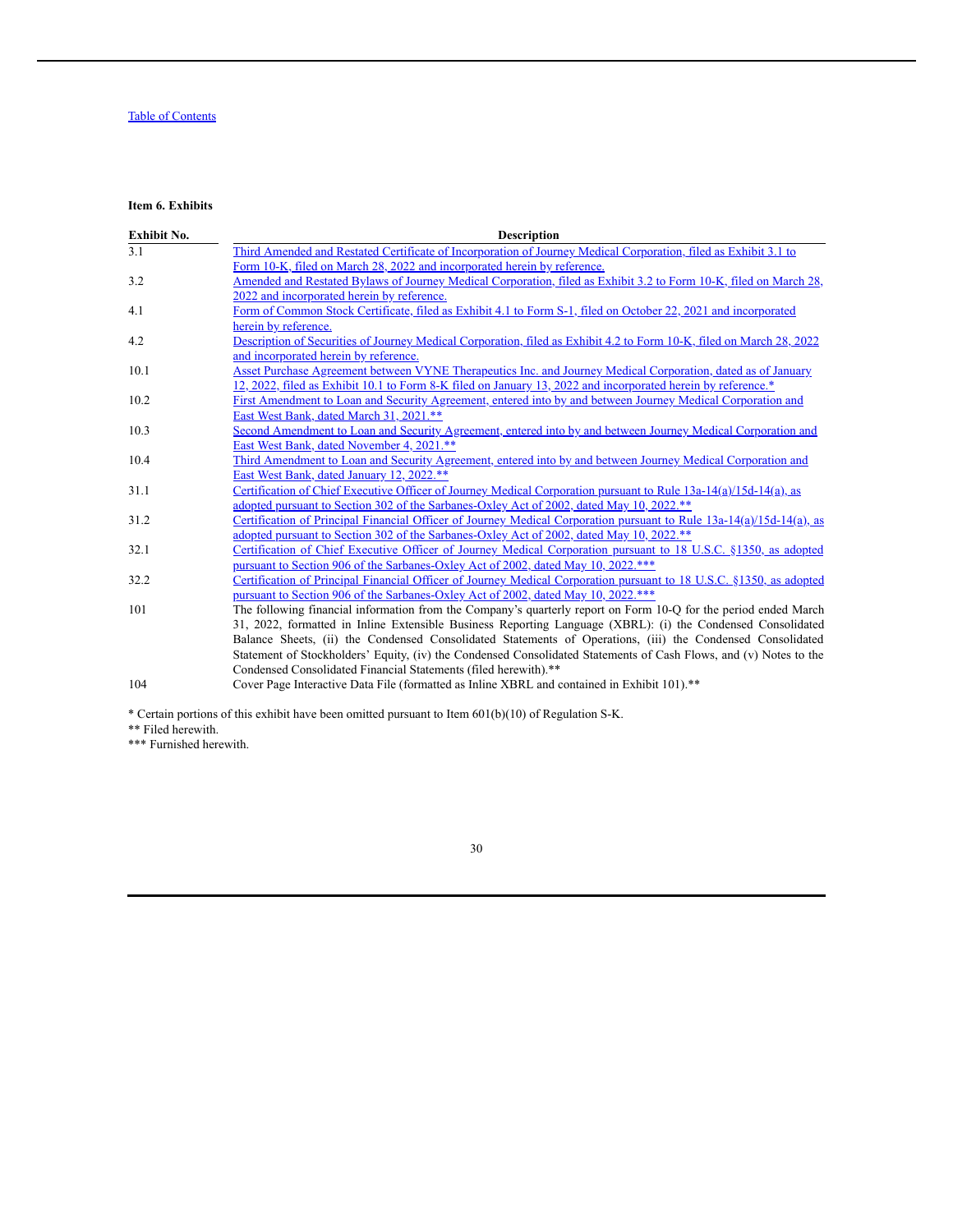# **SIGNATURES**

<span id="page-32-0"></span>Pursuant to the requirements of the Exchange Act of 1934, as amended, the registrant has duly caused this report to be signed on its behalf by the undersigned, thereunto duly authorized.

**(Registrant)** Date: May 10, 2022 By: /s/ Claude Maraoui Claude Maraoui President and Chief Executive Officer (Principal Executive Officer)

**Journey Medical Corporation**

Date: May 10, 2022 By: /s/ Ernest De Paolantonio Ernest De Paolantonio Chief Financial Officer (Principal Financial Officer)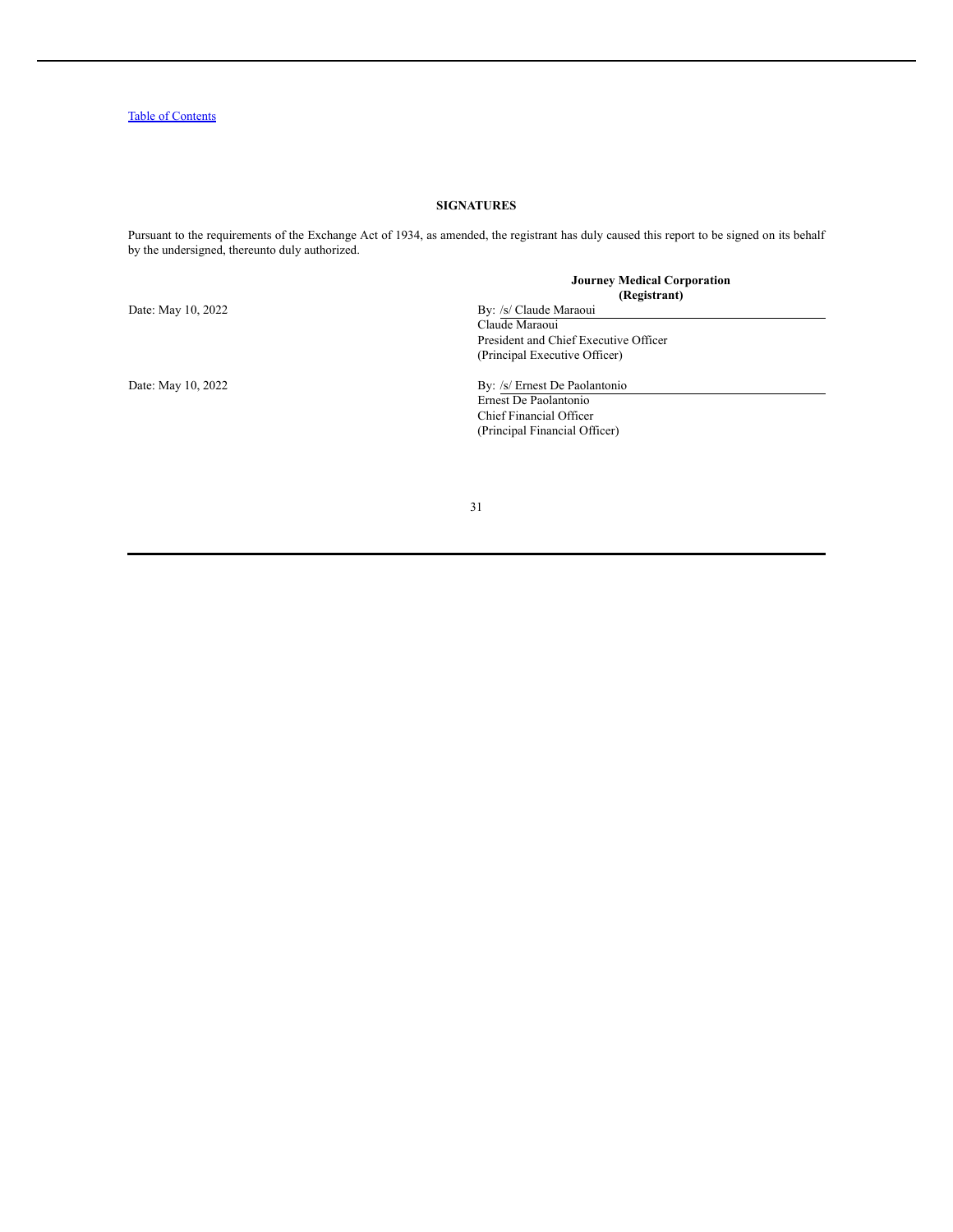# **CONSENT AND FIRST AMENDMENT TO LOAN AND SECURITY AGREEMENT**

This CONSENT AND FIRST AMENDMENT TO LOAN AND SECURITY AGREEMENT ("Consent") is entered into as of March 3\_1 , 2021 by and between EAST WEST BANK ("Bank") and JOURNEY MEDICAL CORPORATION ("Journey") and JG PHARMA, INC. ("JG"; Journey and JG are sometimes referred to, individually, as a "Borrower" and, collectively, the "Borrowers").

# **RECITALS**

A. Borrowers and Bank are parties to a Loan and Security Agreement dated as of March 31, 2021 (as amended from time to time, the "Agreement").

B. Journey proposes to enter into an Asset Purchase Agreement with Dermira, Inc. relating to the Qbrexza®product dated as of March 31, 2021 (the "Acquisition Agreement"; and the transaction contemplated by the Acquisition Agreement is sometimes referred to as the "Acquisition"). Section 7.3 of the Agreement prohibits consummation of the Acquisition. Bank wishes to consent to the Acquisition in accordance with the terms of this Consent and amend the terms of the Agreement as set forth below.

NOW, THEREFORE, the parties agree as follows:

**1.** Schedule 6.9 in Section 6.9(b) of the Agreement is replaced by Schedule 6.9 attached hereto.

**2.** Notwithstanding the provisions of Section 7.3 of the Agreement, Bank consents to the execution, delivery and performance of the Acquisition Agreement and consummation of the Acquisition, provided an Event of Default does not exist immediately before consummation of the Acquisition nor immediately after giving effect to the Acquisition.

**3.** Borrowers shall provide an execution version of the Acquisition Agreement to Bank prior to signing, and such version shall be substantially in the form as provided to Lender prior to the Closing Date.

**4.** Unless otherwise defined, all initially capitalized terms in this Consent shall be as defined in the Agreement. Except as amended hereby, the Agreement remains in full force and effect.

**5.** Borrowers represent and warrant that (i) the Acquisition Agreement presented to Bank as of the date hereof is a true and correct copy of the Acquisition Agreement and (ii) the representations and warranties contained in the Agreement are true and correct as of the date of this Consent in all material respects (provided, however, that (a) those representations and warranties that are qualified by materiality shall be true and correct as of the date of this Consent and (b) those representations and warranties expressly referring to another date shall be true, correct and complete as of such date).

**6.** This Consent may be executed in two or more counterparts, each of which shall be deemed an original, but all of which together shall constitute one instrument.

**7.** As a condition to the effectiveness of this Consent, Bank shall have received, in form and substance satisfactory to Bank, the following:

**(a)** this Consent;

**(b)** copy of the Acquisition Agreement executed by the parties thereto;

**(c)** evidence that Journey has received at least \$11,000,000 of proceeds, net of transaction fees and expenses, from the sale or issuance of its equity or Subordinated Debt securities, to finance the Acquisition;

**(d)** payment of an amount equal to all Bank Expenses incurred through the date of this Consent; and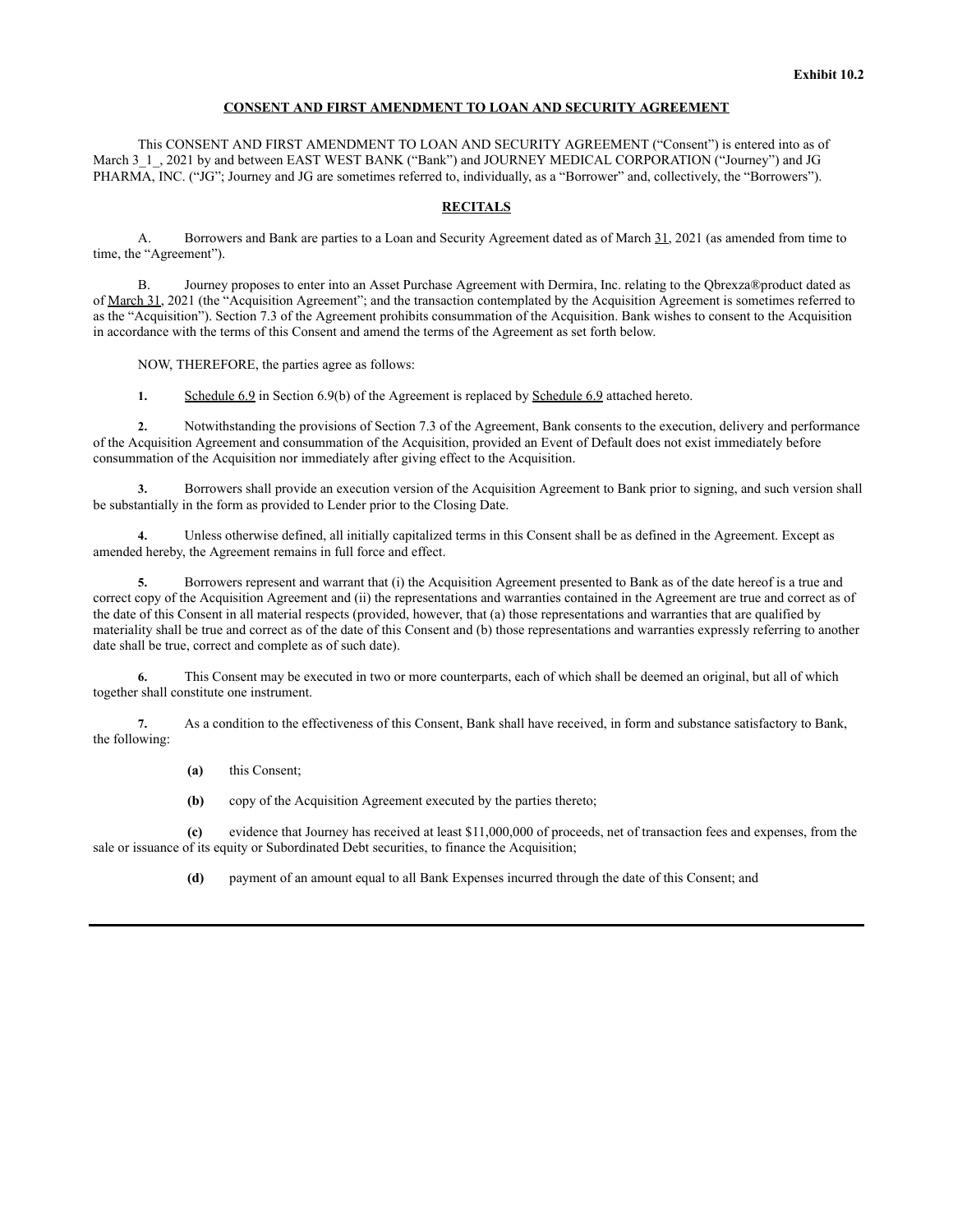appropriate.

# [SIGNATURE PAGE FOLLOWS]

IN WITNESS WHEREOF, the undersigned have executed this Consent as of the first date above written.

# JOURNEY MEDICAL CORPORATION

| $\mathbf{B} \mathbf{v}$ | /s/ Claude Maraoui     |
|-------------------------|------------------------|
|                         | Name: Claude Maraoui   |
|                         | Title: President & CEO |

# JG PHARMA, INC

| By: | /s/ Claude Maraoui     |
|-----|------------------------|
|     | Name: Claude Maraoui   |
|     | Title: President & CEO |

# EAST WEST BANK

| By: /s/ James Tai                                |
|--------------------------------------------------|
| Name: James Tai                                  |
| Title: Managing Director / Head of Life Sciences |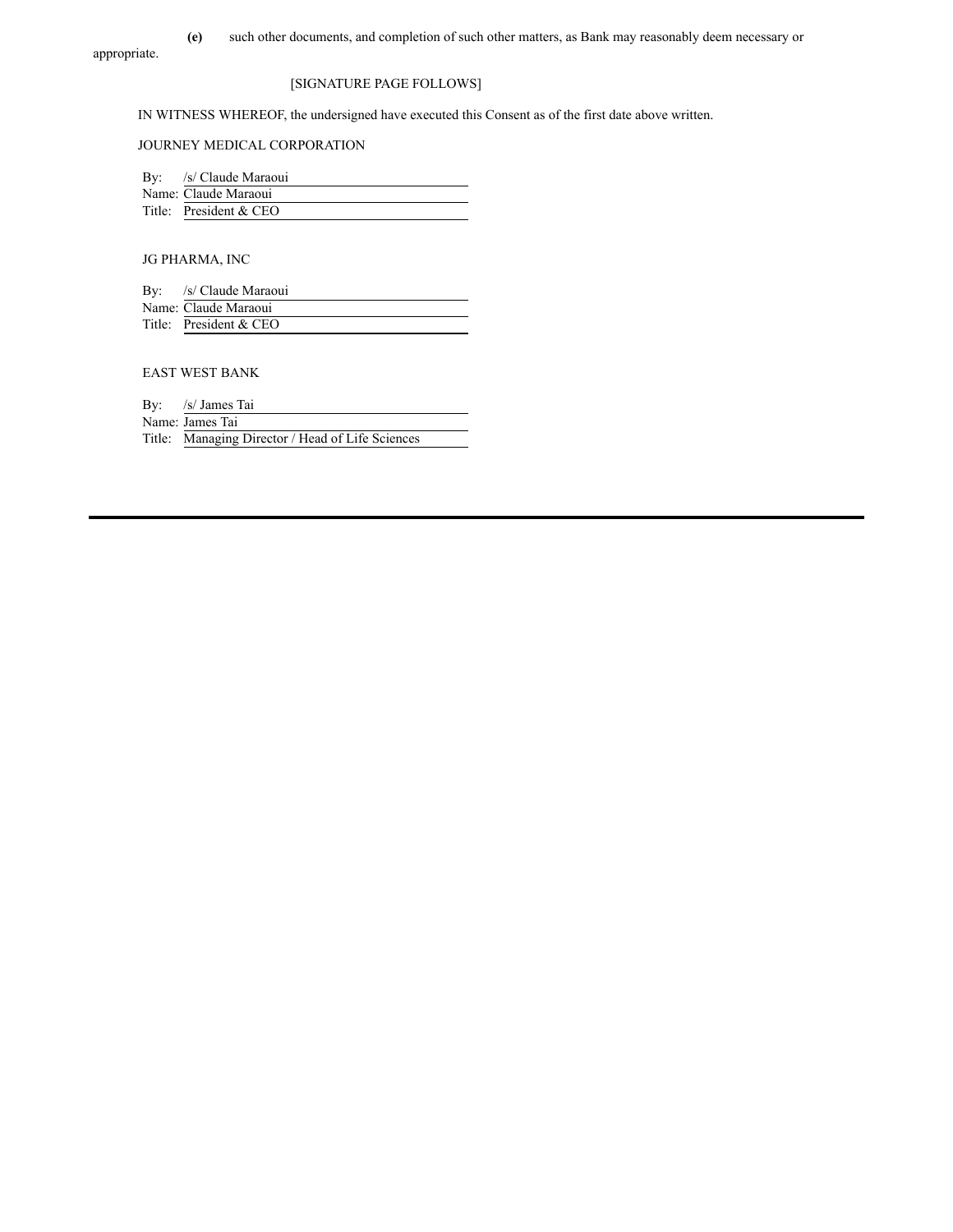# **SCHEDULE 6.9 MINIMUM EBITDA**

# **Performance To Plan Covenant Schedule (including Qbrexza)**

| <b>Required EBIDA with Obrexza</b> |              |                                     |  |  |
|------------------------------------|--------------|-------------------------------------|--|--|
| $Jan-21$                           | \$1          | Measured on trailing 3 month basis  |  |  |
| $Feb-21$                           | \$1          | Measured on trailing 3 month basis  |  |  |
| $Mar-21$                           | \$1          | Measured on trailing 3 month basis  |  |  |
| Apr-21                             | \$3,313,700  | Measured on trailing 12 month basis |  |  |
| May-21                             | \$4,189,471  | Measured on trailing 12 month basis |  |  |
| $Jun-21$                           | \$3,853,431  | Measured on trailing 12 month basis |  |  |
| $Jul-21$                           | \$3,551,014  | Measured on trailing 12 month basis |  |  |
| Aug- $21$                          | \$4,061,947  | Measured on trailing 12 month basis |  |  |
| $Sep-21$                           | \$4,311,640  | Measured on trailing 12 month basis |  |  |
| $Oct-21$                           | \$3,285,153  | Measured on trailing 12 month basis |  |  |
| $Nov-21$                           | \$4,266,680  | Measured on trailing 12 month basis |  |  |
| $Dec-21$                           | \$3,998,521  | Measured on trailing 12 month basis |  |  |
| Mar-22                             | \$4,288,252  | Measured on trailing 12 month basis |  |  |
| $Jun-22$                           | \$4,911,967  | Measured on trailing 12 month basis |  |  |
| $Sep-22$                           | \$5,834,753  | Measured on trailing 12 month basis |  |  |
| Dec-22                             | \$7,271,030  | Measured on trailing 12 month basis |  |  |
| Mar-23                             | \$9,182,798  | Measured on trailing 12 month basis |  |  |
| $Jun-23$                           | \$10,516,152 | Measured on trailing 12 month basis |  |  |
| $Sep-23$                           | \$11,599,416 | Measured on trailing 12 month basis |  |  |
| $Dec-23$                           | \$11,448,978 | Measured on trailing 12 month basis |  |  |
| Mar-24                             | \$12,266,637 | Measured on trailing 12 month basis |  |  |
|                                    |              |                                     |  |  |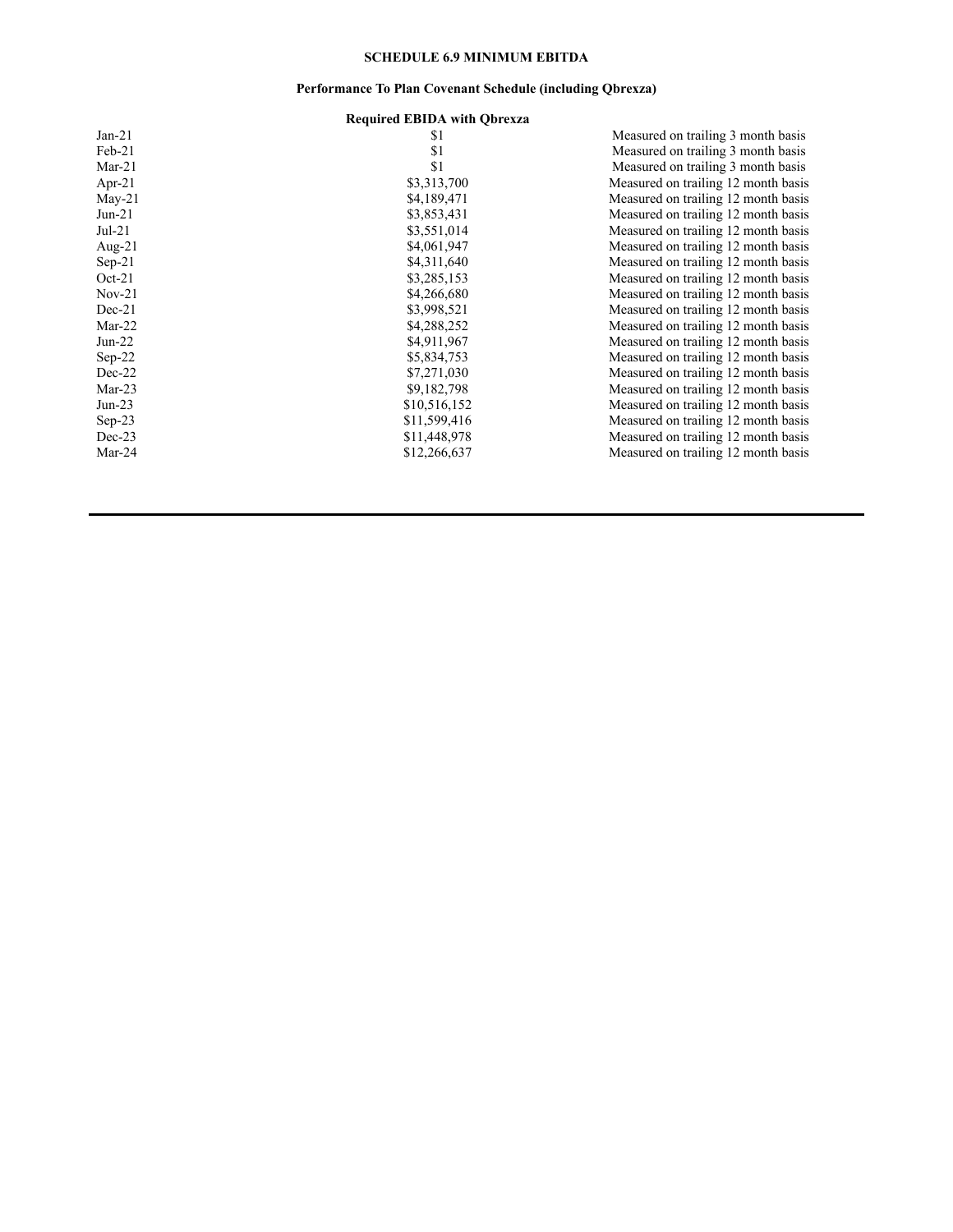## **CONSENT AND SECOND AMENDMENT TO LOAN AND SECURITY AGREEMENT**

This CONSENT AND SECOND AMENDMENT TO LOAN AND SECURITY AGREEMENT ("Consent") is entered into as of November 4, 2021 by and between EAST WEST BANK ("Bank") and JOURNEY MEDICAL CORPORATION ("Journey") and JG PHARMA, INC. ("JG"; Journey and JG are sometimes referred to, individually, as a "Borrower" and, collectively, the "Borrowers").

# **RECITALS**

A. Borrowers and Bank are parties to a Loan and Security Agreement dated as of March 31, 2021 as amended by that certain Consent and First Amendment to Loan and Security Agreement dated as of March 31, 2021 (as amended from time to time, the "Agreement").

B. Journey entered into an Assignment, License, and Collaboration Agreement with Dr. Reddy's Laboratories, Ltd, a company organized under the laws of India having a registered office at 8-2-337, Banjara Hills, Hyderabad-500034, India dated as of June 29, 2021 (the "Acquisition Agreement"; and the transaction contemplated by the Acquisition Agreement is sometimes referred to as the "Acquisition") relating to the Product as defined in the Acquisition Agreement. Section 7.3 of the Agreement prohibits consummation of the Acquisition. Bank wishes to consent to the Acquisition in accordance with the terms of this Consent and amend the terms of the Agreement as set forth below. Borrowers and Bank desire to amend the Agreement in accordance with the terms of, and subject to the conditions set forth in this Consent Bank

NOW, THEREFORE, the parties agree as follows:

**1.** Events of Default have occurred under the Loan Agreement due to (i) Borrowers' failure to maintain Performance to Plan covenant as set forth in Section 6.9(b) of the Agreement and ending on the date of this Consent, and (ii) Borrower's breach of Section 7.3 of the Agreement resulting from Borrower's entry into the Acquisition Agreement and making payments thereunder and ending on the date of this Consent (collectively, the "Existing Defaults"). Subject to the terms of this Consent, Bank hereby waives the Existing Defaults. This waiver shall be limited in application to precisely as it is written, shall not waive any future failure to comply with any term or provision in the Loan Documents, shall not constitute a modification or alteration of the terms, conditions or covenants of the Loan Document, or a waiver of any terms or provisions thereof, or establish a course of dealing with respect to any future waiver or modification of the terms and conditions of the Loan Documents.

**2.** The defined term "EBITDA" in Section 1 of the Agreement is amended to read as follows:

"EBITDA" means (a) Net Income, plus (b) Interest Expense, plus (c) to the extent deducted in the calculation of Net Income, depreciation expense and amortization expense, plus (d) income tax expense, plus (e) non-cash stock based compensation expenses, plus (f) other non-cash expenses approved in writing by Bank in its sole discretion, plus (g) Upfront Payment as defined in the Acquisition Agreement and certain other payments as set forth in the Acquisition Agreement, and each as permitted under the Agreement, plus (h) payments related to the Product to (i) Symbio, LLC and (ii) upon written consent of the Bank, other third parties; provided that cumulative amount related to the Product expenses in the foregoing clauses  $(f)$ ,  $(g)$  and  $(h)$  shall not exceed the amount of net capital raised in connection with the acquisition of the Product. For the avoidance of doubt, such amount shall not exceed \$36,000,000 until further increase not to exceed \$50,000,000 is approved by Bank in writing following Borrowers' raise of additional capital to make payments under the Acquisition Agreement.

**3.** Section 6.9 of the Agreement is amended to read as follows: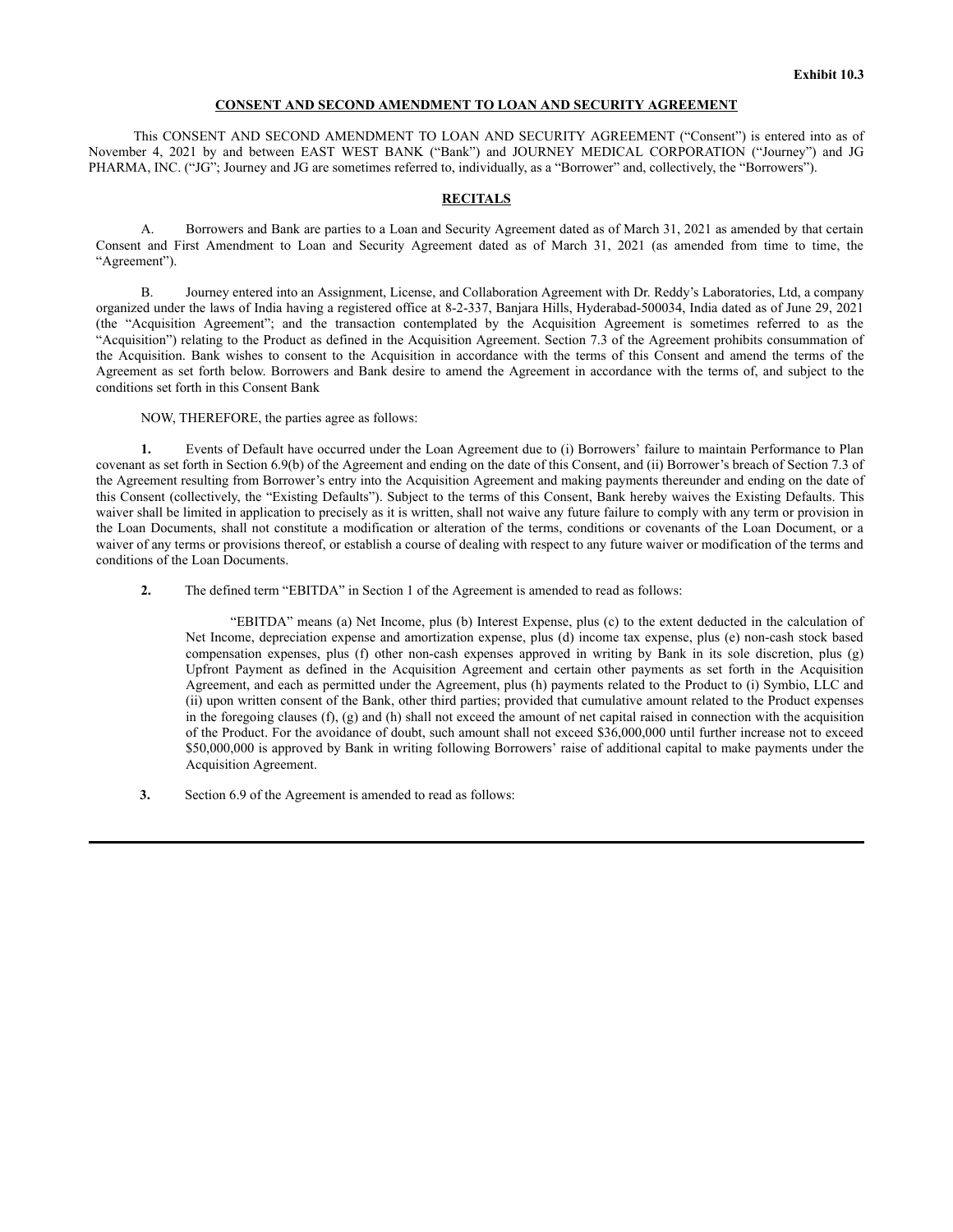**(a) Collateral Ratio.** The Borrowers on a consolidated basis shall maintain at all times a ratio of (a) Collateral Value to (b) Obligations outstanding under this Agreement of at least 1.75 to 1.00, where Collateral Value is equal to the sum of (i) Borrower's Cash on deposit with Bank and (ii) the book value of Eligible Accounts, as reported in the most recent Borrowing Base Certificate delivered to Bank, provided that the Borrowers shall at all times maintain a Cash balance in account(s) with Bank of at least thirty percent (30%) of the Revolving Line multiplied by 1.75.

**4.** New Section 6.9(c) is added to the Agreement to read as follows:

**(c) New Equity Covenant.** Borrowers shall receive at least \$30,000,000 of proceeds, net of transaction fees and expenses, from the sale or issuance of its equity securities after the date hereof, of which at least \$20,000,000 shall be received by December 31, 2021 and at least \$10,000,000 shall be received by December 31, 2022.

**5.** Exhibit D of the Agreement is replaced by Exhibit D attached hereto.

**6.** Bank consents to Acquisition. Notwithstanding the provisions of Section 7.3 of the Agreement, Bank consents to (i) payment of \$10,000,000 upfront fee in connection with the Acquisition provided that Borrowers deliver evidence that Journey has received at least additional \$6,000,000 of proceeds, net of transaction fees and expenses, from the sale or issuance of its equity or Subordinated Debt securities, to finance the Acquisition, (ii) certain payments as set forth in the Acquisition Agreement not to exceed \$26,000,000 provided that Borrowers deliver evidence satisfactory to Bank that Journey has received at least \$30,000,000 as set forth in Section 6.9(c) of the Agreement and (iii) additional payments not to exceed \$14,000,000 under the Acquisition Agreement provided that Borrowers deliver evidence satisfactory to Bank that Journey has received at least \$14,000,000 of proceeds, net of transaction fees and expenses, from the sale or issuance of its equity securities to finance the Acquisition.

**7.** Notwithstanding the provisions of Section 6.7 of the Agreement, (i) Borrower shall be permitted to maintain its cash not to exceed \$750,000 at accounts ending \*0238, \*1191, and \*8729 with Israel Discount Bank of New York through November 15, 2021 solely for the purpose of funding automatic payments to which Borrower has committed, including payroll, subject at all times to an account control agreement in favor of Bank, and (ii) Borrower shall move all proceeds of accounts receivable currently held at accounts set forth in clause (i) above to Bank before December 31, 2021, provided that such proceeds of accounts receivable shall be transferred to Bancontrol Account on a weekly basis.

**8.** Unless otherwise defined, all initially capitalized terms in this Consent shall be as defined in the Agreement. Except as amended hereby, the Agreement remains in full force and effect.

**9.** Borrowers represent and warrant that (i) the Acquisition Agreement presented to Bank as of the date hereof is a true and correct copy of the Acquisition Agreement and (ii) the representations and warranties contained in the Agreement are true and correct as of the date of this Consent in all material respects (provided, however, that (a) those representations and warranties that are qualified by materiality shall be true and correct as of the date of this Consent and (b) those representations and warranties expressly referring to another date shall be true, correct and complete as of such date).

**10.** This Consent may be executed in two or more counterparts, each of which shall be deemed an original, but all of which together shall constitute one instrument.

**11.** As a condition to the effectiveness of this Consent, Bank shall have received, in form and substance satisfactory to Bank, the following:

**(a)** this Consent;

**(b)** payment of an amount equal to (i) amendment fee in the amount of \$15,000 and (ii) all Bank Expenses incurred through the date of this Consent; and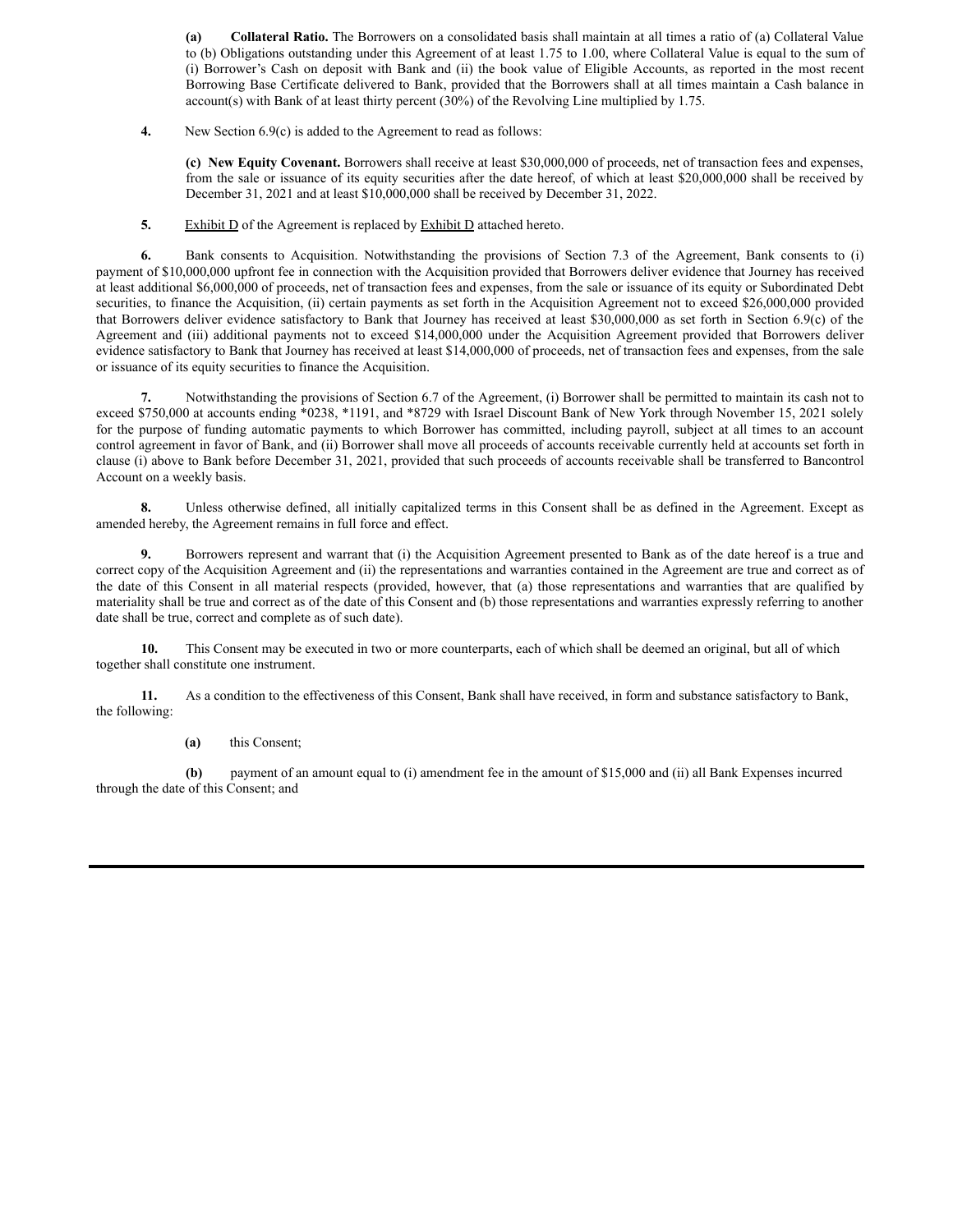appropriate.

[SIGNATURE PAGE FOLLOWS]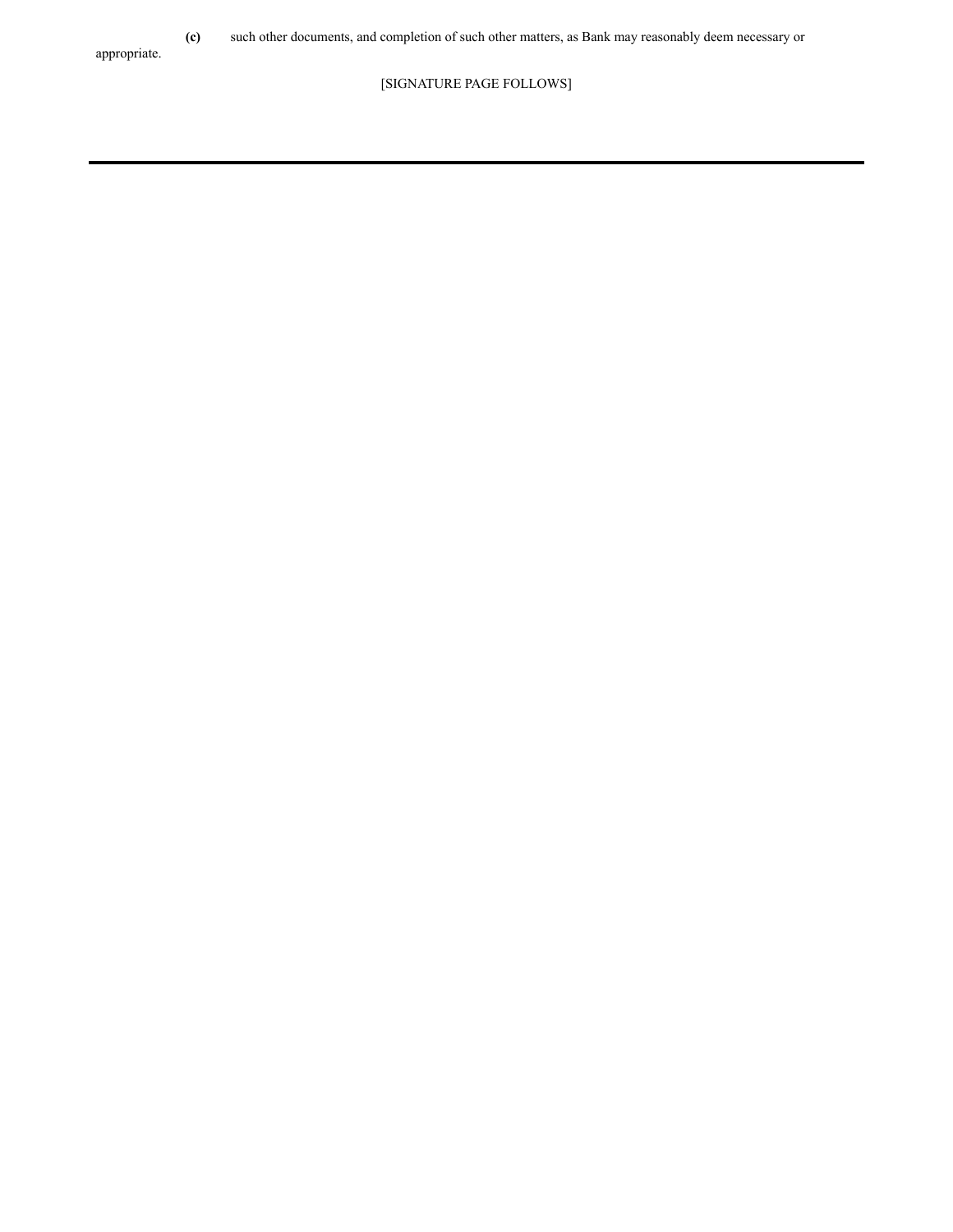# IN WITNESS WHEREOF, the undersigned have executed this Consent as of the first date above written.

# JOURNEY MEDICAL CORPORATION

| $\rm\,By:$ | /s/ Claude Maraoui     |
|------------|------------------------|
|            | Name: Claude Maraoui   |
|            | Title: President & CEO |

# JG PHARMA, INC.

| Bv: | /s/ Claude Maraoui     |
|-----|------------------------|
|     | Name: Claude Maraoui   |
|     | Title: President & CEO |

# EAST WEST BANK

| Bv: | /s/ James Tai            |
|-----|--------------------------|
|     | Name: James Tai          |
|     | Title: Managing Director |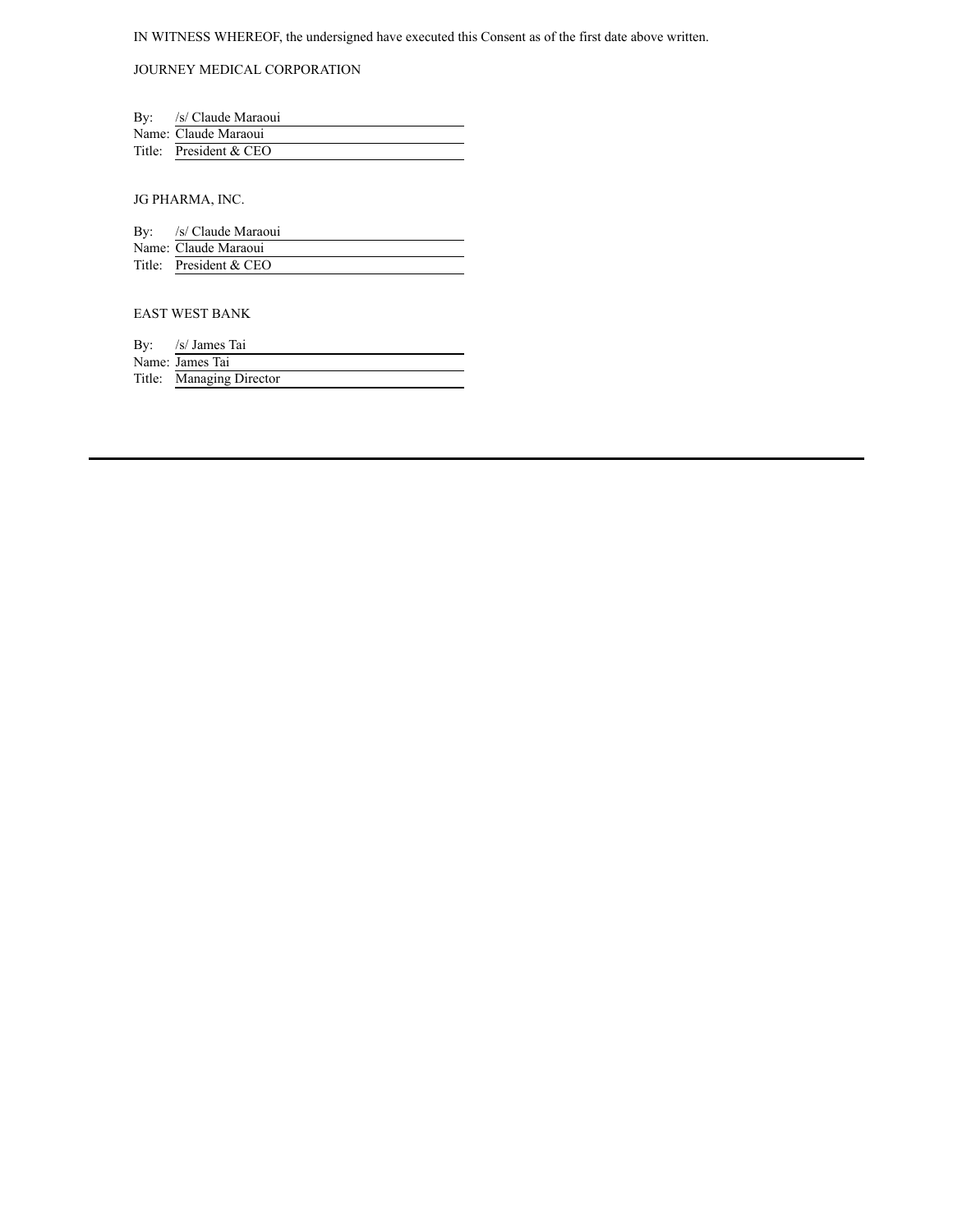## **EXHIBIT D COMPLIANCE CERTIFICATE**

# TO: EAST WEST BANK

# FROM: JOURNEY MEDICAL CORPORATION and JG PHARMA, INC.

The undersigned authorized officer of JOURNEY MEDICAL CORPORATION hereby certifies that in accordance with the terms and conditions of the Loan and Security Agreement between the Borrowers and Bank (the "Agreement"; capitalized terms used herein and not otherwise defined have the meanings set forth in the Agreement), (i) each Borrower is in complete compliance for the period ending with all required covenants except as noted below and (ii) all representations and warranties of such Borrower stated in the Agreement are true and correct in all material respects as of the date hereof (unless such representation or warranty specifically relates to an earlier date, in which case such representation or warranty shall be true and correct in all material respects as of such earlier date). Attached herewith are the required documents supporting the above certification. The undersigned authorized officer further certifies that these are prepared in accordance with Generally Accepted Accounting Principles (GAAP) and are consistently applied from one period to the next except as explained in an accompanying letter or footnotes.

### **Please indicate compliance status by circling Yes/No under "Complies" column.**

| <b>Reporting Covenant</b>                                                                                              | <b>Required</b>           |            | <b>Complies</b> |
|------------------------------------------------------------------------------------------------------------------------|---------------------------|------------|-----------------|
| $A/R \& A/P$ Agings                                                                                                    | Monthly within 30 days    | Yes        | N <sub>0</sub>  |
| Borrowing Base Certificate                                                                                             | Monthly within 30 days    | Yes        | No.             |
| Monthly financial statements                                                                                           | Monthly within 30 days    | Yes        | No.             |
| Compliance Certificate                                                                                                 | Monthly within 30 days    | Yes        | No.             |
| Annual financial statements (CPA audited)                                                                              | Annually, within 120 days | Yes        | No.             |
| Annual operating budget, sales projections and<br>operating plans approved by board of directors Within 60 days of fye |                           |            |                 |
| 10K and 10O                                                                                                            | (as applicable)           | <b>Yes</b> | N <sub>0</sub>  |
| $A/R$ Audit                                                                                                            | Semi-Annually             | Yes        | N <sub>0</sub>  |
| Debtor contact list                                                                                                    | Annually, within 120 days | Yes        | N <sub>0</sub>  |

| <b>Financial Covenant</b>   | <b>Required</b>                           | <b>Actual</b> | <b>Complies</b> |
|-----------------------------|-------------------------------------------|---------------|-----------------|
| Collateral-Debt Ratio       | 1.75:1.00<br>$\geq$ 30% of Revolving Line | Yes           | No              |
| <b>Cash Balance at Bank</b> | multiplied by 1.75                        | Yes           | No              |
| Performance to Plan         | \$20MM by 12/31/2021<br>and \$10MM by     | Yes           | No              |
| <b>New Equity Covenant</b>  | 12/31/2022.                               |               |                 |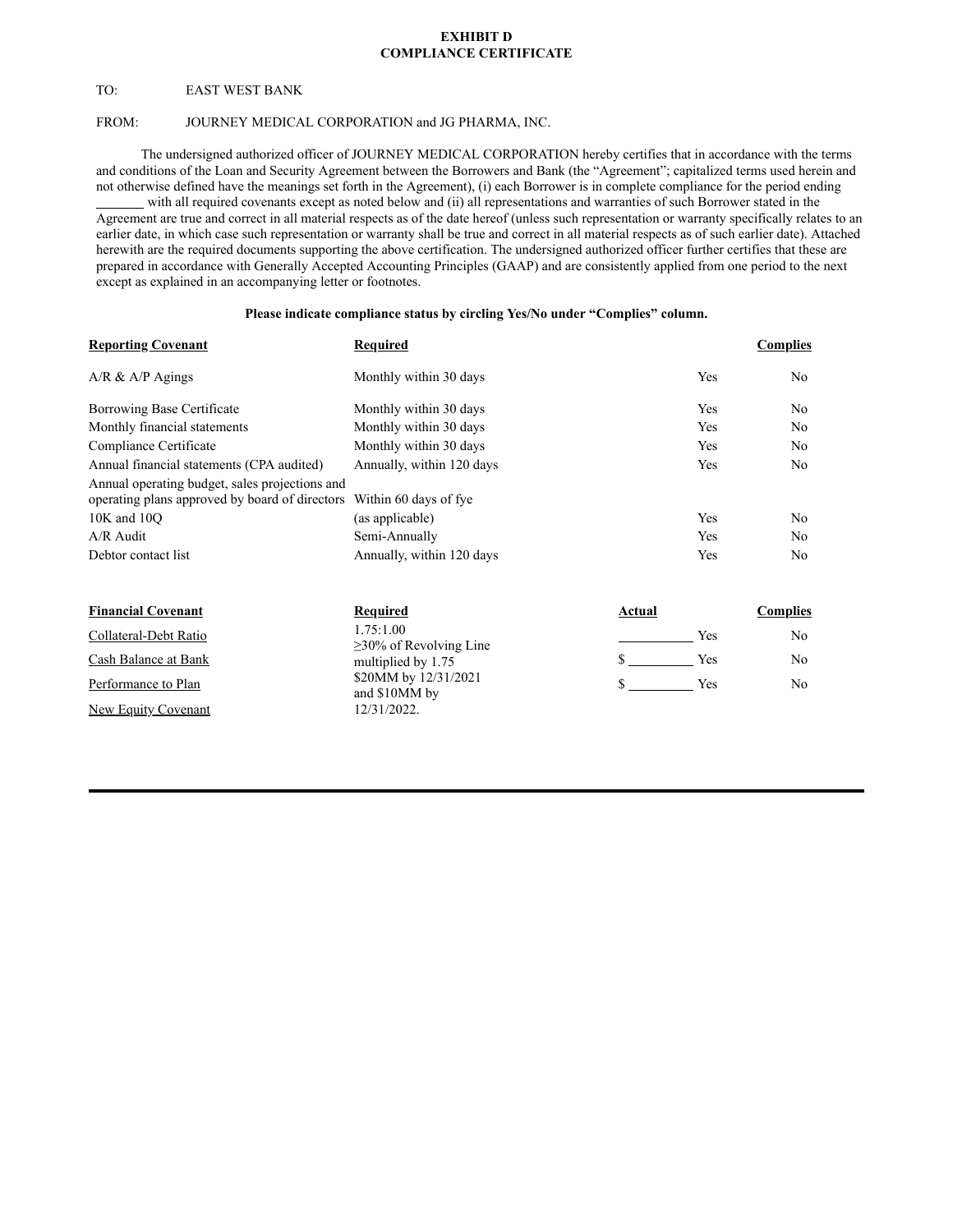| <b>Comments Regarding Exceptions: See Attached.</b> | <b>BANK USE ONLY</b>                     |        |
|-----------------------------------------------------|------------------------------------------|--------|
| Sincerely,                                          | Received by:<br><b>AUTHORIZED SIGNER</b> |        |
|                                                     | Date:                                    |        |
| <b>SIGNATURE</b>                                    | Verified:<br><b>AUTHORIZED SIGNER</b>    |        |
|                                                     | Date:                                    |        |
| <b>TITLE</b>                                        | Compliance Status                        | Yes No |
| <b>DATE</b>                                         |                                          |        |
|                                                     |                                          |        |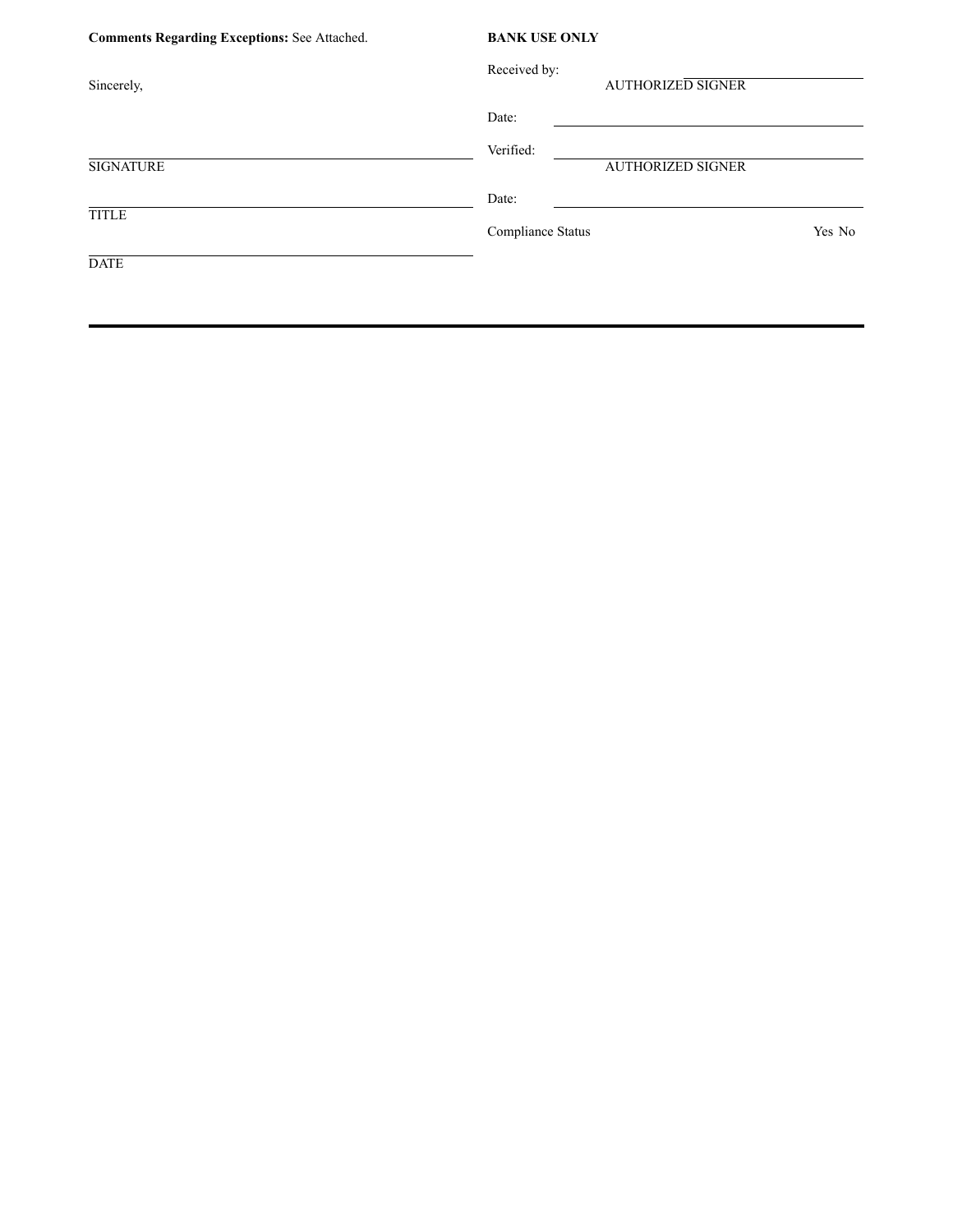## **THIRD AMENDMENT TO LOAN AND SECURITY AGREEMENT**

This THIRD AMENDMENT TO LOAN AND SECURITY AGREEMENT ("Amendment") is entered into as of January 12, 2022, by and among EAST WEST BANK ("Bank"), JOURNEY MEDICAL CORPORATION ("Journey"), and JG PHARMA, INC. ("JG"; Journey and JG are sometimes referred to, individually, as a "Borrower" and, collectively, the "Borrowers").

## **RECITALS**

A. Borrowers and Bank are parties to a Loan and Security Agreement dated as of March 31, 2021 (as amended, restated, supplemented, or otherwise modified from time to time, including, without limitation, by that certain Consent and First Amendment to Loan and Security Agreement dated as of March 31, 2021, and that certain Consent and Second Amendment to Loan and Security Agreement dated as of November 4, 2021, collectively, the "Agreement"). Borrowers and Bank desire to amend the Agreement in accordance with the terms of, and subject to the conditions set forth in this Amendment.

B. Journey has advised Bank that it desires to enter into that certain Asset Purchase Agreement with VYNE Therapeutics Inc., a Delaware corporation ("Seller"), dated on or about the Third Amendment Date (the "Asset Purchase Agreement"; and the transaction contemplated by the Asset Purchase Agreement is sometimes referred to as the "Asset Purchase") relating to the Product as defined in the Asset Purchase Agreement. Section 7.7 of the Agreement prohibits consummation of the Asset Purchase. Borrowers have requested and Bank has agreed to consent to the Asset Purchase in accordance with the terms of this Amendment and amend the terms of the Agreement as set forth below.

NOW, THEREFORE, the parties agree as follows:

**1.** Consent. Notwithstanding the terms of Section 7.4 or 7.7 of the Agreement, Bank hereby consents to Journey's consummation of the Asset Purchase and the payments and transactions related thereto, subject the terms and conditions set forth in this Amendment, provided, however, that the Purchase Price (as defined in the Asset Purchase Agreement, but excluding any upfront payments payable to Seller pursuant to Section 3.2(b) or (c) of the Asset Purchase Agreement) shall not exceed the aggregate amount of Four Hundred Seventy-Five Million Dollars (\$475,000,000), which such amount is inclusive of the Closing Payment, Deferred Payment, and any Milestone Payments (as such terms are defined in the Asset Purchase Agreement).

**2.** The following terms hereby are added or amended and restated in their entirety in Section 1.1 of the Agreement, as appropriate, to read as follows:

"Amortization Date" means the first Payment Date following the expiration of the Interest-Only Period.

"Collateral Value" means, as of any date of determination, the sum of (a) Borrowers' Cash on deposit with Bank on such date plus (b) the book value of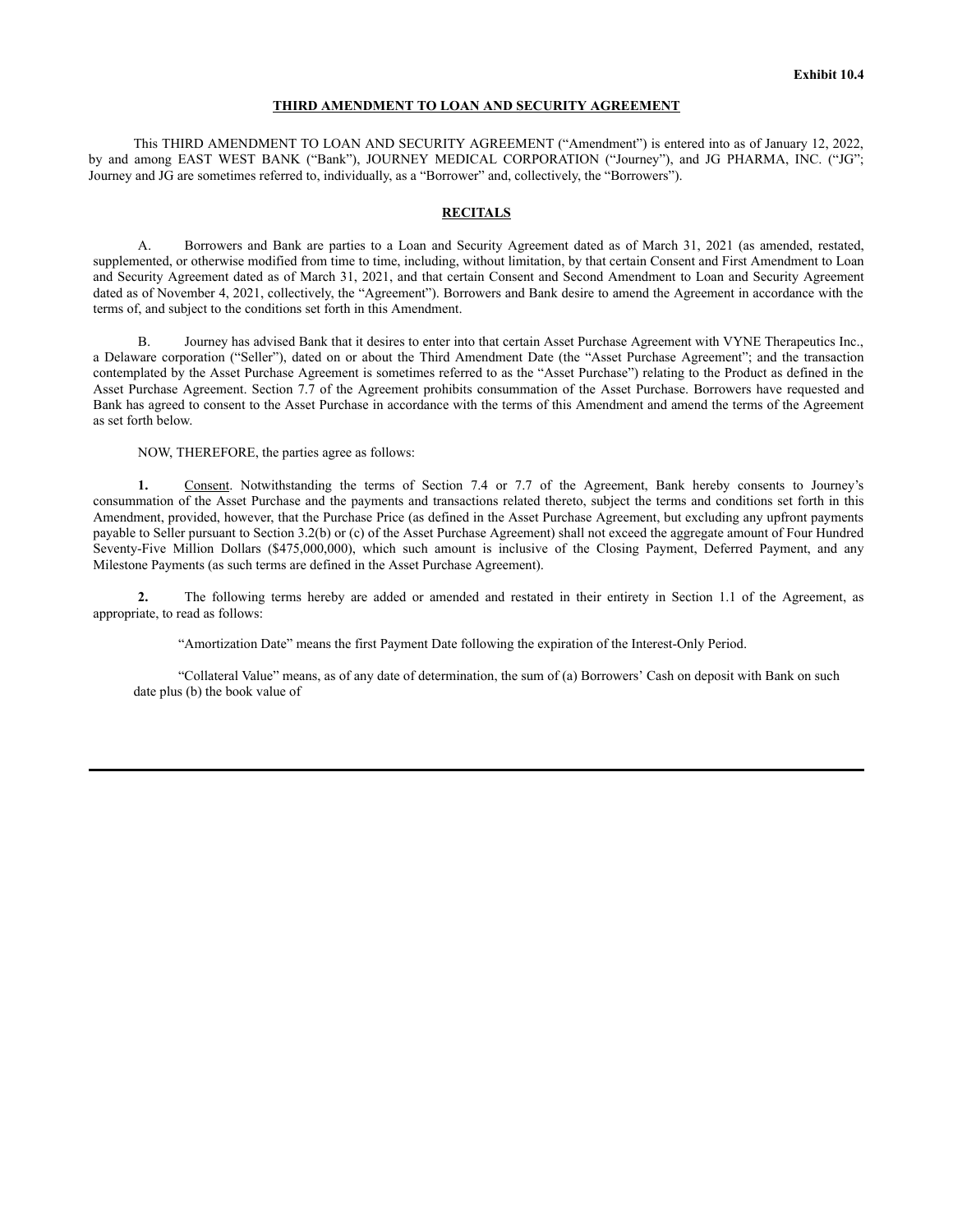Eligible Accounts, as reported in the most recent Borrowing Base Certificate delivered to Bank.

"Credit Extension" means each Advance, Term Loan, or any other extension of credit by Bank for the benefit of a Borrower hereunder.

"Draw Period" means the period of time during with Tranche II is available to be drawn, commencing on the date that is six (6) months after the Third Amendment Date and ending on the date that is eighteen (18) months after the Third Amendment Date.

"EBITDA" means (a) Net Income, plus (b) Interest Expense, plus (c) to the extent deducted in the calculation of Net Income, depreciation expense and amortization expense, plus (d) income tax expense, plus (e) one-time, non-recurring expenses, plus (f) non-cash stock based compensation expenses, plus (g) other non- cash expenses approved in writing by Bank in its sole discretion.

"Extension Milestone" means Borrowers' delivery to Bank of evidence, in form and substance satisfactory to Bank in its reasonable discretion, that (1) no Event of Default that has not been cured, pursuant to the terms of this Agreement, or waived in writing by Bank has occurred after the Third Amendment Date, and (2) Borrowers have, on a consolidated basis, achieved a ratio of (a) Collateral Value to (b) the sum of (i) the aggregate amount outstanding under the Term Loan, plus (ii) the Revolving Line equal to at least 1.5 to 1.0.

"Fixed Charge Coverage Ratio" means the ratio, measured on a trailing twelve (12) month basis as of any date of determination, of (a) the difference of (i) EBITDA, minus (ii) the sum, without duplication, of (y) capital expenditures (but excluding, upon prior written consent of Bank, other research and development expenditures), plus (z) income taxes paid, to (b) the aggregate amount of principal and interest payments on Indebtedness due in cash during such period.

"Interest-Only Period" means the period of time commencing on the Third Amendment Date through January 12, 2024; provided, however, if Borrowers consummate the Extension Milestone by January 12, 2024, then the Interest-Only Period shall automatically, with no further action required by the parties hereto, be extended through July 12, 2024.

"Liquidity" means, as of any date of determination, the sum of (a) the aggregate balance of Cash maintained by Borrowers in account(s) with Bank on such date, plus (b) the amount of Borrowers' unused availability under the Revolving Line on such date.

"Payment Date" is the first (1st) calendar day of each month.

"Revolving Line" means a credit extension of up to Ten Million Dollars (\$10,000,000).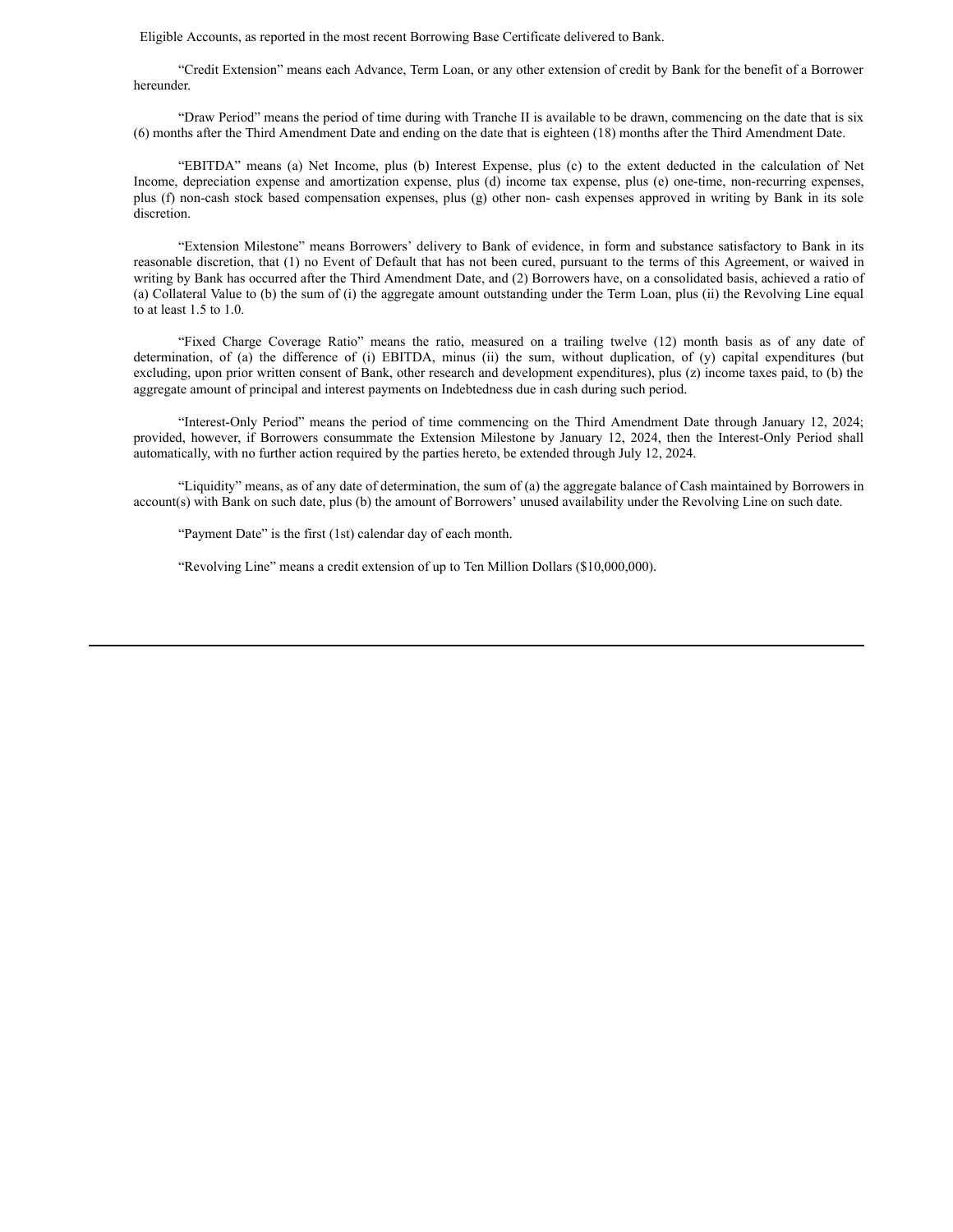"Revolving Maturity Date" means January 12, 2026.

"Term Loan" means, collectively, the term loans made under Section 2.1(b), consisting of Tranche I and Tranche II.

"Term Loan Maturity Date" means January 12, 2026. "Third Amendment Date" means January 12, 2022.

"Tranche I" means one (1) term loan in the principal amount equal to Fifteen Million Dollars (\$15,000,000).

"Tranche II" means one (1) term loan in the principal amount equal to Five Million Dollars (\$5,000,000).

**3.** New Section 2.1(b) hereby is added to the Agreement to read as follows:

## "**(b) Term Loan**.

**(i)** Subject to and upon the terms and conditions of this Agreement, Bank shall make a Term Loan to Borrowers in an aggregate principal amount not to exceed Twenty Million Dollars (\$20,000,000), consisting of Tranche I and Tranche II, as follows: (i) Tranche I shall be funded on the Third Amendment Date, or as soon thereafter as all conditions precedent to the making thereof have been met, and (ii) Tranche II shall be available during the Draw Period. The proceeds of (A) Tranche I shall be used (y) to repay all refinance all existing Obligations owing from Borrowers to Bank under this Agreement as of the Third Amendment Date, and (z) for general working capital purposes (including permitted acquisitions and other transactions permitted hereby), and (B) Tranche II shall be used for general working capital purposes (including permitted acquisitions other transactions permitted hereby).

**(ii)** Interest shall accrue from the date that each Term Loan is made at the rate specified in Section 2.3(a), and shall be payable monthly beginning on the Payment Date immediately following the month in which such Term Loan is made, and continuing on each Payment Date thereafter. Borrowers shall repay the outstanding balance of each Term Loan in equal monthly installments of principal (determined based on the aggregate outstanding principal amount of each Term Loans on the Amortization Date), plus all accrued interest, beginning on the Amortization Date and continuing on each Payment Date thereafter through the Term Loan Maturity Date, at which time all amounts due in connection with the Term Loan and any other amounts due under this Agreement shall be immediately due and payable. Borrowers may prepay all or any part of the Term Loan without penalty or premium, but may not reborrow any amount, once repaid."

**4.** Section 2.3(a) of the Agreement hereby is amended and restated in its entirety to read as follows: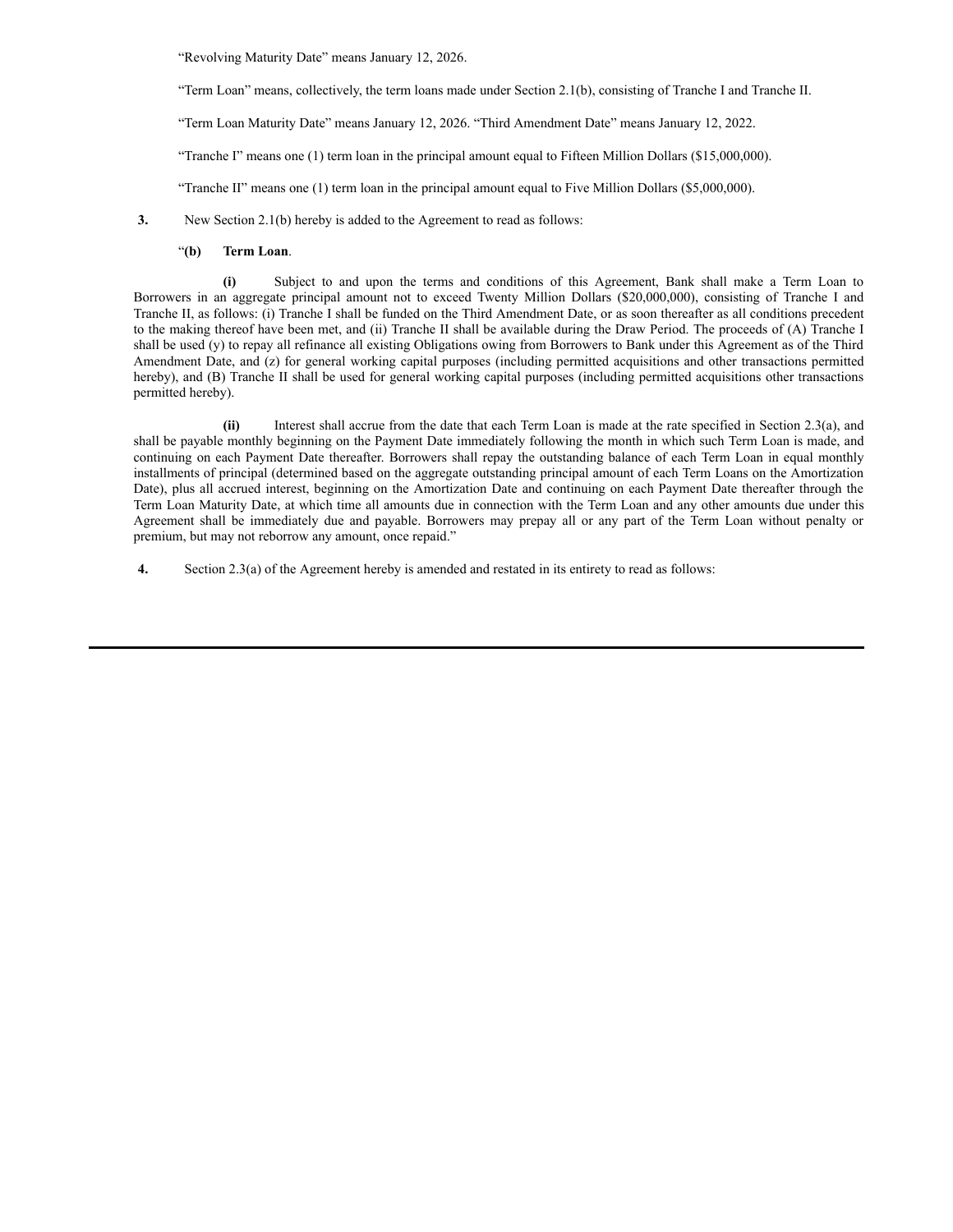# "**(a) Interest Rates**.

**(i) Revolving Advances**. Except as set forth in Section 2.3(b), the Advances shall bear interest, on the outstanding Daily Balance thereof, at a floating rate equal to seven tenths of one percent (0.70%) above the Prime Rate.

**(ii) Term Loan**. Except as set forth in Section 2.3(b), the Term Loan shall bear interest, on the outstanding Daily Balance thereof, at a floating rate equal to one and seventy-three hundredths of one percent (1.73%) above the Prime Rate."

**5.** Section 3.2(c) of the Agreement hereby is amended and restated in its entirety and new Section 3.2(d) hereby is added to the Agreement to read as follows:

"(c) with respect to Tranche II, evidence that Borrowers are in pro forma compliance with Section 6.9(a) hereof after giving effect to Tranche II; and

(d) the representations and warranties contained in Section 5 shall be true and correct in all material respects on and as of the date of a Borrower's request for such Credit Extension and on the effective date of each Credit Extension as though made at and as of each such date (unless such representation or warranty specifically relates to an earlier date, in which case such representation or warranty shall be true and correct in all material respects as of such earlier date), and no Event of Default shall have occurred and be continuing, or would exist after giving effect to such Credit Extension. The making of each Credit Extension shall be deemed to be a representation and warranty by each Borrower on the date of such Credit Extension as to the accuracy of the facts referred to in this Section 3.2."

**6.** Section 4.3 of the Agreement hereby is amended and restated in its entirety to read as follows:

"**4.3 Right to Inspect and Audit**. Borrowers shall permit any representative of Bank, during normal business hours and upon reasonable advance notice, to inspect, audit, examine and make extracts or copies from all books and records and other data relating to the Collateral to inspect any of a Borrower's properties, to confirm balances due on Accounts by direct inquiry to Account Debtors, and shall furnish Bank with all information regarding the business or finances of Borrower promptly upon Bank's request; provided the Borrowers shall only be obligated to reimburse Bank for the expenses, as determined by Bank in its good faith business judgment, for one (1) such field audit per year unless an Event of Default has occurred and is continuing."

**7.** Section 6.4 of the Agreement hereby is amended and restated in its entirety to read as follows:

"**6.4 Audits**. Upon reasonable advance notice and during normal business hours, permit Bank from time to time hereafter to audit such Borrower's Accounts and appraise Collateral at such Borrower's expense, as determined by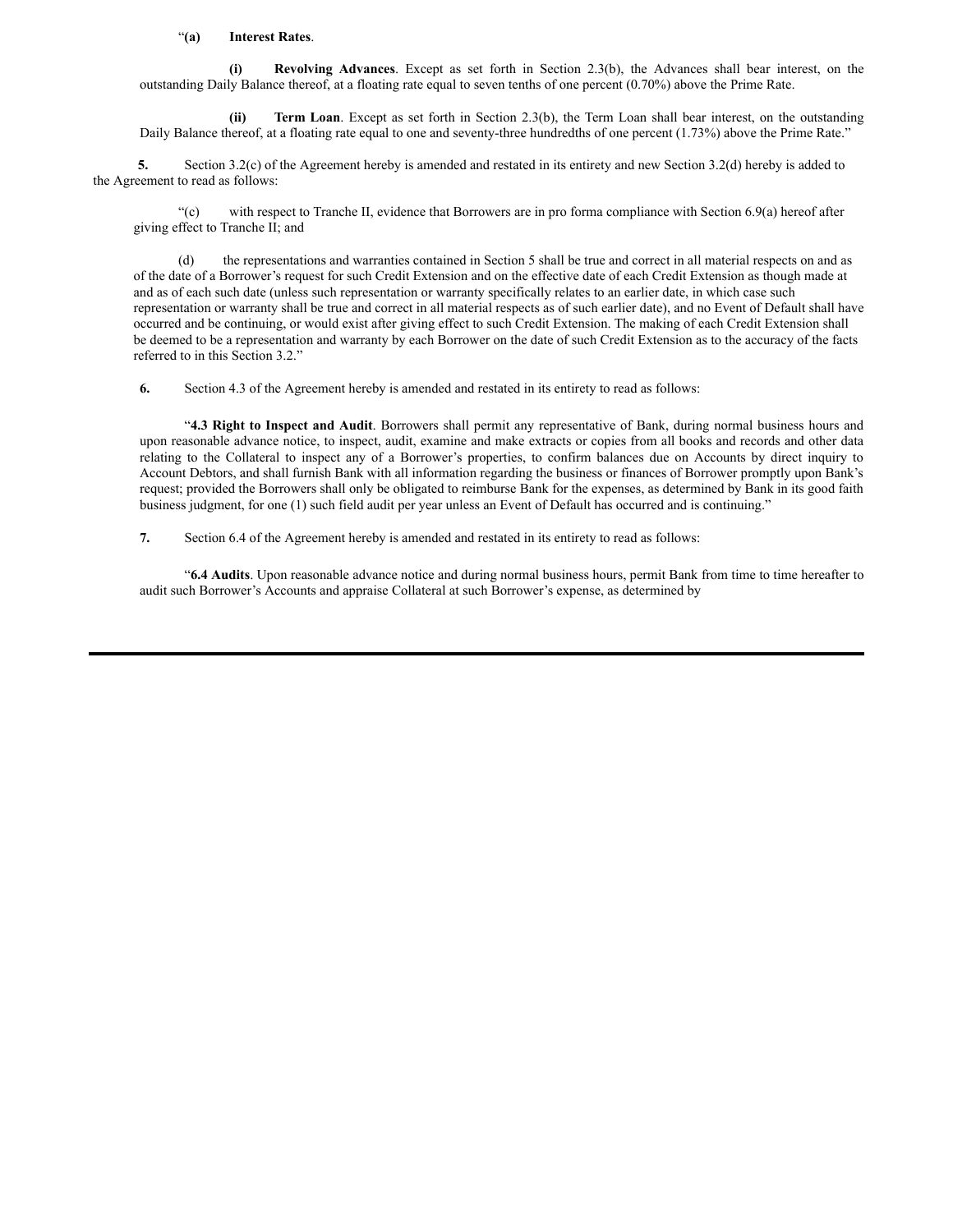Bank in its good faith business judgment, provided the Borrowers shall only be obligated to reimburse Bank for the expenses, as determined by Bank in its good faith business judgment, for one (1) such field audit per year unless an Event of Default has occurred and is continuing."

**8.** Section 6.9 of the Agreement hereby is amended and restated in its entirety to read as follows:

**"6.9 Financial Covenants**. Maintain at all times, subject to periodic reporting as of the last day of each month, on a consolidated basis with respect to Borrowers and their Subsidiaries:

**(a) Collateral Ratio.** From the Third Amendment Date through the date that is eighteen (18) months thereafter, a ratio of (i) Collateral Value to (ii) the sum of (A) the aggregate amount outstanding under the Term Loan, plus (B) the Revolving Line equal to at least 1.25 to 1.00, provided that Borrowers shall at all times maintain an aggregate Cash balance in account(s) with Bank equal to at least the lesser of (y) fifty percent (50%) of the Collateral Value, and (z) the aggregate amount outstanding under the Term Loan.

**(b) Minimum Liquidity**. At all times beginning on the date that is eighteen (18) months after the Third Amendment Date, Liquidity in an aggregate amount equal to at least Seven Million Dollars (\$7,000,000), provided that Borrowers shall at all times maintain an aggregate Cash balance in account(s) with Bank equal to at least Five Million Dollars (\$5,000,000).

**(c) Fixed Charge Coverage Ratio**. At all times beginning on the date that is eighteen (18) months after the Third Amendment Date, a Fixed Charge Coverage Ratio equal to at least 1.25 to 1.00.

**9.** The copy notice block in the Borrower notice portion of Section 10 of the Agreement hereby is amended and restated in its entirety to read as follows:

With a copy to (which copy shall not constitute notice):

Sidley Austin LLP One South Dearborn Chicago, IL 60603 Attn: Allison Satyr Email: asatyr@sidley.com

**10.** Exhibit D of the Agreement hereby is replaced by Exhibit D attached hereto.

**11.** Unless otherwise defined, all initially capitalized terms in this Amendment shall be as defined in the Agreement. Except as amended hereby, the Agreement remains in full force and effect.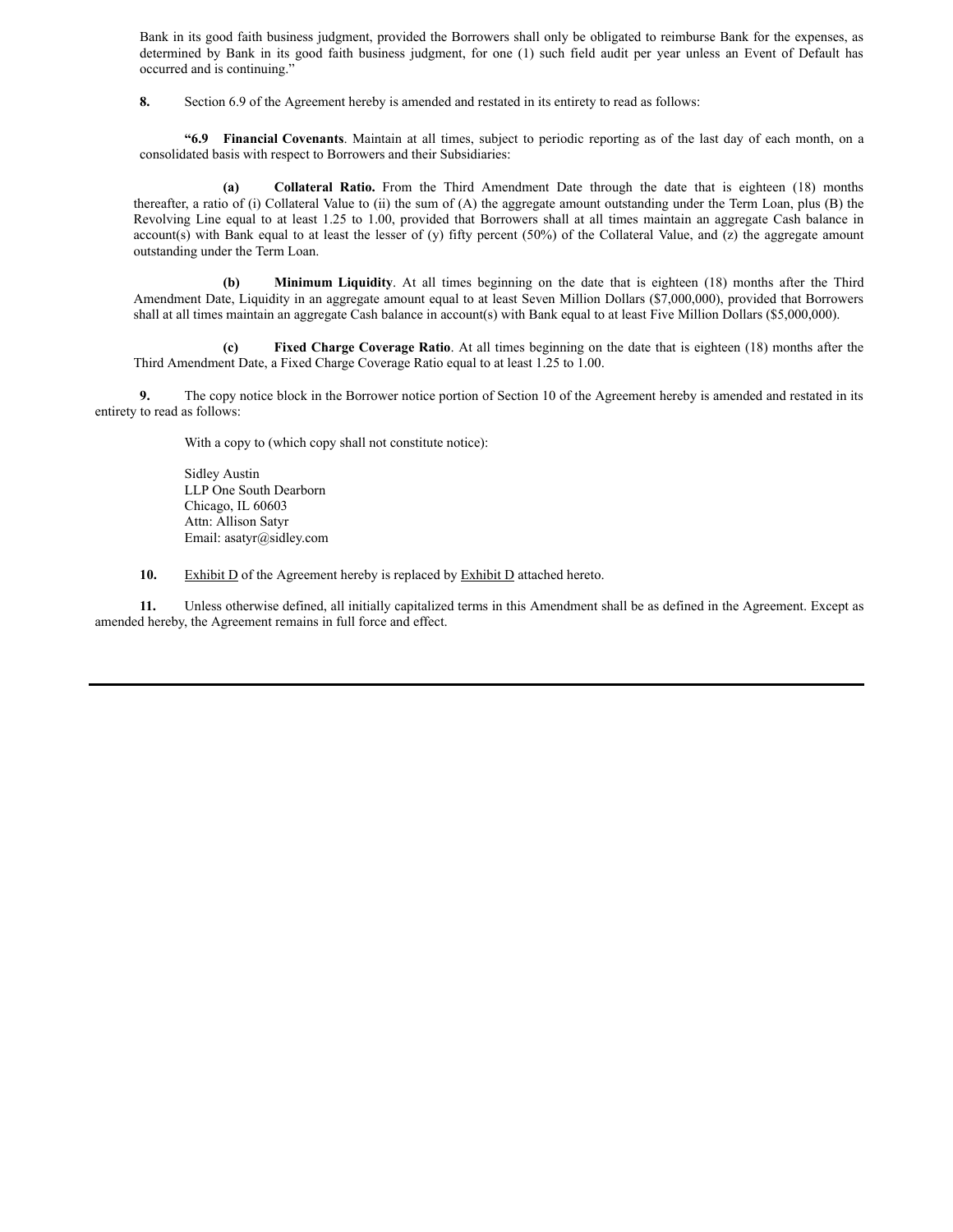**12.** Each Borrower represents and warrants that (a) the Asset Purchase Agreement presented to Bank as of the date hereof is a true and correct copy of the Asset Purchase Agreement and (b) with the exception of the JG Good Standing Certificate (as defined below), to be delivered to Bank after the Third Amendment Date pursuant to Section 15 below, the representations and warranties contained in the Agreement are true and correct as of the date of this Amendment in all material respects (provided, however, that (i) those representations and warranties that are qualified by materiality shall be true and correct as of the date of this Amendment and (ii) those representations and warranties expressly referring to another date shall be true, correct and complete as of such date).

**13.** This Amendment and any other Loan Document may be executed in any number of counterparts and by different parties on separate counterparts, each of which, when executed and delivered, shall be deemed to be an original, and all of which, when taken together, shall constitute but one and the same Amendment or Loan Document, as applicable. The words "execution," "signed," "signature," "delivery," and words of like import in or relating to this Amendment and/or any Loan Document and the transactions contemplated hereby shall be deemed to include Electronic Signatures (as defined below), deliveries or the keeping of records in electronic form, each of which shall be of the same legal effect, validity or enforceability as a manually executed signature, physical delivery thereof or the use of a paper-based recordkeeping system, as the case may be. As used herein, "Electronic Signatures" means any electronic symbol or process attached to, or associated with, any contract or other record and adopted by a person with the intent to sign, authenticate or accept such contract or record. If any signature is delivered by facsimile transmission or by e-mail delivery of a ".pdf" format data file, such signature shall create a valid and binding obligation of the party executing this Amendment or any other Loan Document (or on whose behalf such signature is executed) with the same force and effect as if such facsimile or ".pdf" signature page were an original hereof or thereof.

**14.** As a condition to the effectiveness of this Amendment, Bank shall have received, in form and substance satisfactory to Bank, the following:

**(a)** this Amendment;

**(b)** a Corporate Borrowing Certificate, duly executed by an officer of each Borrower with respect to incumbency and resolutions authorizing the execution and delivery of this Amendment;

**(c)** an Itemization of Amount Finance (Disbursement Instructions) for each of the Term Loan and Revolving Line, duly executed by Borrowers;

**(d)** payment of an amount equal to (i) a Term Loan facility fee in the amount equal to One Hundred Fifty Thousand Dollars (\$150,000), and (ii) all Bank Expenses incurred through the date of this Amendment; and

**(e)** such other documents, and completion of such other matters, as Bank may reasonably deem necessary or appropriate and notified to the Borrowers at least three (3) Business Days prior to the date hereof.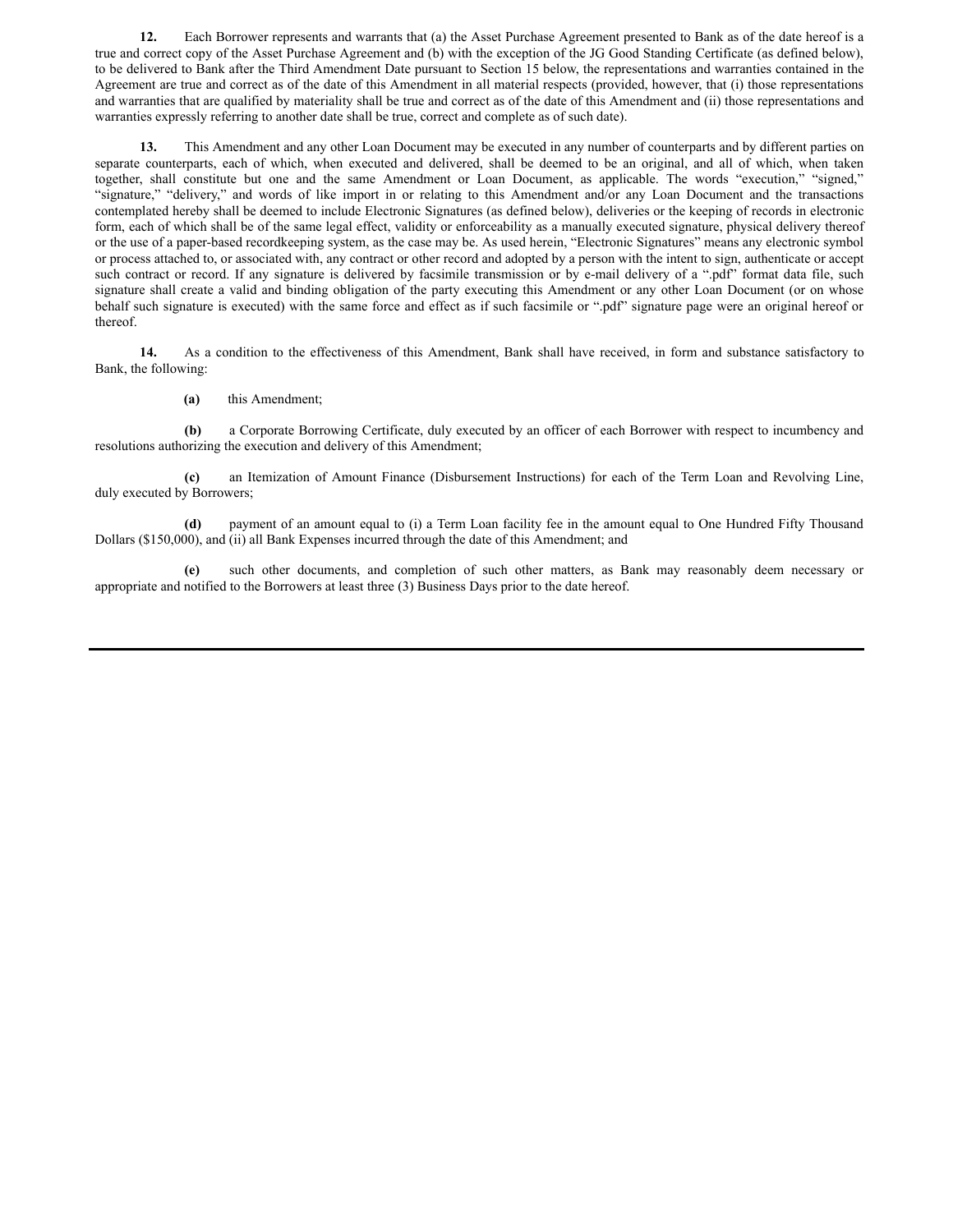**15.** Post-Closing Requirement. By February 11, 2022, Borrower shall deliver to Bank a certificate of good standing for JG, certified by the Secretary of State of Delaware on or after the Third Amendment Date (the "JG Good Standing Certificate").

[SIGNATURE PAGE FOLLOWS]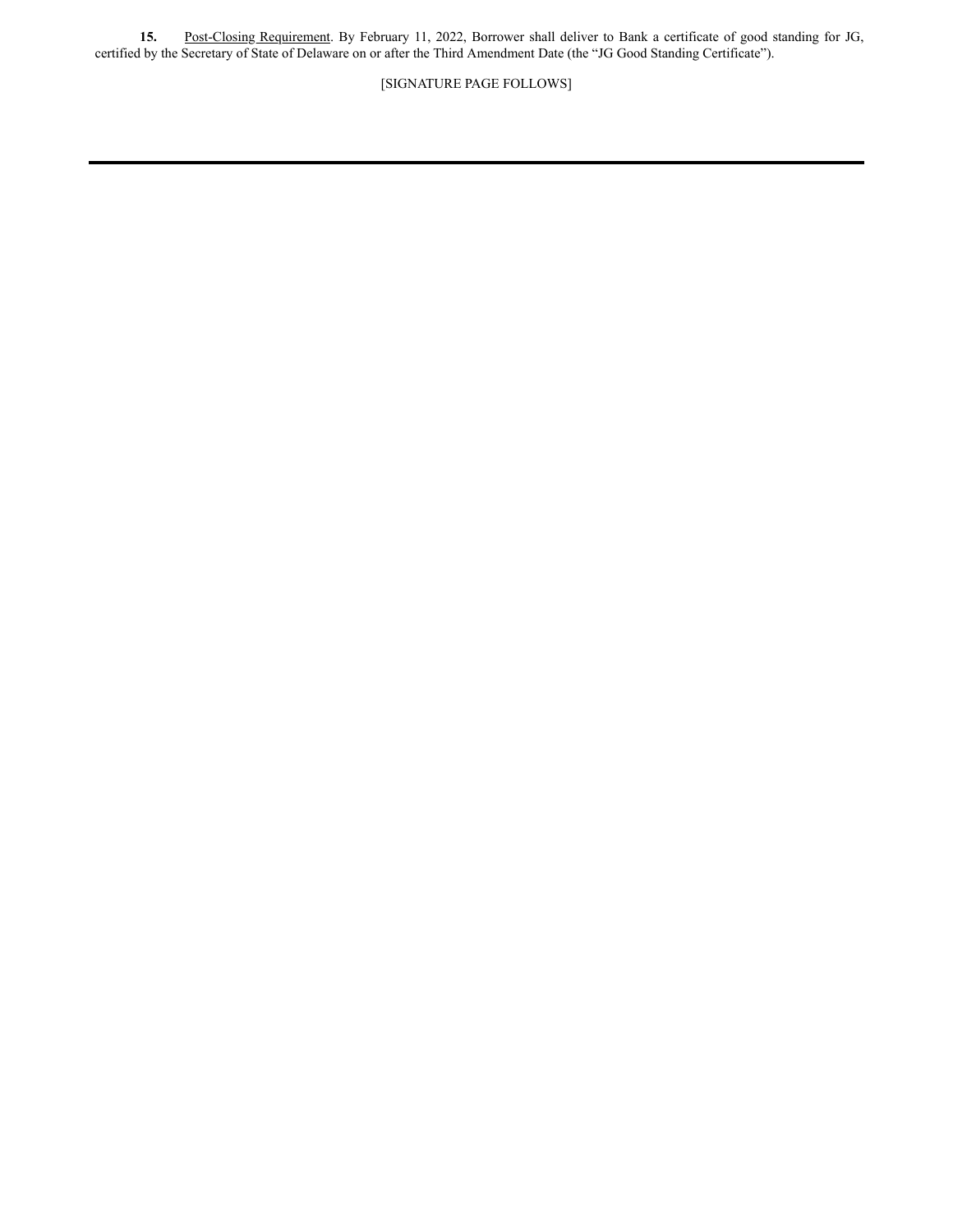IN WITNESS WHEREOF, the undersigned have executed this Amendment as of the first date above written.

# **JOURNEY MEDICAL CORPORATION**

| By: | /s/ Claude Maraoui     |
|-----|------------------------|
|     | Name: Claude Maraoui   |
|     | Title: President & CEO |

# **JG PHARMA, INC**

| By: | /s/ Claude Maraoui     |
|-----|------------------------|
|     | Name: Claude Maraoui   |
|     | Title: President & CEO |

# **EAST WEST BANK**

| By: | /s/ James Tai            |
|-----|--------------------------|
|     | Name: James Tai          |
|     | Title: Managing Director |

*[Signature Page to Third Amendment to Loan and Security Agreement]*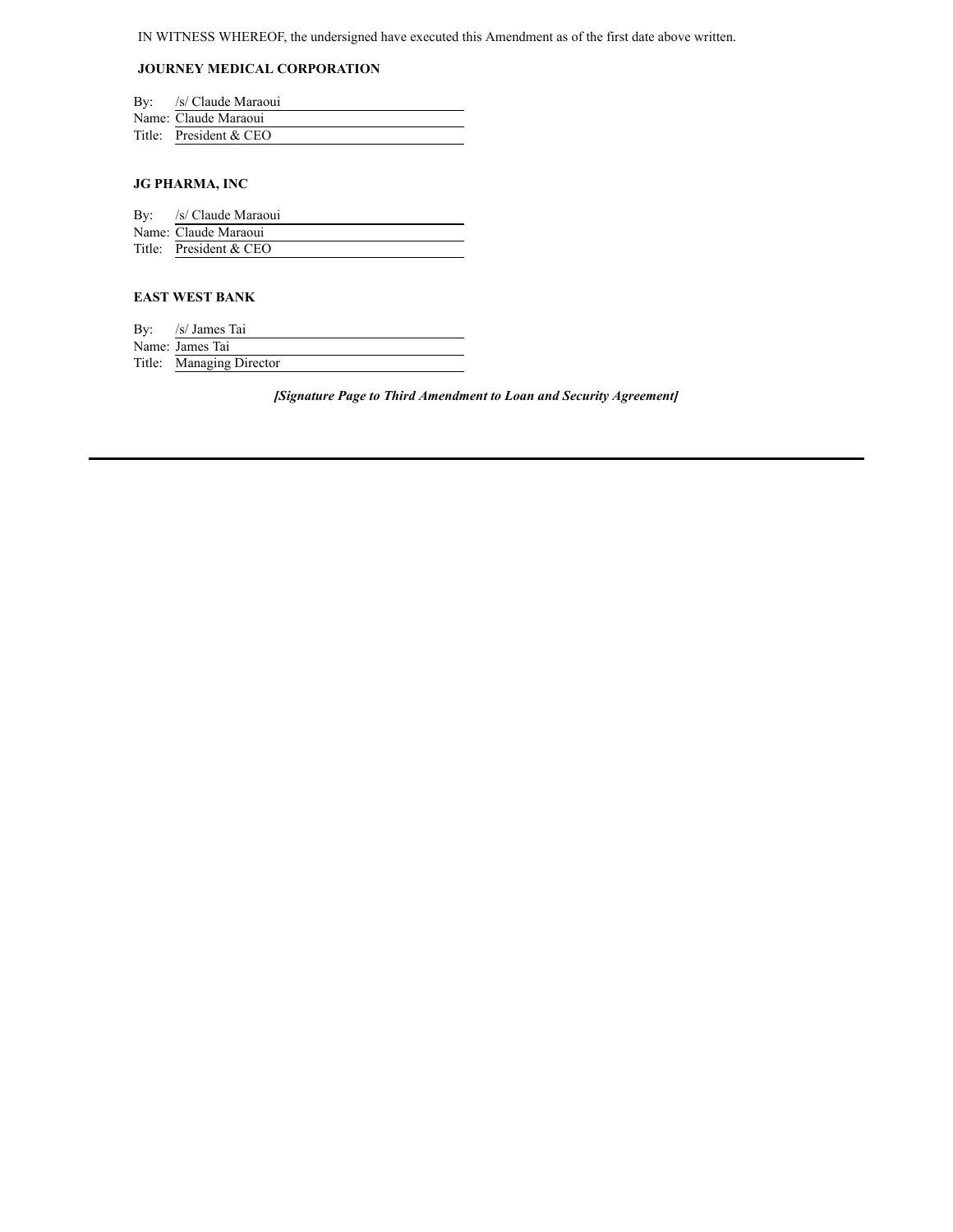# **EXHIBIT D COMPLIANCE CERTIFICATE**

# TO: **EAST WEST BANK**

# FROM: **JOURNEY MEDICAL CORPORATION** and **JG PHARMA, INC.** (each, a

"Borrower" and collectively, "Borrowers")

The undersigned authorized officer of **JOURNEY MEDICAL CORPORATION**, on behalf of the Borrowers, hereby certifies that in accordance with the terms and conditions of the Loan and Security Agreement between the Borrowers and Bank (the "Agreement"; capitalized terms used herein and not otherwise defined have the meanings set forth in the Agreement), (i) each Borrower is in complete compliance for the period ending with all required covenants except as noted below and (ii) all representations and warranties of such Borrower stated in the Agreement are true and correct in all material respects as of the date hereof (unless such representation or warranty specifically relates to an earlier date, in which case such representation or warranty shall be true and correct in all material respects as of such earlier date). Attached herewith are the required documents supporting the above certification. The undersigned authorized officer further certifies that these are prepared in accordance with Generally Accepted Accounting Principles (GAAP) and are consistently applied from one period to the next except as explained in an accompanying letter or footnotes.

# **Please indicate compliance status by circling Yes/No under "Complies" column.**

| <b>Reporting Covenant</b>                      | <b>Required</b>           |        | <b>Complies</b> |
|------------------------------------------------|---------------------------|--------|-----------------|
| $A/R \& A/P$ Agings                            | Monthly within 30 days    | Yes    | N <sub>0</sub>  |
| Borrowing Base Certificate                     | Monthly within 30 days    | Yes    | N <sub>0</sub>  |
| Monthly financial statements                   | Monthly within 30 days    | Yes    | N <sub>0</sub>  |
| Compliance Certificate                         | Monthly within 30 days    | Yes    | N <sub>0</sub>  |
| Annual financial statements (CPA audited)      | Annually, within 120 days | Yes    | N <sub>0</sub>  |
| Annual operating budget, sales projections and | Within 60 days of FYE     | Yes    | N <sub>0</sub>  |
| operating plans approved by board of directors |                           |        |                 |
| 10K and 10O                                    | (as applicable)           | Yes    | N <sub>0</sub>  |
| $A/R$ Audit                                    | Annually                  | Yes    | N <sub>0</sub>  |
| Debtor contact list                            | Annually, within 120 days | Yes    | N <sub>0</sub>  |
| <b>Reporting Covenant</b>                      | <b>Required</b>           | Actual | <b>Complies</b> |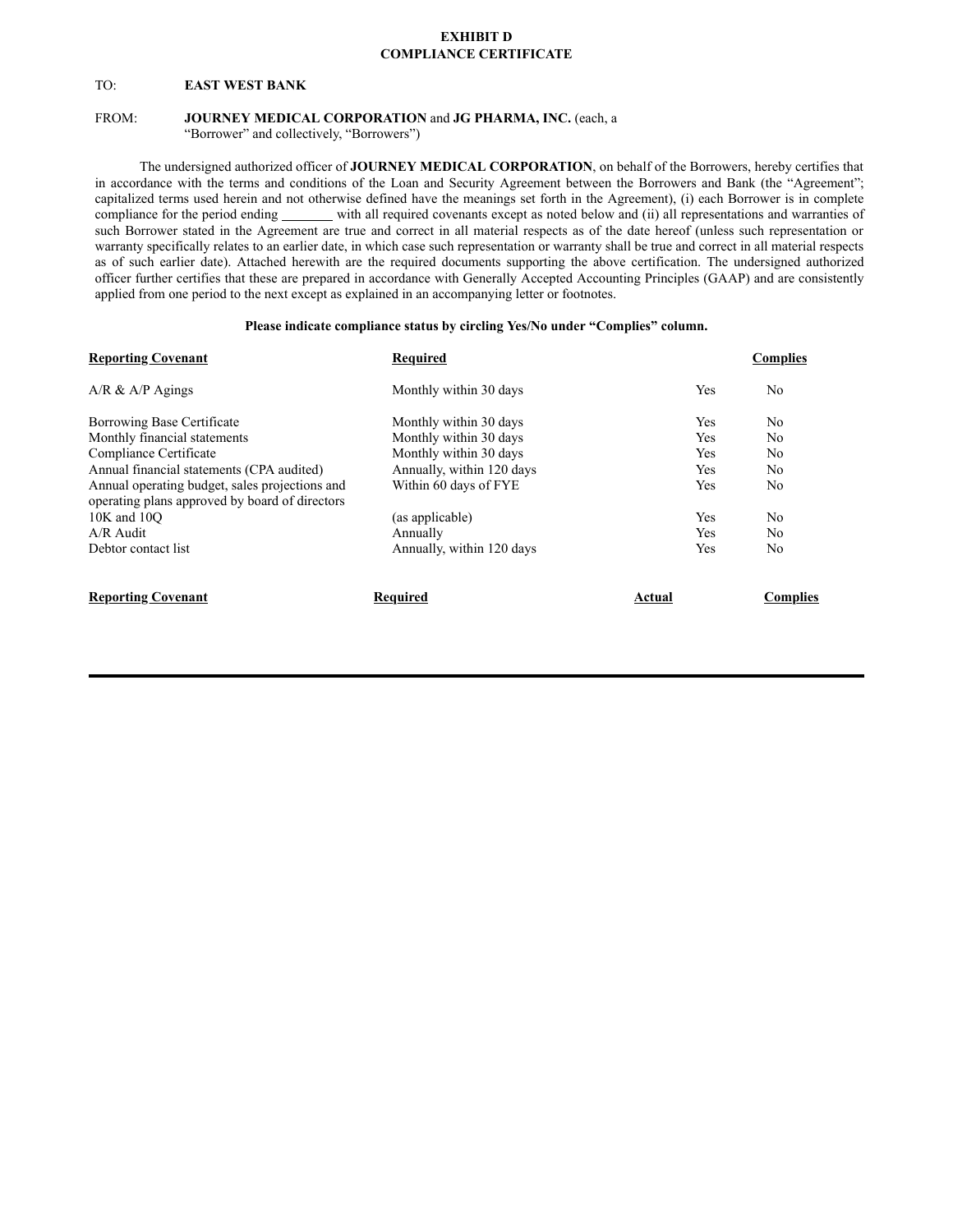| Collateral Ratio (tested from the Third Amendment<br>Date through the date 18 months thereafter)     | 1.25:1.00                                  |                          | Yes | N <sub>o</sub> |
|------------------------------------------------------------------------------------------------------|--------------------------------------------|--------------------------|-----|----------------|
| Minimum Liquidity (tested beginning 18 months after<br>the Third Amendment Date)                     | \$7mm (including<br>\$5mm in Cash at Bank) | S                        | Yes | N <sub>o</sub> |
| Fixed Charge Coverage Ratio (tested<br>beginning 18 months after the Third<br><b>Amendment Date)</b> | 1.25:1.00                                  |                          | Yes | No             |
| <b>Comments Regarding Exceptions: See Attached.</b>                                                  | <b>BANK USE ONLY</b>                       |                          |     |                |
| Sincerely,                                                                                           | Received by:                               | <b>AUTHORIZED SIGNER</b> |     |                |
|                                                                                                      | Date:                                      |                          |     |                |
|                                                                                                      | Verified:                                  |                          |     |                |
| <b>SIGNATURE</b>                                                                                     |                                            | <b>AUTHORIZED SIGNER</b> |     |                |
| <b>TITLE</b>                                                                                         | Date:                                      |                          |     |                |
|                                                                                                      | Compliance Status                          |                          |     | Yes No         |
| <b>DATE</b>                                                                                          |                                            |                          |     |                |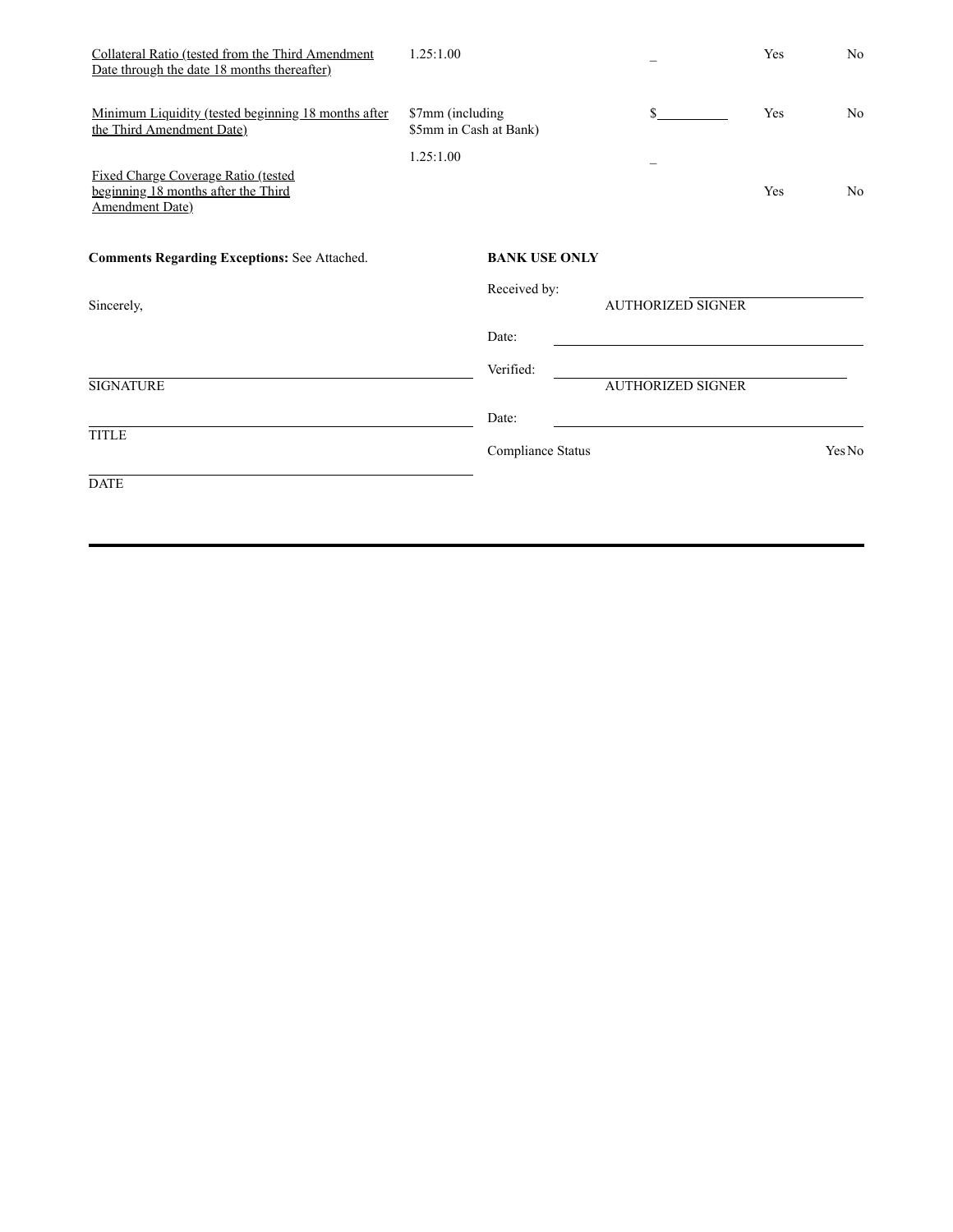#### **CERTIFICATION OF PRINCIPAL EXECUTIVE OFFICER PURSUANT TO RULES 13A-14(A) AND 15D-14(A) UNDER THE SECURITIES EXCHANGE ACT OF 1934, AS ADOPTED PURSUANT TO SECTION 302 OF THE SARBANES-OXLEY ACT OF 2002**

I, Claude Maraoui, certify that:

- 1. I have reviewed this report on Form 10-Q of Journey Medical Corporation;
- 2. Based on my knowledge, this report does not contain any untrue statement of a material fact or omit to state a material fact necessary to make the statements made, in light of the circumstances under which such statements were made, not misleading with respect to the period covered by this report;
- 3. Based on my knowledge, the financial statements, and other financial information included in this report, fairly present in all material respects the financial condition, results of operations and cash flows of the registrant as of, and for, the periods presented in this report;
- 4. The registrant's other certifying officer and I are responsible for establishing and maintaining disclosure controls and procedures (as defined in Exchange Act Rules 13a-15(e) and 15d-15(e)) and internal control over financial reporting (as defined in Exchange Act Rules 13a-15(f) and 15d-15(f)) for the registrant and have:
	- (a) Designed such disclosure controls and procedures, or caused such disclosure controls and procedures to be designed under our supervision, to ensure that material information relating to the registrant, including its consolidated subsidiaries, is made known to us by others within those entities, particularly during the period in which this report is being prepared;
	- (b) Designed such internal control over financial reporting, or caused such internal control over financial reporting to be designed under our supervision, to provide reasonable assurance regarding the reliability of financial reporting and the preparation of financial statements for external purposes in accordance with generally accepted accounting principles;
	- (c) Evaluated the effectiveness of the registrant's disclosure controls and procedures and presented in this report our conclusions about the effectiveness of the disclosure controls and procedures, as of the end of the period covered by this report based on such evaluation; and
	- (d) Disclosed in this report any change in the registrant's internal control over financial reporting that occurred during the registrant's most recent fiscal quarter (the registrant's fourth fiscal quarter in the case of an annual report) that has materially affected, or is reasonably likely to materially affect, the registrant's internal control over financial reporting; and
- 5. The registrant's other certifying officer and I have disclosed, based on our most recent evaluation of internal control over financial reporting, to the registrant's auditors and the audit committee of registrant's board of directors (or persons performing the equivalent functions):
	- (a) All significant deficiencies and material weaknesses in the design or operation of internal control over financial reporting which are reasonably likely to adversely affect the registrant's ability to record, process, summarize and report financial information; and
	- (b) Any fraud, whether or not material, that involves management or other employees who have a significant role in the registrant's internal control over financial reporting.

/s/ Claude Maraoui Claude Maraoui President and Chief Executive Officer

(Principal Executive Officer) May 10, 2022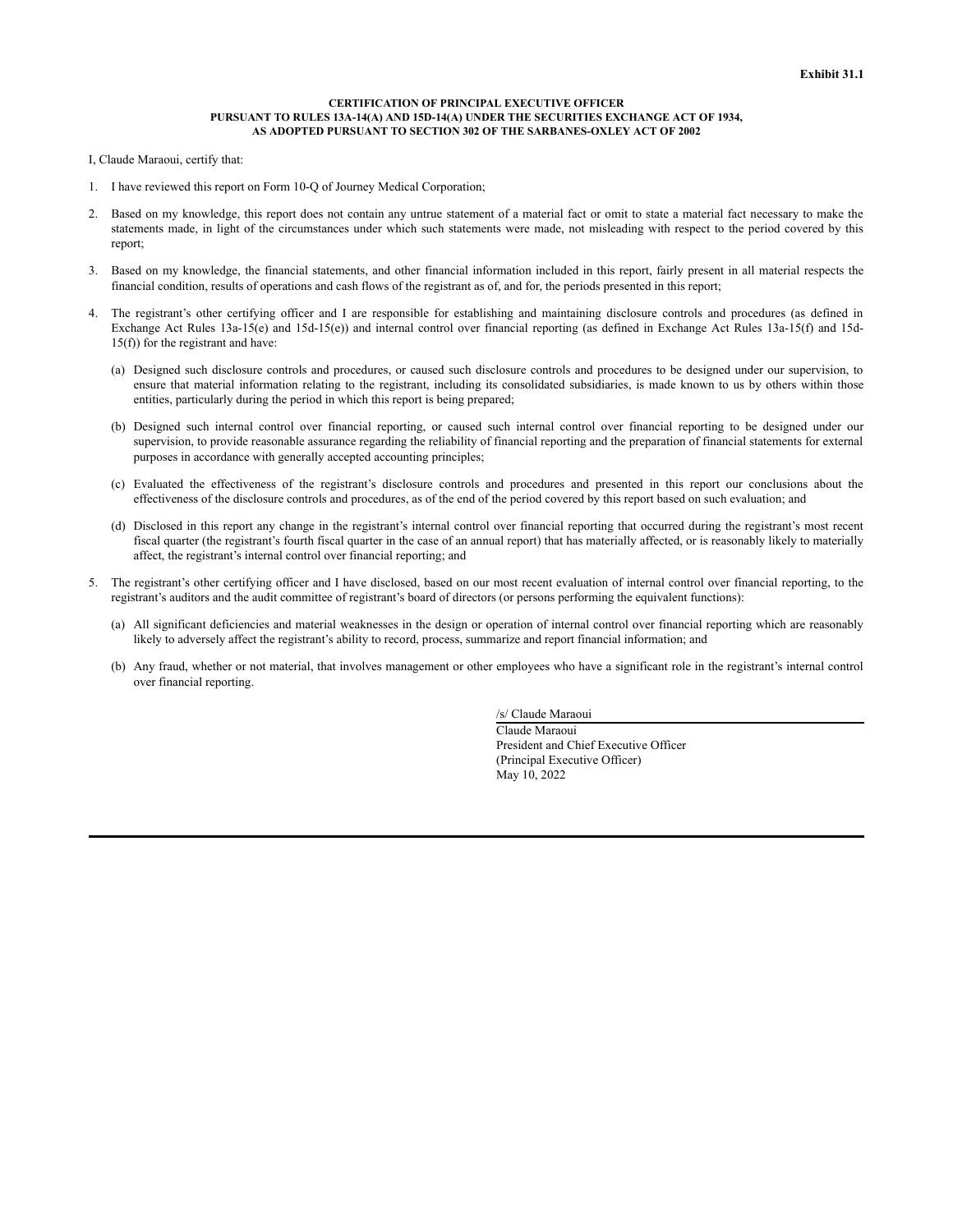#### **CERTIFICATION OF PRINCIPAL FINANCIAL OFFICER PURSUANT TO RULES 13A-14(A) AND 15D-14(A) UNDER THE SECURITIES EXCHANGE ACT OF 1934, AS ADOPTED PURSUANT TO SECTION 302 OF THE SARBANES-OXLEY ACT OF 2002**

I, Ernest De Paolantonio, certify that:

- 1. I have reviewed this report on Form 10-Q of Journey Medical Corporation;
- 2. Based on my knowledge, this report does not contain any untrue statement of a material fact or omit to state a material fact necessary to make the statements made, in light of the circumstances under which such statements were made, not misleading with respect to the period covered by this report;
- 3. Based on my knowledge, the financial statements, and other financial information included in this report, fairly present in all material respects the financial condition, results of operations and cash flows of the registrant as of, and for, the periods presented in this report;
- 4. The registrant's other certifying officer and I are responsible for establishing and maintaining disclosure controls and procedures (as defined in Exchange Act Rules 13a-15(e) and 15d-15(e)) and internal control over financial reporting (as defined in Exchange Act Rules 13a-15(f) and 15d-15(f)) for the registrant and have:
	- (a) Designed such disclosure controls and procedures, or caused such disclosure controls and procedures to be designed under our supervision, to ensure that material information relating to the registrant, including its consolidated subsidiaries, is made known to us by others within those entities, particularly during the period in which this report is being prepared;
	- (b) Designed such internal control over financial reporting, or caused such internal control over financial reporting to be designed under our supervision, to provide reasonable assurance regarding the reliability of financial reporting and the preparation of financial statements for external purposes in accordance with generally accepted accounting principles;
	- (c) Evaluated the effectiveness of the registrant's disclosure controls and procedures and presented in this report our conclusions about the effectiveness of the disclosure controls and procedures, as of the end of the period covered by this report based on such evaluation; and
	- (d) Disclosed in this report any change in the registrant's internal control over financial reporting that occurred during the registrant's most recent fiscal quarter (the registrant's fourth fiscal quarter in the case of an annual report) that has materially affected, or is reasonably likely to materially affect, the registrant's internal control over financial reporting; and
- 5. The registrant's other certifying officer and I have disclosed, based on our most recent evaluation of internal control over financial reporting, to the registrant's auditors and the audit committee of registrant's board of directors (or persons performing the equivalent functions):
	- (a) All significant deficiencies and material weaknesses in the design or operation of internal control over financial reporting which are reasonably likely to adversely affect the registrant's ability to record, process, summarize and report financial information; and
	- (b) Any fraud, whether or not material, that involves management or other employees who have a significant role in the registrant's internal control over financial reporting.

/s/ Ernest De Paolantonio Ernest De Paolantonio Chief Financial Officer (Principal Financial Officer) May 10, 2022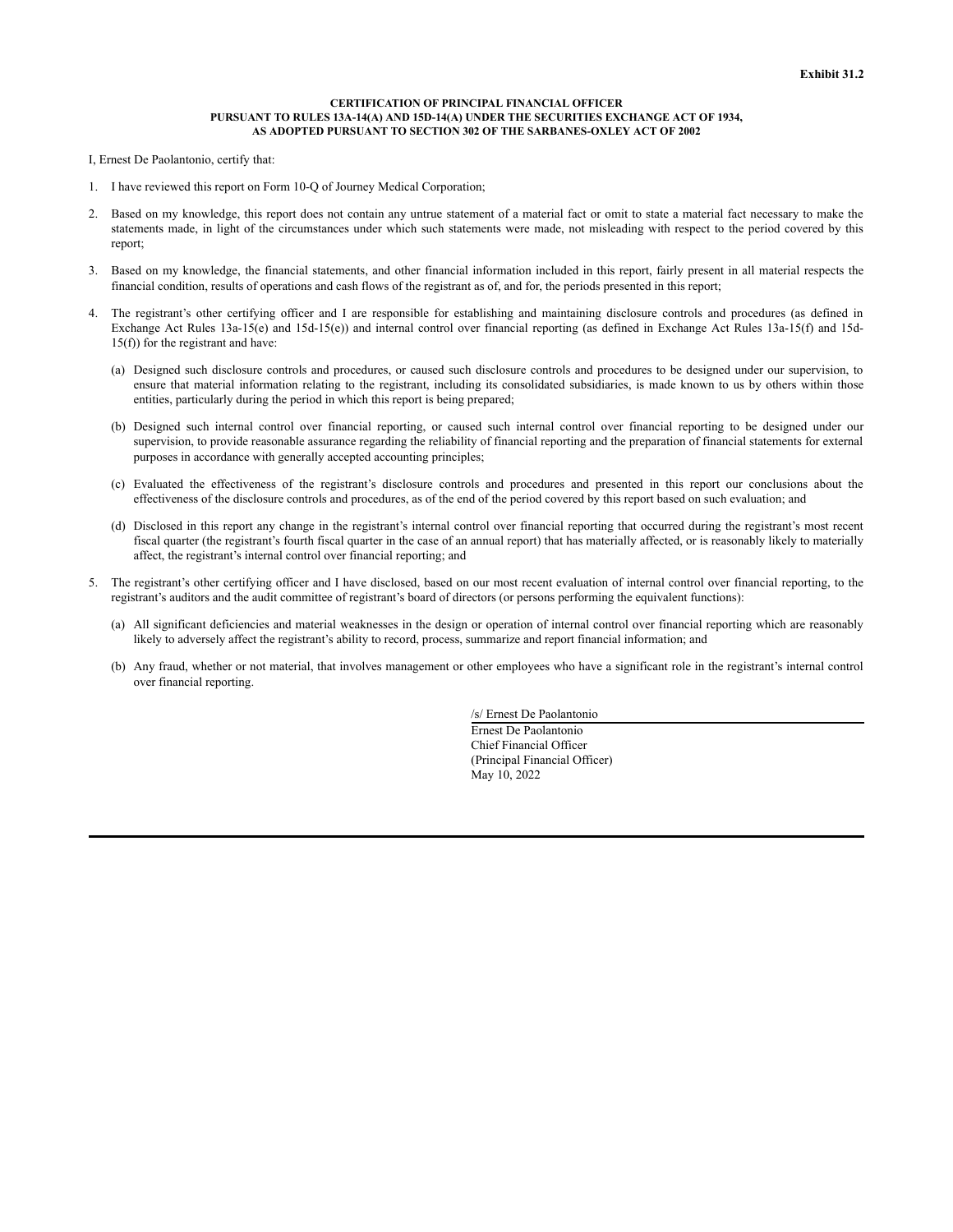# **CERTIFICATION OF PRINCIPAL EXECUTIVE OFFICER PURSUANT TO 18 U.S.C. SECTION 1350, AS ADOPTED PURSUANT TO SECTION 906 OF THE SARBANES-OXLEY ACT OF 2002**

I, Claude Maraoui, President and Chief Executive Officer of Journey Medical Corporation (the "Company"), in compliance with 18 U.S.C. Section 1350, as adopted pursuant to Section 906 of the Sarbanes-Oxley Act of 2002, hereby certify that, to the best of my knowledge, the Company's quarterly report on Form 10-Q for the period ended March 31, 2022 (the "Report") filed with the Securities and Exchange Commission:

- · Fully complies with the requirements of Section 13(a) or 15(d) of the Securities Exchange Act of 1934; and
- · The information contained in the Report fairly presents, in all material respects, the financial condition and results of operations of the Company.

/s/ Claude Maraoui Claude Maraoui President and Chief Executive Officer (Principal Executive Officer) May 10, 2022